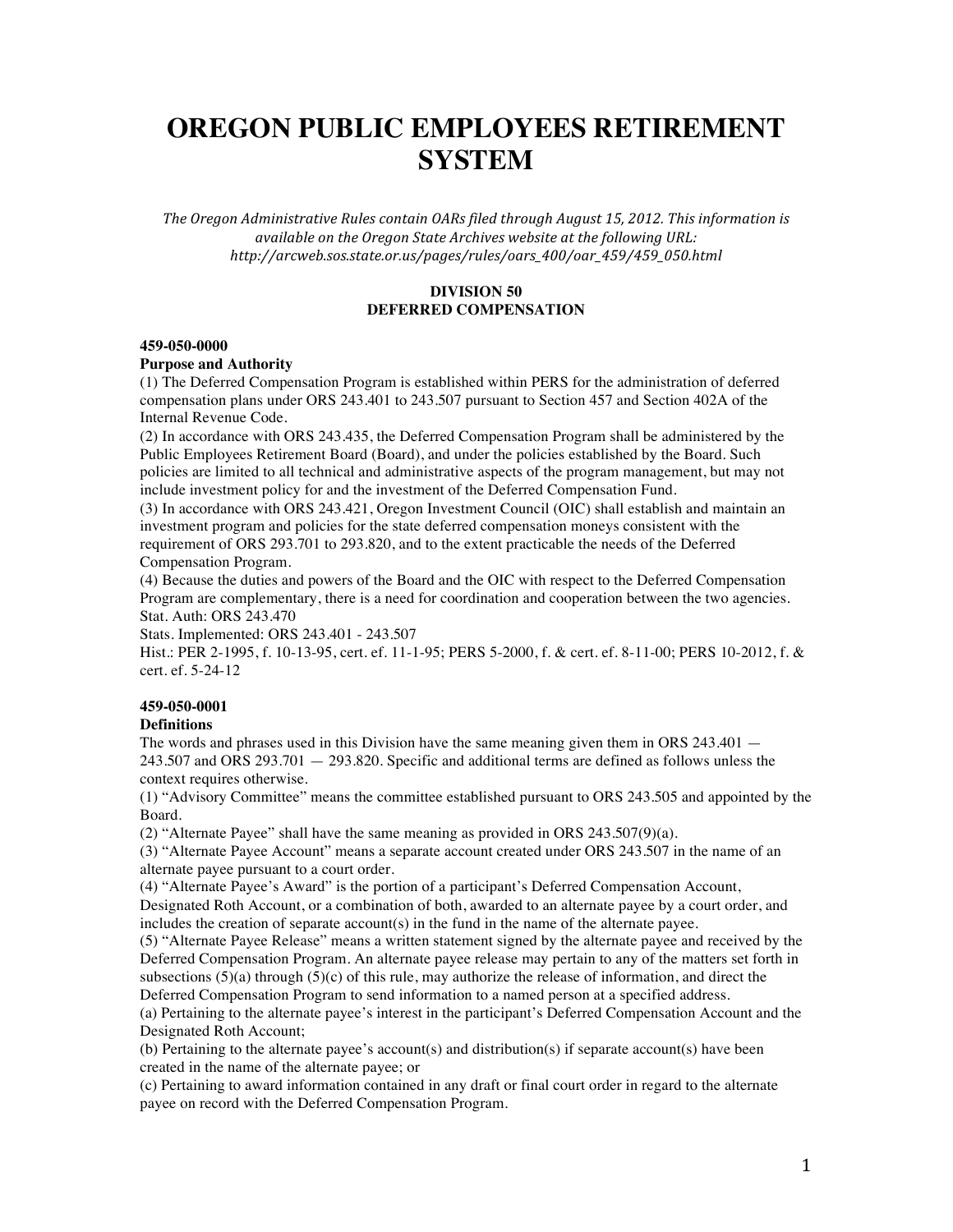(6) "Board" shall have the same meaning as provided in ORS 243.401(1).

(7) "Committee" shall have the same meaning as provided in section (1) of this rule.

(8) "Court Order" means a court decree or judgment of dissolution of marriage, separation, or annulment, or the terms of any court order or court approved marital property settlement agreement, incident to any court decree or judgment of dissolution of marriage, separation, or annulment.

(9) "Deferred Compensation Account" means the participant's individual account in the Deferred Compensation Plan as defined in ORS 243.401(5) that is made up of pre-tax employee contributions and earnings.

(10) "Deferred Compensation Advisory Committee" shall have the same meaning as provided in section (1) of this rule.

(11) "Deferred Compensation Contract" shall have the same meaning as provided in ORS 243.401(3).

(12) "Deferred Compensation Investment Program" shall have the same meaning as provided in ORS 243.401(4).

(13) "Deferred Compensation Manager" means the person appointed by the Director to serve as the Manager of the Deferred Compensation Program of the Public Employees Retirement System.

(14) "Deferred Compensation Plan" shall have the same meaning as provided in ORS 243.401(5).

(15) "Deferred Compensation Program" means a program established by the State of Oregon and administered under policies established by the Public Employees Retirement Board that has as its purposes the deferral of compensation to eligible employees.

(16) "Designated Roth Account" means a participant's individual account in the Deferred Compensation Program that is made up of Designated Roth Contributions, eligible rollovers and earnings.

(17) "Designated Roth Contribution" means any elective deferral which would otherwise be excludable from gross income of an employee under section 457(b) of the Internal Revenue Code and the employee designates as not being so excludable under section 402A of the Internal Revenue Code.

(18) "Disclosure Statement" means the statement, required by ORS 243.450, that describes the probable income and probable safety of money deferred.

(19) "Domestic Relations Order" means a judgment, decree or court order made pursuant to a state's domestic relations law that creates or recognizes the existence of an alternate payee's right, or assigns to an alternate payee the right, to receive all or a portion of a participant's Deferred Compensation Account, Designated Roth Account, or a combination of both, or benefit payments.

(20) "Draft Court Order" means an Order as described in section (8) of this rule which contains proposed language for the division of a Deferred Compensation Account, Designated Roth Account, or a combination of both, and has been prepared but not approved or signed by the court or has not been filed with the court clerk.

(21) "Eligible Employee" shall have the same meaning as ORS 243.401(6) for an employee of the state, or as provided in the plan description of a local government deferred compensation plan, and shall exclude persons who are inmates of any prison or detention facility operated by the state or local government, and persons who are employed by contract with a private sector business.

(22) "Enrollment Form" means a contract between the eligible employee and the plan sponsor which defines the circumstance, responsibilities and liabilities of both parties relating to the participation of the employee in the Deferred Compensation Program.

(23) "Estimate" means a projection of distributions prepared by staff. An estimate is not a guarantee or promise of actual distributions that eventually may become due and payable.

(24) "Final Court Order" means a court order or judgment that has been signed by a judge and shows the stamp of the court clerk or trial court administrator, indicating the order is a certified copy of the original record on file with the court.

(25) "Fund" shall have the same meaning as provided in ORS 243.401(7).

(26) "Local Government" shall have the same meaning as provided in ORS 243.401(8).

(27) "Local Government Deferred Compensation Contract" means a written contract between a local government and an eligible employee of that local government that provides for deferral of income for service currently rendered, as defined in the established policy of the local government.

(28) "Local Government Deferred Compensation Plan" shall have the same meaning as provided in ORS 243.401(9).

(29) "Manager" shall have the same meaning as provided in section (13) of this rule.

(30) "OIC" means the Oregon Investment Council created by ORS 293.706.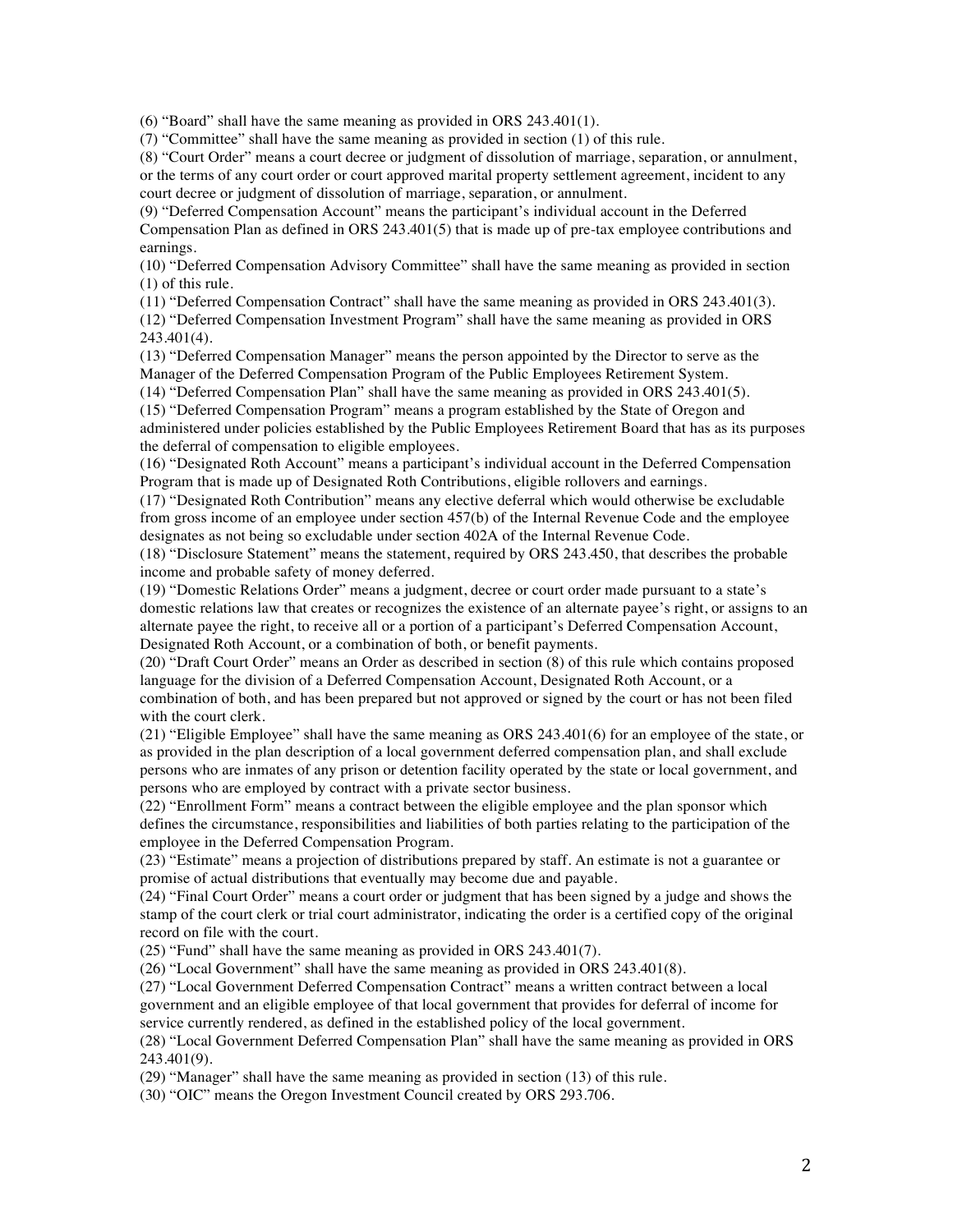(31) "Participant" means a person defined in either ORS 243.401(10) or 243.401(13) participating in one or more deferred compensation plans under ORS 243.401 to 243.507, either through current or past deferrals or compensation.

(32) "Participant's Release" means a written statement signed by a deferred compensation plan participant and received by the Deferred Compensation Program. A participant's release may pertain to any of the matters set forth in subsections (a) through (c) of this section, may authorize the release of information, and direct the Deferred Compensation Program to send information to a named person at a specified address. (a) Pertaining to the participant's Deferred Compensation Account and Designated Roth Account;

(b) Pertaining to the participant's distribution(s); or

(c) Pertaining to award information contained in any draft or final court order in regard to the participant on record with the Deferred Compensation Program.

(33) "Participating Local Government" shall have the same meaning as provided in ORS 243.401(11).

(34) "Payroll Disbursing Officer" means:

(a) The person authorized by the state to disburse moneys in payment of salaries and wages of employees of a state agency; or

(b) The person authorized by a local government to disburse money in payment of salaries and wages of employees of that local government.

(35) "PERS" shall have the same meaning as provided in ORS 243.401(14).

(36) "Plan Sponsor" means a public employer that establishes an eligible deferred compensation plan as defined in Section 457 of the Internal Revenue Code and which enters into an agreement with PERS to participate in the Deferred Compensation Program.

(37) "Program" shall have the same meaning as provided in section (15) of this rule.

(38) "Public Employees Retirement Board" shall have the same meaning as provided in ORS 243.401(1).

(39) "Public Employer" means the state or a local government as defined in ORS 243.401(8).

(40) "Qualified Domestic Relations Order" or "QDRO" means a domestic relations order that has been reviewed and determined to be qualified by the Deferred Compensation Program Manager.

(41) "Solicitation of Offers from Vendors" means a notice to potential vendors of investment services prepared by the OIC informing the potential vendor of the needs of the Deferred Compensation Investment Program and notice that the OIC will accept offers from qualified vendors to sign a contract with the State of Oregon providing for the vendors' acceptance of deposits under the terms and conditions of the contract. (42) "Staff" means any employee of the Public Employees Retirement System, who has been appointed in accordance with ORS 238.645.

(43) "State Agency" means every state officer, board, commission, department or other activity of state government.

(44) "State Deferred Compensation Plan" shall have the same meaning as provided in ORS 243.401(12).

(45) "Vendor" means an entity offering investment or other service related to investment of deferred compensation pursuant to a contract with the State of Oregon.

[Publications: Publications referenced are available from the agency.]

Stat. Auth: ORS 243.470

Stats. Implemented: ORS 243.401 - 243.507

Hist.: PER 2-1995, f. 10-13-95, cert. ef. 11-1-95; PERS 5-2000, f. & cert. ef. 8-11-00, Renumbered from 459-050-0010; PERS 13-2001(Temp), f. 12-14-01, cert. ef. 1-1-02 thru 6-28-02; PERS 9-2002, f. & cert. ef. 6-13-02; PERS 10-2012, f. & cert. ef. 5-24-12

## **459-050-0005**

## **Policy and Goals of Deferred Compensation Program**

The Deferred Compensation Program shall be administered to provide the maximum opportunity for eligible employees to participate in a deferred compensation plan which allows participants to defer a portion of their compensation until a time when the participant seeks to withdraw the funds as a supplement to the participant's other retirement and pension benefits. To this end, the Program shall:

(1) Establish and administer an effective and efficient program of administration, either directly, or by contract, that provides for billing service, participant enrollment services, participant accounts, data processing, record keeping and other related services, and which gives due consideration not only to the services provided but also the cost to the participants;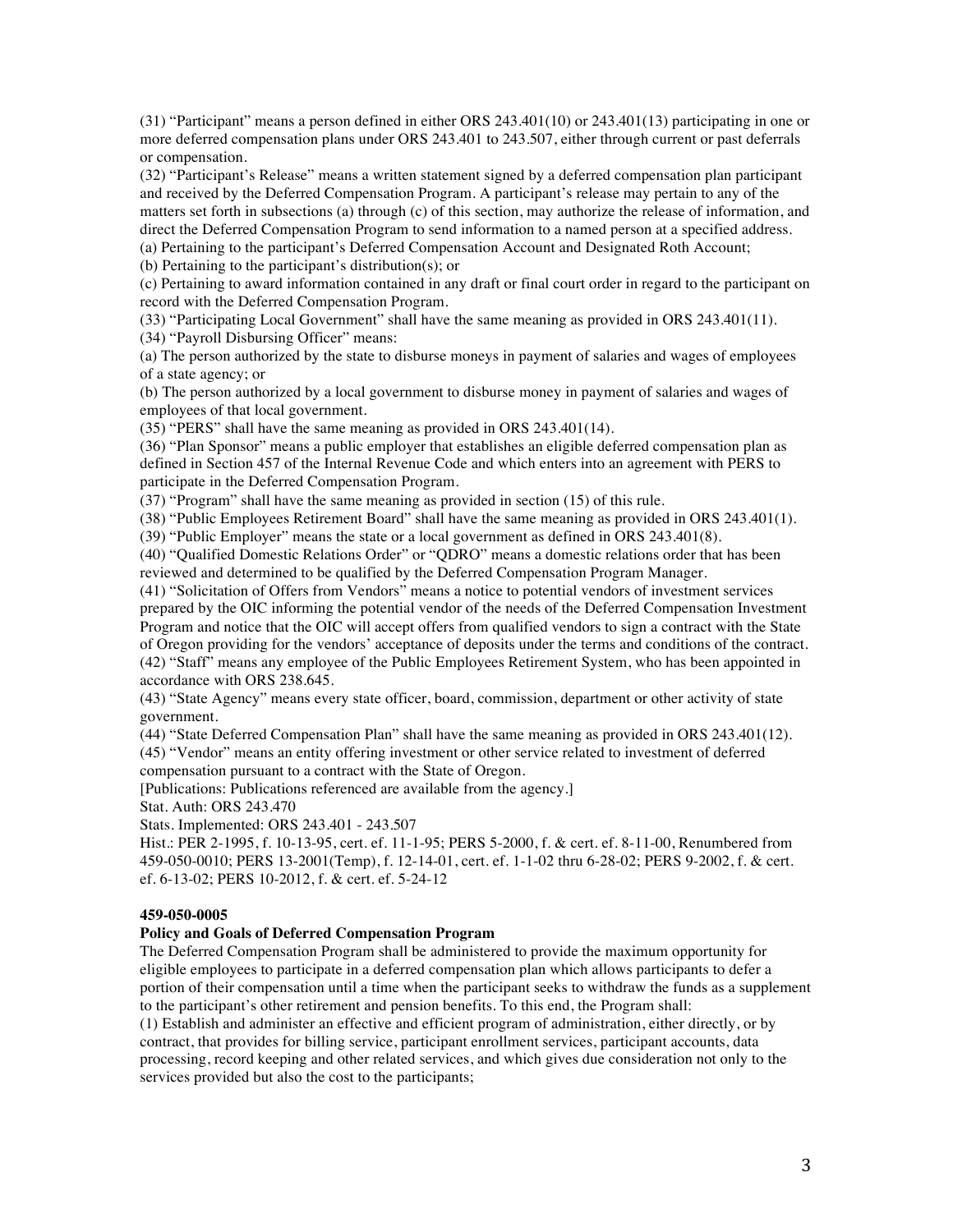(2) Provide eligible employees, before their participation in a deferred compensation plan under the Program, with a written disclosure statement that contains, for that plan, all of the relevant information, including the probable income and probable safety of the moneys deferred;

(3) Offer general education to participants on how to make personally-based investment choices based on their preferences of the investment options available through the investment program;

(4) Permit eligible employees who participate in a deferred compensation plan to make changes, when permitted by law and the deferred compensation investment program, to withdraw the deferred compensation and any earnings on deposit, and, when eligible under a plan, to select and transfer those funds to other accounts or annuity instruments;

(5) Identify the expressed desires of the diverse group of eligible employees who are deferring compensation until retirement, consistent with the statutory requirements of the Program and communicate those investment needs to the OIC; and

(6) Provide cooperation with and assistance to the OIC and staff of the State Treasurer in structuring, monitoring, and revising an investment program that reasonably meets the needs of eligible employees. Stat. Auth: ORS 243.470

Stats. Implemented: ORS 243.401 - 243.507

Hist.: PER 2-1995, f. 10-13-95, cert. ef. 11-1-95; PERS 5-2000, f. & cert. ef. 8-11-00; PERS 10-2012, f. & cert. ef. 5-24-12

## **459-050-0025**

## **Deferred Compensation Advisory Committee**

(1) The seven members of the Deferred Compensation Advisory Committee provided for under ORS 243.505, shall be subject to the following qualifications and limitations:

(a) Each member shall be a participant in a deferred compensation plan established under ORS 243.401 to 243.507, and shall have knowledge of the Program.

(b) Four members shall be participants in the state deferred compensation plan.

(c) Two members shall be participants in a local government deferred compensation plan.

(d) One member shall be a retired deferred compensation plan participant.

(e) No two members may be employed by the same state agency or local government except that a member who transfers employment to the employer of another member may continue to serve on the Advisory

Committee, but only for the balance of the term of appointment of the transferring member.

(f) No member may serve more than two consecutive full terms.

(g) No member may be an employee of PERS during the term of appointment.

(2) The Advisory Committee shall study and advise the Board on all aspects of the Program, including but not limited to:

(a) The Program fee structure and procedures;

(b) State and federal legislative issues relative to the administration of deferred compensation plans;

(c) The administration of the catch-up and the financial hardship provisions in Section 457 of the Internal Revenue Code;

(d) Ways and means to inform and educate eligible employees about the Program;

(e) The expressed desires of eligible employees as to the Program; and

(f) The actuarial characteristics of eligible employees.

(3) Upon the request of the OIC, the Advisory Committee shall study and advise the Board on the following:

(a) Investment programs, including options and providers; and

(b) Information furnished by the OIC or the State Treasurer concerning the types of available investments, the respective balance of risk and return of each investment, and the administrative costs associated with each investment.

(4) The Advisory Committee shall meet at least four times during a calendar year.

(5) A majority of the Advisory Committee shall constitute a quorum for transacting business. However, the Advisory Committee may establish such other procedures for conducting business that it deems necessary. (6) Pursuant to the Public Meetings Law, ORS 192.610 to 192.690, the Deferred Compensation Manager shall distribute to the Advisory Committee, and other interested parties, an agenda for a regular meeting a reasonable time prior to the meeting.

(7) Nominations of candidates for the Advisory Committee shall be made as follows: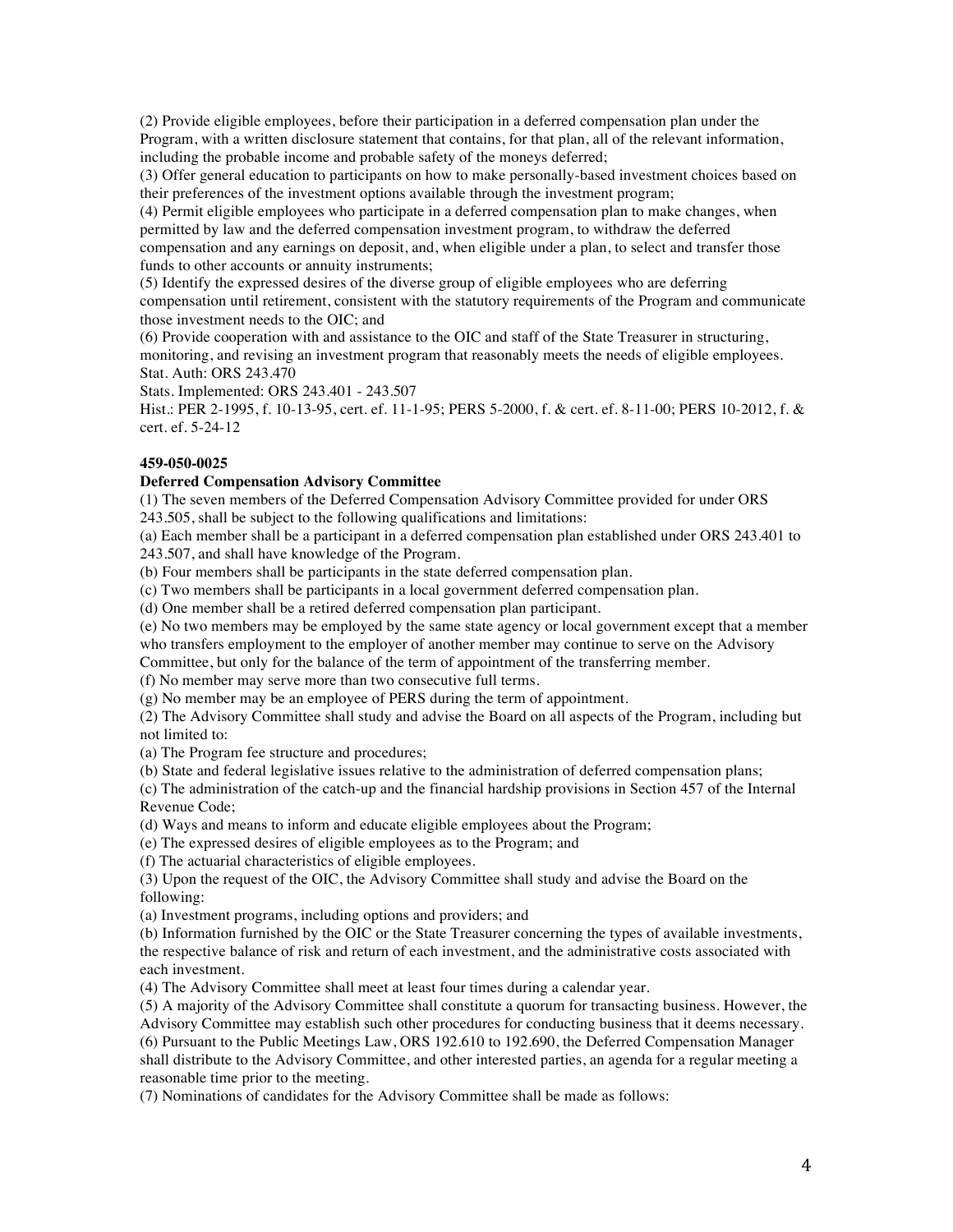(a) Notice of a position on the Advisory Committee expected to become vacant upon the expiration of a term of appointment shall be published not later than April 15 of each calendar year.

(b) Persons interested in serving on the Advisory Committee must apply in writing to the Manager not later than May 15 following the publication of a vacancy.

(c) The Manager shall review the written applications of interested persons for completeness, accuracy, and satisfaction of the minimum requirements of the vacant position on the Advisory Committee.

(d) A committee consisting of the Manager and four members of PERS executive or managerial staff designated by the PERS Executive Director shall review the acceptable applications and recommend to the Board candidates for appointment to the Advisory Committee that:

(A) Reflect a cross section of state agencies, participating local governments, and classification levels;

(B) Reflect a mixture of expertise, knowledge, and experience useful to the Advisory Committee;

(C) Appear to have a sincere interest in the Program; and

(D) Appear to be willing and able to work in a group setting to review and recommend policies governing the Program.

(e) In the event of a vacancy for an unexpired term, the Manager may select applications from the most recent list of interested persons established under subsection (c) of this section and the applications of other persons as deemed appropriate for consideration. A committee consisting of the Manager and four members of PERS executive or managerial staff designated by the PERS Executive Director shall review the selected applications and recommend to the Board candidates for appointment to the Advisory Committee. The appointment shall be immediately effective for the remainder of the unexpired term. If no candidate is recommended or appointed, the vacancy must be filled under the provisions of subsections (a) through (d) of this section.

Stat. Auth: ORS 243.470

Stats. Implemented: ORS 243.505

Hist.: PERS 2-1993, f. & cert. ef. 9-23-93; PERS 2-1995, f. 10-13-95, cert. ef. 11-1-95; PERS 5-2000, f. & cert. ef. 8-11-00; PERS 3-2007, f. & cert. ef. 1-23-07

#### **459-050-0030**

## **Deferred Compensation Administrator**

(1) The Deferred Compensation Manager (Manager) shall administer the Deferred Compensation Program (Program) established pursuant to ORS 243.401 to 243.507 consistent with the laws and administrative rules applicable thereto and on the best possible basis with relation to both the welfare of eligible employees and the State of Oregon. To this end, the Manager may contract for services necessary to the administration of the Program, either independently or in a joint agreement with the OIC or the Oregon State Treasurer.

(2) The Manager shall prepare and maintain standard forms necessary to the administration of the Program. (3) The Manager shall provide forms and procedures for promptly communicating participating employee requests for deferral of compensation to the appropriate public officers.

(4) The Manager shall provide forms and procedures for promptly communicating employees' requests for types of investment or deposit of funds to the investments record keeper for each investment option selected.

(5) The Manager shall provide for settlement agreement with employees participating in the deferred compensation program that provides for distributions to those employees or their designated beneficiaries, upon conditions which are consistent with maintaining the tax exempt status of the Program.

(6) The Manager shall approve or deny all applications for a financial hardship distribution as provided in OAR 459-050-0150.

(7) The Manager shall select members of the Financial Hardship Committee established under OAR 459- 050-0040.

(8) The Manager shall obtain disclosure statements concerning the probable safety and probable return of investment of deferred compensation funds for distribution to participants. These disclosure statements shall be given to all employees expressing interest in participating in the deferred compensation program or in changing investments under the Program and shall include, at a minimum:

(a) The probable income and probable safety of the monies deferred, based upon the historical performance of the investment option; and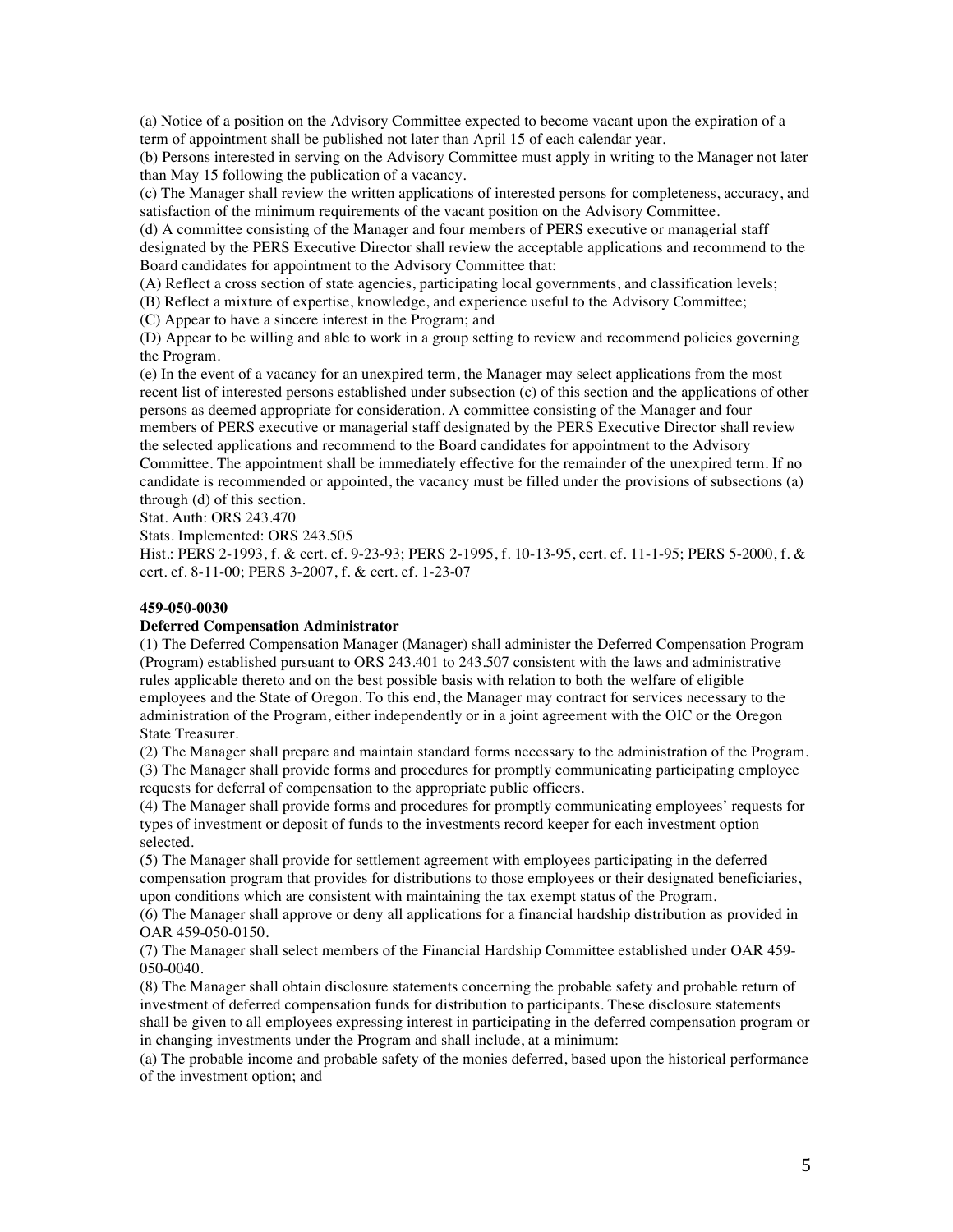(b) The fees and costs associated with each investment option or plan, including related administrative costs, insofar as the information is known.

(9) The Manager shall provide with the disclosure statements a general comparison of investments under the Program, using standard units of comparison, and the following disclaimer:

"Statements about the relative risk and returns of investment options do not represent predictions of how the investments will perform in the future, but rather provide only a general description of the current investment and how it has performed in the past. The disclosure statement and other information provided by the state is not intended to provide individualized investment counseling, but only general information. Employees who participate in the Deferred Compensation Program will be entitled only to the funds that are lawfully credited to their Deferred Compensation and Designated Roth Accounts when those funds are distributed. Participants assume the risk that, at time of such distribution, the deferred compensation investments related to their Deferred Compensation and Designated Roth Accounts may have decreased in value or become valueless."

(10) The Manager shall undertake a continuing agenda of educating participants regarding the goals and objectives of the Program. As part of this education, the Manager shall prepare and distribute to eligible employees a written general description of available investment options, including their expected relative risks and returns. This document shall also include a general description of disclosure statements and their purpose in assisting employees in evaluating deferred compensation investments.

(11) The Manager shall assure that there are regular audits of the Program, consistent with generally accepted accounting principles.

(12) The Manager shall monitor the performance of all deferred compensation investment options offered to eligible employees under the Program.

(13) The Manager shall obtain information concerning pending legislation and such advice as appears necessary to comply with state and federal laws, and administrative rules or regulations applicable to the administration of the Program.

(14) Unless excused by the Director of the Public Employees Retirement System, the Manager shall attend all meetings of the Board and of the Advisory Committee. The Manager shall supply the Board and the Advisory Committee with such information and assistance as they may request.

(15) The Manager shall prepare an annual report to the Board and the Advisory Committee concerning: (a) The effectiveness of and any substantial problems with the administration of the Program, including but not limited to the method of accepting deposits from the payroll disbursing officer, preparing disclosure forms, making investments and deposits of funds as consistent with the request of participants as possible, maintaining accounts and records of deposits and the costs and fees associated with the administration of individual plans, communications with and education of participants, participant elections of investment options and changes in their elections, participants' elections of payment method upon withdrawal from service or retirement, and problems with participants' creditors;

(b) The status of state and federal legislation and laws that may affect the program or require action by the Board;

(c) The performance of all deferred compensation investment options; and

(d) The results of the latest reported audit(s) of the deferred compensation plan(s), and the Deferred Compensation Program.

Stat. Auth: ORS 243.470

Stats. Implemented: ORS 243.401 - 243.507

Hist.: PERS 2-1995, f. 10-13-95, cert. ef. 11-1-95; PERS 5-2000, f. & cert. ef. 8-11-00; PERS 10-2012, f. & cert. ef. 5-24-12

## **459-050-0035**

## **Assistance to the Oregon Investment Council and the State Treasurer**

The Board, acting through its Deferred Compensation Manager may provide information, assistance, and guidance to the Oregon Investment Council (OIC) and the State Treasurer as they may request, not limited to the following:

(1) The Manager may provide the OIC and the staff of the State Treasurer with the Board's findings of the expressed desires of participants and other eligible employees related to investment options.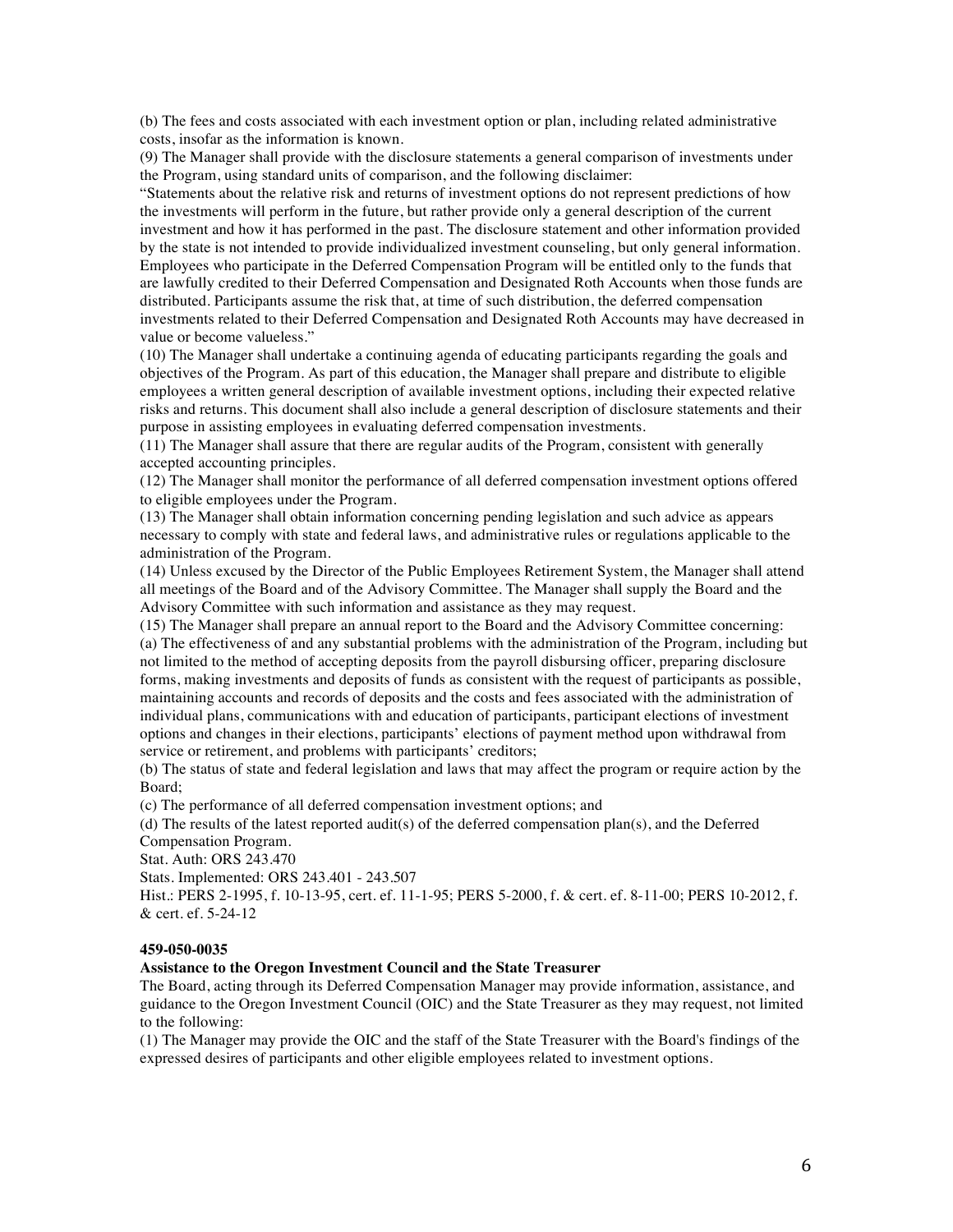(2) The Manager may provide the OIC or the staff of the State Treasurer with such demographic information as they may reasonably request concerning those employees who are participants in the Deferred Compensation Program.

(3) The Manager may provide the OIC or the staff of the State Treasurer with such assistance as they may reasonably request regarding preparation of specifications for solicitations of offers from vendors of investments for deferred compensation.

(4) The Manager may provide the OIC or the staff of the State Treasurer with such assistance as they may reasonably request in evaluating responses to the solicitation of offers.

(5) The Manager in any case may provide the OIC or the staff of the State Treasurer with an opinion concerning how the services offered by responding vendors may affect the administration of the Deferred Compensation Program.

(6) Subject to Board approval, the Manager may enter into an intergovernmental agreement pursuant to ORS Chapter 190 to provide administrative services to local governments of the state with respect to other deferred compensation plan(s) under ORS 243.474 to 243.478.

Stat. Auth: ORS 243.470

Stats. Implemented: ORS 243.401 - ORS 243.507 Hist.: PERS 2-1995, f. 10-13-95, cert. ef. 11-1-95; PERS 5-2000, f. & cert. ef. 8-11-00

## **459-050-0037**

## **Trading Restrictions**

The purpose of this rule is to establish criteria under which a participant may make trades in the Deferred Compensation Program. The Program is designed for long-term investment and periodic adjustment of asset allocation. Restrictions upon trades are necessary to protect participants and the Program from adverse financial impact attributable to frequent trading. Frequent trading by some participants can lower returns and increase transaction costs for all participants. Frequent trading can trigger the imposition of redemption fees and restrictions by mutual funds within the Program and may cause the Program to be eliminated as an allowable investor in an investment fund.

(1) Definitions. For the purposes of this rule:

(a) "Investment Option" means an investment alternative made available under ORS 243.421.

(b) "Trade" means a purchase or redemption in an investment option for the purpose of moving monies between investment options.

(2) Restrictions.

(a) The following restrictions apply to all participants:

(A) A participant may not make a trade that exceeds \$100,000.

(B) A purchase that is attributable to a trade may not be redeemed from the International Stock Option for a period of 30 days following the date of the trade.

(C) No trade may move monies directly from the Stable Value Option to the Short-Term Fixed Income Option, the Intermediate Bond Option, or the Self-Directed Brokerage Option.

(b) Trades to the Self-Directed Brokerage Option are subject to subsection (a) of this section and the limitations established in OAR 459-050-0120.

(3) The Deferred Compensation Manager, if necessary to comply with trading restrictions imposed by a participating mutual fund or the Securities and Exchange Commission, may establish additional temporary trading restrictions.

(4) The Deferred Compensation Manager, in the event of extraordinary market conditions, may temporarily suspend any or all trading restrictions established by this rule.

(5) Any action taken by the Deferred Compensation Manager under sections (3) or (4) of this rule must be presented to the Board at its next scheduled meeting. The Board may take action as authorized by ORS 243.401 to 243.507. If the Board does not act, the action(s) taken by the Deferred Compensation Manager shall expire on the first business day following the date of the meeting.

(6) The provisions of this rule are not applicable to trades attributable to the operation of an automatic account rebalancing function offered by the Program.

(7) The trading restrictions provided in this rule are not exclusive. The Board may establish additional restrictions or sanctions as authorized by ORS 243.401 to 243.507.

Stat. Auth.: ORS 243.470

Stats. Implemented: ORS 243.401 - 243.507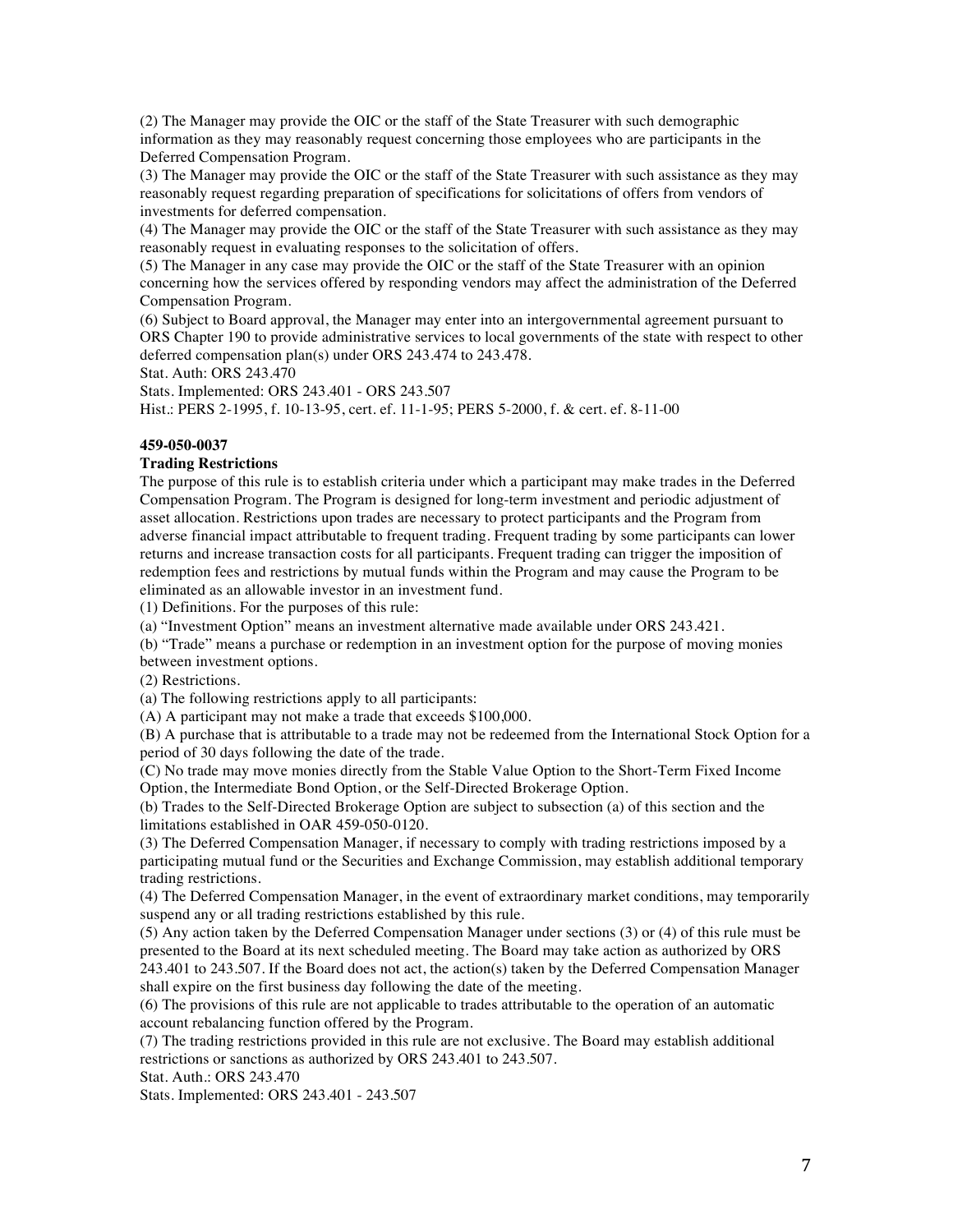Hist.: PERS 4-2007, f. 1-23-07, cert. ef. 5-1-07; PERS 17-2008, f. & cert. ef. 11-26-08; PERS 6-2011, f. & cert. ef. 8-4-11

## **459-050-0040**

## **Unforeseeable Emergency Withdrawal Appeals Committee**

(1) Purpose. The Unforeseeable Emergency Withdrawal Appeals Committee (the Committee) shall evaluate appeals denied by the Deferred Compensation Manager or designee authorized to take action on the Manager's behalf for the distribution of deferred compensation on the basis of claims of unforeseeable emergency in compliance with the Internal Revenue Code, Section 457, 26 USC 457, and the provisions of OAR 459-050-0150. The Committee shall formally approve or deny each appeal based on the merits of the appeal.

(2) Committee composition. The Committee shall consist of not fewer than three persons.

(a) One person shall be a PERS staff member from the Deferred Compensation Program.

(b) Two persons shall be PERS staff members from other than the Deferred Compensation Program.

(3) Committee meetings. The Committee shall meet upon the call of the Manager of the Deferred

Compensation Program no later than 14 calendar days following receipt of an appeal. The Committee may meet by phone or in person. The Committee shall evaluate the participant's written request, emergency withdrawal application, financial information, and all related documentation submitted for compliance with 26 USC 457 and the provisions of OAR 459-050-0150.

(4) Appeal approval. If an appeal is approved, the Committee authorizes the Manager to release the funds within 30 calendar days of approval.

(5) Appeal denial. Within seven calendar days of the Committee's denial, the requestor may request an informal conference with the Deferred Compensation Manager or designee authorized to take action on the Manager's behalf.

(6) Request for review. The requester may submit a request for review of the Committee's determination to the Director of PERS and must do so within 30 calendar days of the Committee's denial. The request must be in writing and include:

(a) A description of the staff action or determination for which review is requested;

(b) A short statement of the manner in which the action is alleged to be in error;

(c) A statement of facts that are the basis of the request;

(d) Reference to applicable statutes, rules or court decisions upon which the person relies;

(e) A statement of the relief the request seeks; and

(f) A request for review.

(7) Director's determination. Within 30 calendar days of receiving a request for review, the Director shall issue a written determination either approving or denying the unforeseeable emergency withdrawal. Stat. Auth: ORS 243.470

Stats. Implemented: ORS 243.401 - 243.507

Hist.: PERS 2-1995, f. 10-13-95, cert. ef. 11-1-95; PERS 5-2000, f. & cert. ef. 8-11-00; PERS 28-2004, f. & cert. ef. 11-23-04; PERS 5-2008, f. & cert. ef. 4-2-08

## **459-050-0050**

## **Eligibility and Enrollment**

The purpose of this rule is to establish eligibility criteria and the process for an eligible employee to enroll in the Deferred Compensation Plan established in accordance with section 457 of the Internal Revenue Code and ORS chapter 243.

(1) Eligible employee. Eligible employee shall have the same meaning as in OAR 459-050-0001, and as defined by section 457 of the Internal Revenue Code.

(2) Application for enrollment. Subject to the requirements of subsections (a) through (c) of this section, an eligible employee may enroll to participate in the Deferred Compensation Program by entering into a written agreement as specified herein with the plan sponsor. The written agreement must specify that a portion of the eligible employee's future compensation will be reduced each month, the amount of the reduction, and that the amount of the reduction will be contributed to account(s) established for the employee in the Deferred Compensation Plan.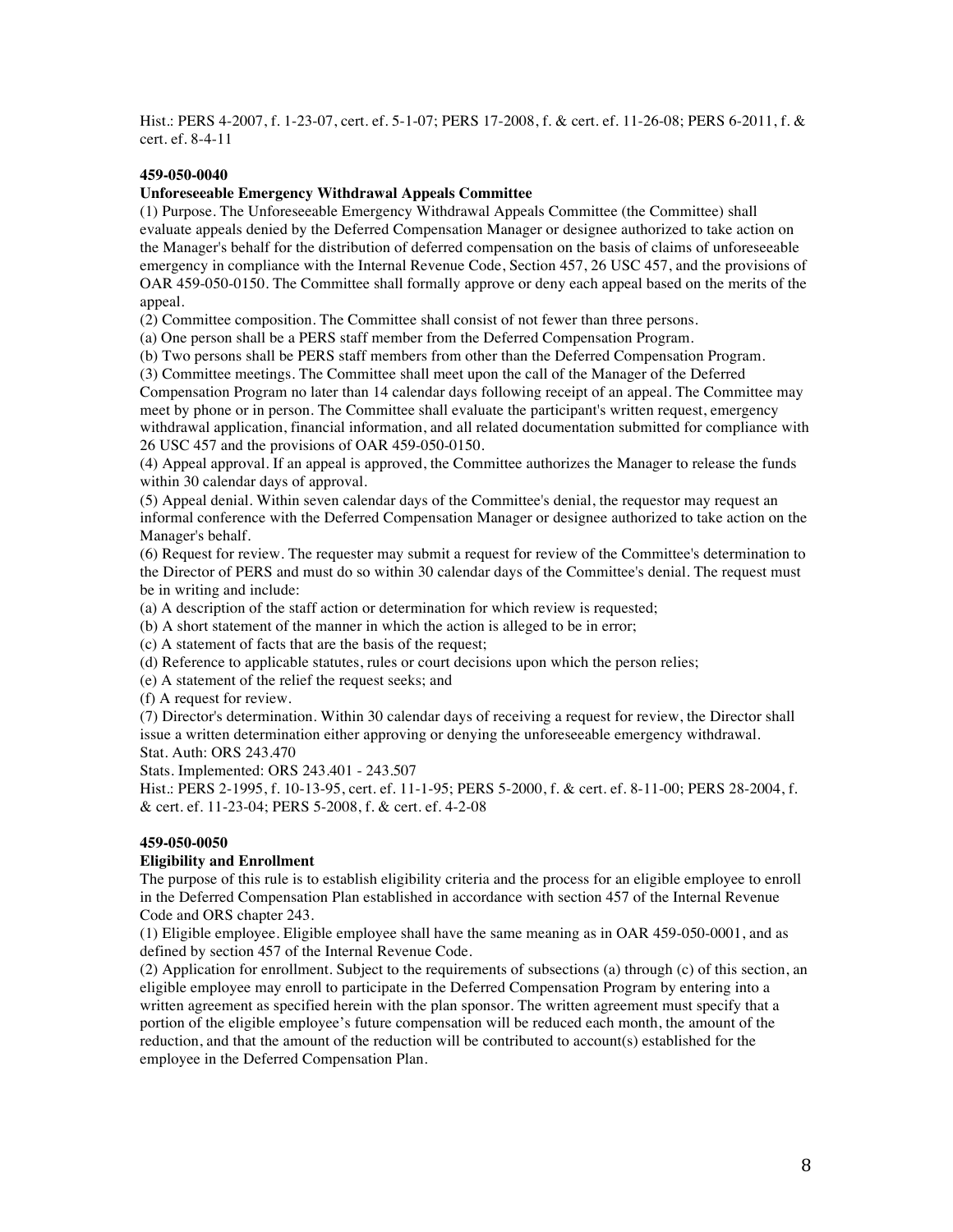(a) An eligible employee may enter into an agreement to participate in the plan on or before the first day of employment or anytime while employed; provided, however, that the requirements of subsection (b) of this section must be satisfied.

(b) In order for an eligible employee to be enrolled, the following forms provided by the Deferred Compensation Program must be properly completed and filed with the Deferred Compensation Program: (A) An Enrollment Form, as defined in OAR 459-050-0001, and which is also an eligible employee's written acknowledgement that the employee understands the terms of the Enrollment Form and is an eligible employee's election of investment option preferences; and

(B) A Designation of Beneficiary form, as provided in OAR 459-050-0060.

(c) If the forms are incomplete, do not comply with plan provisions in any manner whatsoever, or the Plan is unable to process the application, then staff will notify the eligible employee within 30 calendar days from the date the enrollment forms are received with the reasons the Deferred Compensation Program cannot accept the enrollment as submitted.

(3) Deferral effective date. The Deferred Compensation Program must receive an application for enrollment and be able to determine that the application is complete and may be processed no later than the 25th day of any calendar month for salary reduction of future earnings to begin from compensation paid for services performed during the calendar month following receipt of enrollment.

(4) Investment option preference(s). All or any portion of a participant's account may be, but is not be required to be, invested by the plan sponsor in the investment options designated by the participant. The plan sponsor shall have absolute and uncontrolled discretion with respect to the option or options in which the account shall be invested.

(5) Disclosure statement. Before the deferral of any part of an eligible employee's salary, the employee shall be provided information about the investment options including, but not limited to, the probable income and safety of the moneys deferred. Statements about the relative risk and returns of investment options do not represent predictions of how the investments will perform in the future, but rather provide only a general description of the current investment and how it has performed in the past. The Deferred Compensation Program does not provide investment advice, fund analysis or research. Investment options are not guaranteed nor FDIC insured.

(6) Deferral amount. A participant's salary shall be reduced each pay period in an amount or percentage specified by the participant for the purpose of contribution to the participant's account(s) in the Deferred Compensation Program. The amount of the salary reduction may not be less than the minimum per month established by the plan sponsor and may not exceed the maximum applicable allowable contribution to a Deferred Compensation Plan as defined in section 457(b)(2) of the Internal Revenue Code.

(a) A new participant who enrolls after the first pay period in a calendar year may elect to defer the maximum allowable contribution for the year from future compensation for the remainder of the year. (b) The participant's maximum deferral limit is determined without regard to amounts rolled over from an eligible retirement plan to the participant's Deferred Compensation account.

Stat. Auth: ORS 243.470

Stats. Implemented: ORS 243.401 - 243.507

Hist.: PERS 9-2002, f. & cert. ef. 6-13-02; PERS 10-2012, f. & cert. ef. 5-24-12

## **459-050-0060**

## **OSGP Designation of Beneficiary**

The purpose of this rule is to establish the criteria and process that must be used to designate a beneficiary. The provisions in this rule apply to participants, a participant's surviving beneficiaries, alternate payees and an alternate payee's surviving beneficiaries.

(1) Definitions. The following definitions apply for the purpose of this rule:

(a) "Administrator" means the person appointed by a probate court to handle the distribution of property of someone who has died without a will, or with a will that fails to name someone to carry out this task. (b) "Conservator" means the person who has been appointed by a court to manage the property and financial affairs of an incapacitated person.

(c) "Executor" means the person named in a will to handle the property of someone who has died. The executor must collect and manage the property, pay debts and taxes, and distribute the remaining assets as specified in the will. In addition, the executor handles any probate court. Executors are also called personal representatives.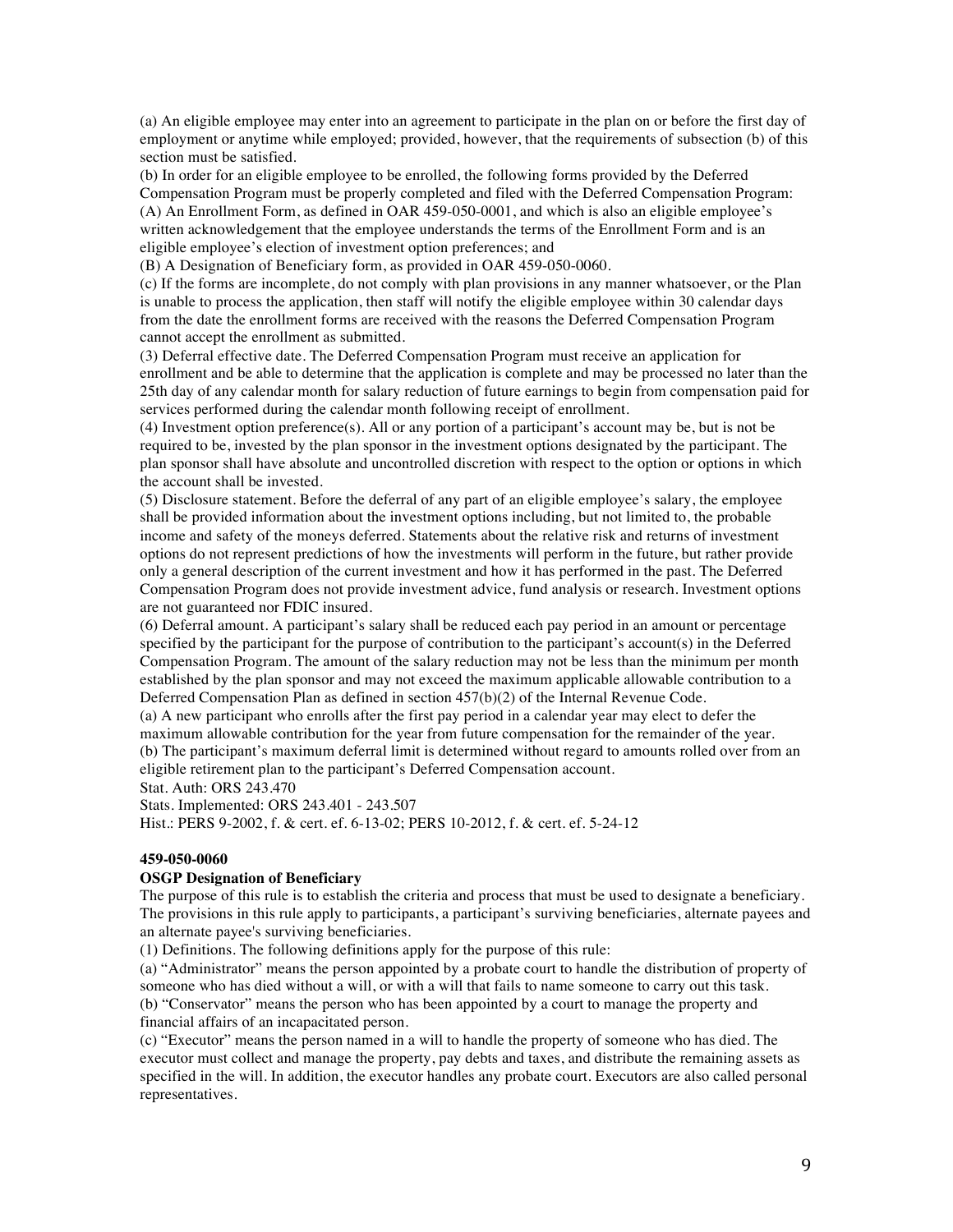(d) "Personal Representative" means the person named in a will to handle the property of someone who has died. Personal representatives are also called executors.

(2) Designation of Beneficiary. When a participant in the Deferred Compensation Program dies, the benefit of the participant's account shall be paid to the beneficiaries designated by the participant. For purposes of this rule, a participant may designate any of the following as a primary or contingent beneficiary:

(a) Any natural person(s);

(b) The personal representative or executor of the estate of the participant;

(c) A charity or other non-profit organization; or

(d) A trust that is valid under Oregon state law.

(A) If a living trust is designated, the trust must be legally in existence before the participant makes the designation.

(B) If a designated trust fails to satisfy the requirements in OAR 459-050-0300(1)(c)(B), payment to the trust shall be made as provided in OAR 459-050-0300(11).

(3) Surviving beneficiary or alternate payee. Any surviving beneficiary designated under section (2) of this rule or an alternate payee may designate a beneficiary in the same manner as a participant.

(4) Power of attorney. The agent shall submit a copy of the Power of Attorney document with the filing of the designation of beneficiary form. The Deferred Compensation Program may, but is not required to, accept a beneficiary designation made by an agent or attorney-in-fact appointed under a Power of Attorney document. If the Deferred Compensation Program is satisfied that a Power of Attorney document is valid, has not been revoked, and empowers the agent or attorney-in-fact to designate a beneficiary, the program shall accept a beneficiary designation made by the agent or attorney-in-fact appointed under the Power of Attorney document.

(5) Conservator. The Deferred Compensation Program shall accept a beneficiary designation made by a conservator for the participant provided that the conservator submit a certified copy of the letters of conservatorship or other court order appointing a conservator with the designation of beneficiary form. (6) Effective date of designation of beneficiary. A designation of beneficiary is not effective until a properly completed designation on a form supplied by the Deferred Compensation Program is filed with the Deferred Compensation Program. In the event a designation of beneficiary is incomplete staff will provide notification within 30 days explaining why the form is incomplete.

(7) Revocation of designation of beneficiary. A participant, alternate payee or surviving beneficiary may revoke any and all previous beneficiary designations by filing a new designation on a properly completed form supplied by the Deferred Compensation Program. This designation must be in accordance with section (2) of this rule.

(8) Dissolution of marriage. A participant's designation of beneficiary may be revoked or nullified by a decree of divorce, decree of annulment, or other similar circumstance effective upon the entry of a judgment that revokes the designation of the beneficiary.

(9) No Designated Beneficiary. If the designated primary and contingent beneficiaries on file with the Deferred Compensation Program have predeceased the deceased participant, surviving beneficiary, or alternate payee who made the designation, or if the program is otherwise unable to administer the designation, the Deferred Compensation Program shall distribute the benefit of the deceased's account to the executor, personal representative, or administrator of the deceased's estate.

(a) If the program is unable to locate the designated beneficiaries or the executor, personal representative, or administrator of the estate by December 31 of the calendar year following the participant's death, the amount in the deceased's account on that date shall be credited to the Deferred Compensation Fund. The amount credited may be used for the payment of administrative expenses of the Deferred Compensation Program.

(b) If the designated beneficiaries or the executor, personal representative, or administrator of the estate is later located or other future successful claim is filed, payment will be made in an amount not to exceed the balance in the deceased's account credited to the Deferred Compensation Fund in subsection (a) of this section.

Stat. Auth: ORS 243.470

Stats. Implemented: ORS 243.401 - 243.507

Hist.: PERS 6-2002, f. & cert. ef. 5-24-02; PERS 6-2006, f. & cert. ef. 4-5-06; PERS 10-2012, f. & cert. ef. 5-24-12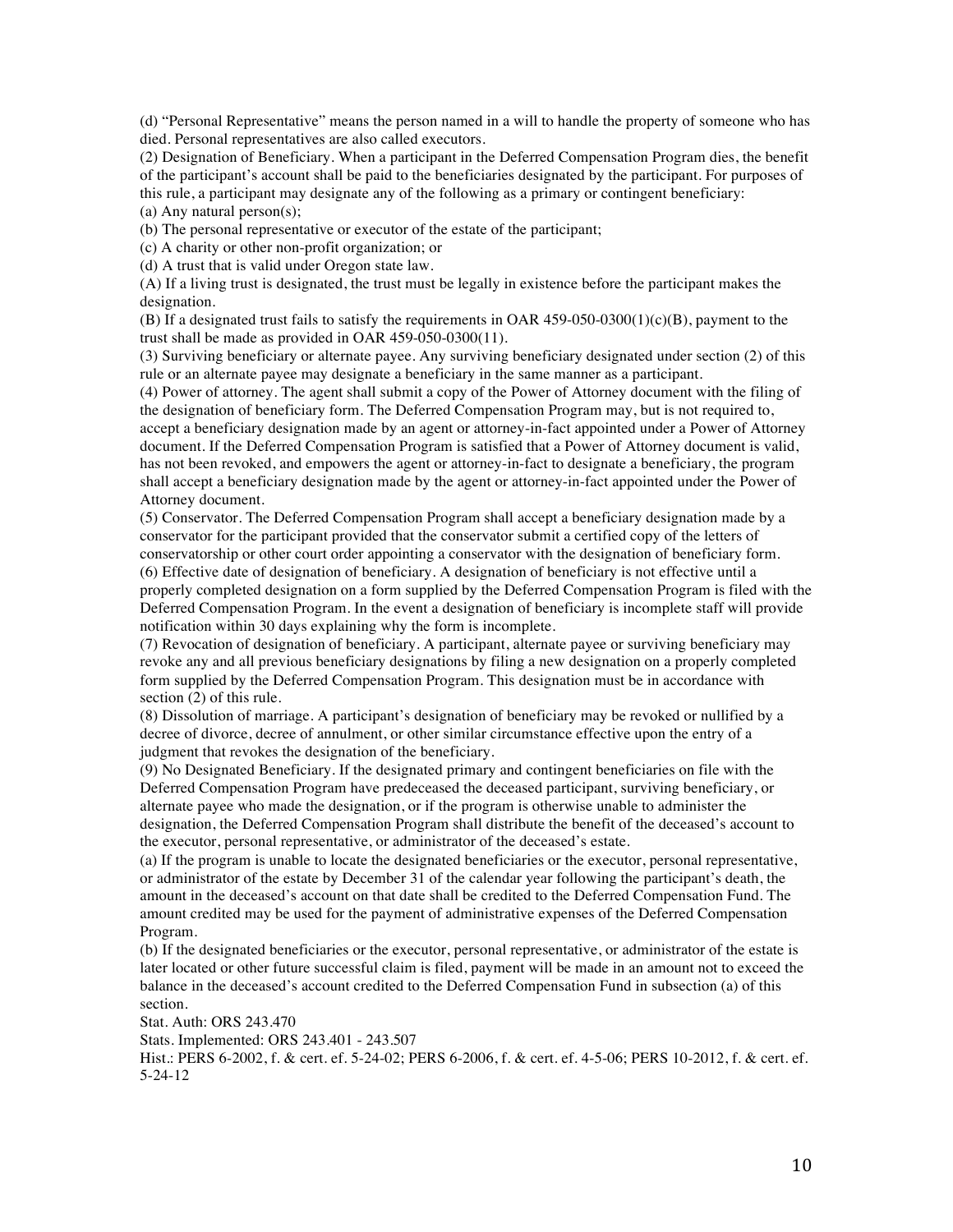#### **459-050-0065**

#### **Beneficiary Predeceases or Disclaims Benefit**

**Purpose**. The purpose of this rule is to establish the criteria and process that must be used if a beneficiary predeceases the participant, alternate payee, or surviving beneficiary who made the designation as provided in OAR 459-050-0060, or a beneficiary disclaims a death benefit.

(1) **Beneficiary predeceases or disclaims benefit**. If one or more designated beneficiaries predecease the participant, alternate payee, or surviving beneficiary who made the designation as provided in OAR 459- 050-0060, or if a designated beneficiary files a disclaimer as provided in section (2) of this rule, the beneficiary's interest in the respective account will be distributed to any remaining surviving beneficiaries or contingent beneficiaries in proportion to each remaining beneficiary's interest as defined by the deceased participant's, alternate payee's, or surviving beneficiary's most recent designation of beneficiary on file with the Deferred Compensation Program.

(2) **Disclaiming beneficiary payment**. If the Deferred Compensation Program receives written evidence to its satisfaction that a designated beneficiary has made a legally valid disclaimer, the benefit will be distributed as though the beneficiary died before the deceased participant, alternate payee, or surviving beneficiary. A disclaimer will be deemed valid if it complies with Oregon law and is an irrevocable and unqualified refusal by a beneficiary to accept any payment from the Deferred Compensation Program. However, a disclaimer is not effective until staff has received and reviewed it, and determined that the following conditions are satisfied:

(a) The disclaimer must be executed before the beneficiary accepts or uses any death benefit payment;

(b) The disclaimer must be in writing and signed by the disclaiming beneficiary;

(c) The disclaimer must state an irrevocable and unqualified refusal to accept the benefit;

(d) The disclaimer must have been filed with the Deferred Compensation Program administrator within nine months after the date of death of the participant, alternate payee, or surviving beneficiary or the date the disclaiming beneficiary attains 21 years of age, whichever is later; and

(e) The disclaimer must provide for or allow the benefit to pass without any direction from the disclaiming beneficiary.

Stat. Auth: ORS 243.470 Stats. Implemented: ORS 243.401 - ORS 243.507 Hist.: PERS 12-2002, f. & cert. ef.7-17-02

## **459-050-0070**

## **Catch-Up Programs**

The purpose of this rule is to establish the criteria and process to allow an eligible employee to contribute additional amounts, in excess of the regular applicable maximum allowable contributions, to the eligible employee's account.

(1) Except as provided in subsections (a) and (b) of this section, for purposes of this rule, "normal retirement age" shall be the normal retirement age established in the plan sponsor's retirement plan. (a) "Normal retirement age" for members of the Public Employees Retirement System shall be as provided in ORS 238.005, 238.280(3), 238A.160, or 238.535.

(b) If an eligible employee continues to work beyond normal retirement age, "normal retirement age" shall be that date or age designated by the eligible employee but may not be later than 70-1/2 years of age.

(2) 50-Plus Catch-Up Program. Pursuant to the conditions of this rule, eligible employees who are 50 years of age and older may elect to contribute an additional amount under section  $414(v)$  of the Internal Revenue Code in excess of the maximum regular contribution allowed.

(a) Conditions for enrollment: An eligible employee must be 50 years of age or older on December 31 of the calendar year in which the eligible employee begins to participate in the 50-Plus Catch-Up Program. (A) An eligible employee may participate in the 50-Plus Catch-Up Program during years either before or after participation in the 3-Year Catch-Up Program, but may not participate in both programs during the same calendar year.

(B) An eligible employee may participate in the 50-Plus Catch-Up Program during the calendar year containing the employee's retirement date.

(b) Application for enrollment. An eligible employee choosing to participate must enroll by entering into a written agreement with the plan sponsor. The written agreement must specify the amount of the additional annual deferral, including whether any portion of the additional deferral should be a Designated Roth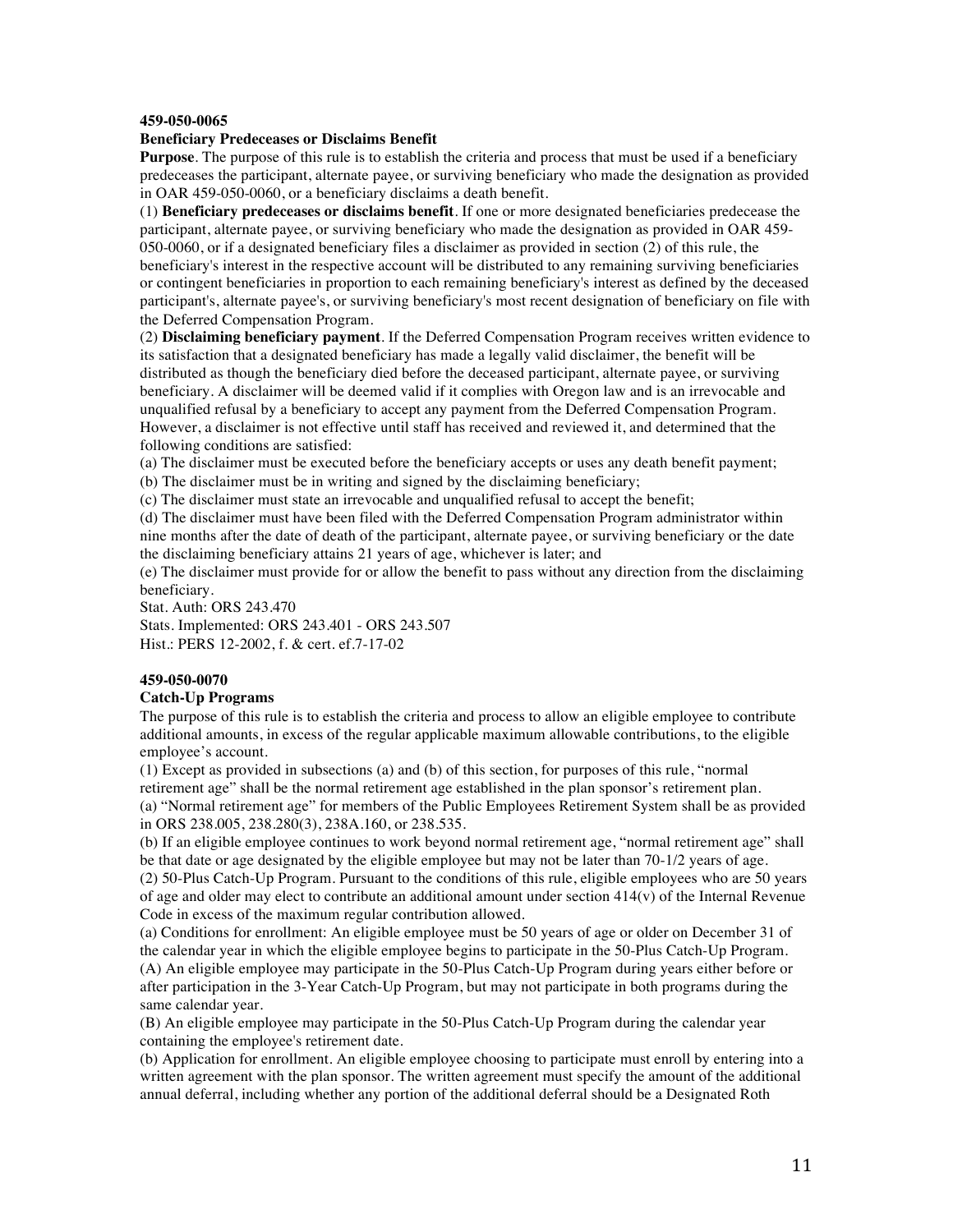Contribution, and that the additional deferral will be divided equally by the available months for the calendar year, and that the amount is in addition to the eligible employee's regular maximum deferral. (A) An eligible employee may enter into a written agreement to participate in the 50-Plus Catch-Up Program on or before the first day of employment or anytime while employed.

(B) A properly completed 50-Plus Catch-Up Program enrollment form provided by the Deferred Compensation Program must be filed with and approved by the Deferred Compensation Program. (C) If the form is incomplete or does not comply with 50-Plus Catch-Up Program conditions of enrollment, then the Deferred Compensation Program will notify the eligible employee within 30 calendar days from the date the enrollment form is received of the reasons the enrollment cannot be accepted.

(c) 50-Plus Catch-Up Program deferral effective date. 50-Plus Catch-Up Program contributions may be deferred for any calendar month by salary reduction only if an agreement providing for the deferral has been entered into before the first day of the month in which the compensation is paid or made available. (d) Additional deferral amounts. The additional deferral may be an amount elected by an eligible employee, but may not exceed the maximum additional deferral amount allowed under section 414(v) of the Internal Revenue Code,  $26 \text{ USC } 414(\text{v})$ . An eligible employee may change the amount of additional contributions deferred within the maximum additional deferral amount allowed. Changes may be made at any time on forms or by other approved methods prescribed by the Deferred Compensation Program. Additional contributions may be deferred for any calendar month by salary reduction only if an agreement providing for the deferral has been entered into before the first day of the month in which the compensation is paid or made available.

(e) Cancellation of Participation in the 50-Plus Catch-Up Program. An eligible employee may cancel participation in the 50-Plus Catch-Up Program at any time on forms or by other approved methods prescribed by the Deferred Compensation Program. The cancellation will be effective for any calendar month only if an agreement providing for the cancellation has been entered into before the first day of the month in which the compensation is paid or made available. An eligible employee who has cancelled participation may later re-apply to begin participation in the 50-Plus Catch-Up Program.

(3) 3-Year Catch-Up Program. An eligible employee may elect to contribute an additional amount under section 457 of the Internal Revenue Code, in excess of the maximum regular contribution allowed, for one or more of the three consecutive calendar years of employment before attaining normal retirement age, if in previous years the eligible employee did not contribute the maximum regular contribution amount.

(a) Conditions for enrollment. The earliest date to begin participation in the 3-Year Catch-Up Program is in the three calendar years immediately preceding the year in which an eligible employee reaches normal retirement age.

(A) Contributions over the maximum allowable regular contribution limit are permitted only to the extent of the unused portions of the maximum allowable regular contribution for previous calendar years during which the eligible employee contributed less than the maximum allowable regular contribution or did not make contributions to the Deferred Compensation Program.

(B) Calendar years during which contributions were made under the 50-Plus Catch-Up Program may not be included in the calculation to determine the maximum allowable contribution under the 3-Year Catch-Up Program.

(C) An eligible employee may not participate in the 3-Year Catch-Up Program and the 50-Plus Catch-Up Program during the same calendar year.

(D) An eligible employee must designate a proposed retirement date upon application. The designated proposed retirement date shall be used for the purpose of determining the catch-up period only. The catchup period so determined may not include the year of the designated proposed retirement date. An eligible employee who retires during the catch-up period may contribute the maximum allowable amount for the year of the employee's retirement.

(E) Pursuant to section 457(b) of the Internal Revenue Code, an eligible employee who is 70-1/2 years of age or older may not participate in the 3-Year Catch-Up Program.

(F) An eligible employee may participate only once in the 3-Year Catch-Up Program, regardless of whether participation in the 3-Year Catch-Up Program is for less than three calendar years or whether the eligible employee participates in an eligible plan after retirement.

(b) Application for enrollment. An eligible employee may participate in the 3-Year Catch-Up Program by entering into a written agreement with the plan sponsor. The written agreement must specify the eligible employee's designated proposed retirement date, the month in which to begin the 3-Year Catch-Up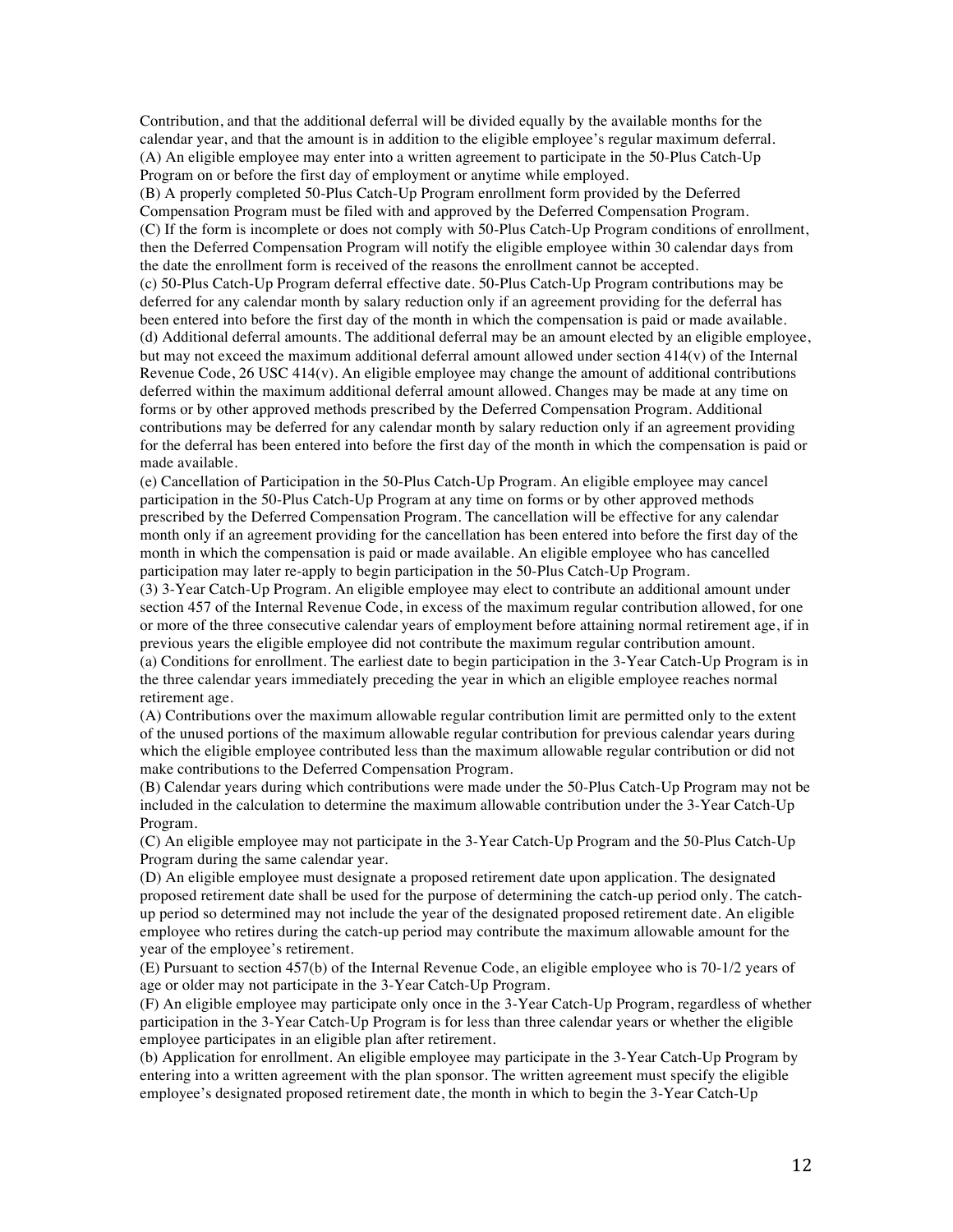Program contributions and the number of years the eligible employee plans to participate in the 3-Year Catch-Up Program.

(A) An eligible employee may enter into a written agreement to participate in the 3-Year Catch-Up Program at any time while employed.

(B) A properly completed 3-Year Catch-Up Program enrollment form provided by the Deferred Compensation Program must be filed with and approved by the Deferred Compensation Program. Wage or salary information must be submitted for previous calendar years during which an eligible employee either did not participate in the Deferred Compensation Program or did not contribute the maximum regular contribution amount. An eligible employee must submit:

(i) Legible copies of W-2 Wage and Tax Statement forms for each relevant calendar or tax year; or

(ii) Legible copies of final pay stubs showing gross and taxable salary for each relevant calendar year. (C) If the application for enrollment is incomplete, if wage or salary information is incomplete or illegible, or if the application does not comply with the 3-Year Catch-Up Program conditions of enrollment, then the Deferred Compensation Program will notify the eligible employee within 30 calendar days from the date the enrollment documents are received of the reasons the Deferred Compensation Program cannot accept the enrollment.

(c) 3-Year Catch-Up Program deferral effective date. 3-Year Catch-Up Program contributions may be deferred for any calendar month by salary reduction only if an agreement providing for the deferral has been entered into before the first day of the month in which the compensation is paid or made available. (d) Additional Deferral Amount. After receipt of a properly completed 3-Year Catch-Up Program enrollment form and required wage or salary information, the Deferred Compensation Program will notify the eligible employee of the maximum amount of additional contributions that may be deferred. (A) The amount of the 3-Year Catch-Up Program salary reduction may not be less than the minimum

additional contribution amount established by the plan sponsor and may not exceed the maximum allowable contribution under section 457(b)(3) of the Internal Revenue Code.

(B) An eligible employee may change the amount of additional contributions deferred within the minimum and maximum additional deferral amounts allowed. Changes may be made at any time on forms or by other approved methods prescribed by the Deferred Compensation Program and will be effective for any calendar month only if an agreement providing for the deferral has been entered into before the first day of the month in which the compensation is paid or made available.

(e) Cancellation of Participation in the 3-Year Catch-Up Program. An eligible employee may cancel participation in the 3-Year Catch-Up Program at any time on forms or by other approved methods prescribed by the Deferred Compensation Program. The cancellation will be effective for any calendar month only if an agreement providing for the cancellation has been entered into before the first day of the month in which the compensation is paid or made available. An election to cancel participation is irrevocable.

[Publications: Publications referenced are available from the agency.]

Stat. Auth.: ORS 243.470

Stats. Implemented: ORS 243.401 - 243.507

Hist.: PERS 12-2002, f. & cert. ef.7-17-02; PERS 28-2004, f. & cert. ef. 11-23-04; PERS 20-2005, f. 11-1- 05, cert. ef. 11-4-05; PERS 3-2007, f. & cert. ef. 1-23-07; PERS 10-2012, f. & cert. ef. 5-24-12

## **459-050-0072**

#### **Military Leave Catch-up**

The purpose of this rule is to establish the criteria and procedures to comply with the Uniformed Services Employment and Reemployment Rights Act (USERRA) as codified in 38 USC 4301-433, and with 23 USC 414(u) and 457 for an eligible employee who has been absent from employment because of military service and who has elected to catch up contributions to the Deferred Compensation Program that would have been permitted had the eligible employee remained in employment with the participating employer during the qualifying period of military service.

(1) Definitions. For purposes of this rule:

(a) "Military service" means the performance of duty on a voluntary or involuntary basis in a uniformed service under competent authority and includes:

(A) Active duty;

(B) Active duty for training;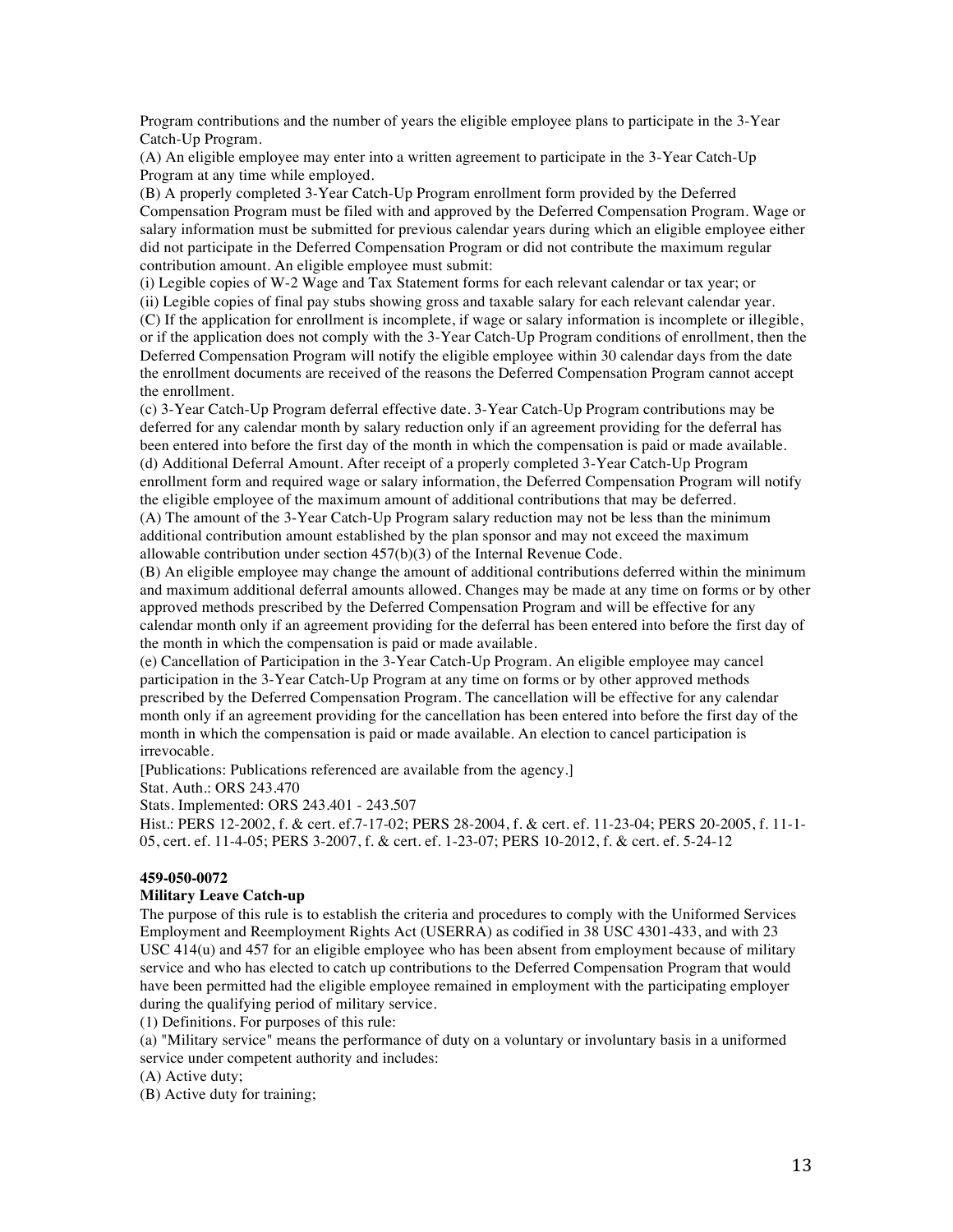(C) Initial active duty for training;

(D) Inactive duty training;

(E) Full-time National Guard duty;

(F) A period for which an individual is absent from a position of employment for the purpose of an examination to determine the fitness of the person to perform any of the above types of duty; or

(G) A period for which an individual is absent from employment for the purpose of performing funeral honors duty as authorized by 10 USC 12503 or 32 USC 115.

(b) "Uniformed services," means the Army, Navy, Air force, Marine Corps, Coast Guard, Army National Guard, the Air National Guard, Commissioned corps of the Public Health Service, and any other category of persons designated by the President in time of war or national emergency.

(2) Eligibility for enrollment: An eligible employee shall be entitled make Military Catch-Up contributions if:

(a) The eligible employee leaves employment to perform military service and returns to employment with the same participating employer after other than dishonorable discharge from the uniformed services and within the time limits specified in USERRA.

(b) The eligible employee's cumulative length of absence from employment with the participating employer for military service does not exceed the limits set forth in USERRA.

(c) The eligible employee meets all other eligibility requirements under USERRA.

(d) Submits a timely and complete application.

(3) Application for enrollment: An eligible employee who meets the eligibility criteria for enrollment may apply to catch-up deferred compensation contributions that would have been permitted had the eligible employee remained in employment with the participating employer during the period of military service as provided by USERRA.

(a) Upon reemployment following qualifying military service, an eligible employee may enter into a written agreement to participate in the Military Leave Catch-Up Program to defer an amount annually in addition to the eligible employee's maximum deferral amount.

(b) In order for an eligible employee to be enrolled, a properly completed Military Leave Catch-Up Contributions enrollment form provided by the Deferred Compensation Program must be filed with and accepted by the Deferred Compensation Program.

(c) If the application for enrollment is incomplete, if documentation is missing or information is not legible, or if the application does not comply with the Military Leave Catch-Up Program eligibility for enrollment in section 2 above, then staff will notify the eligible employee within 30 calendar days from the date the enrollment documents are received with the reasons the Deferred Compensation Plan cannot accept the enrollment.

(d) After receipt of the properly completed enrollment form and required information, Deferred Compensation Program staff will notify an eligible employee of the amount of maximum additional contributions that may be deferred.

(4) Military Leave Catch-Up Contributions. The additional military leave catch-up contributions shall not exceed the 26 USC 457 maximum annual allowable contributions that would have been permitted had the eligible employee remained in employment with the participating employer during the period of military service. The military leave catch-up contributions are in addition to the maximum allowable contribution limit.

(a) The maximum allowable military leave catch-up contribution for any calendar year during military service is available only to the extent of unused portions of the maximum allowable contribution for the calendar years during which the eligible employee contributed less than the maximum amount allowable. (b) Salary for military leave catch-up purposes shall be based on the compensation the eligible employee would have received had the eligible employee remained actively employed during the period of military service, including any increases that would have been awarded the eligible employee based on longevity of employment or seniority of position.

(c) Military Leave Catch-Up Contributions are to be made through payroll deductions.

(d) Eligible employees may change the amount of additional contributions deferred not to exceed the maximum amounts allowable.

(e) Eligible employees may cancel Military Leave Catch-Up Contributions at any time.

(f) Military Leave Catch-up Contributions may be made for a period that begins on the date of reemployment and whose length is the lesser of: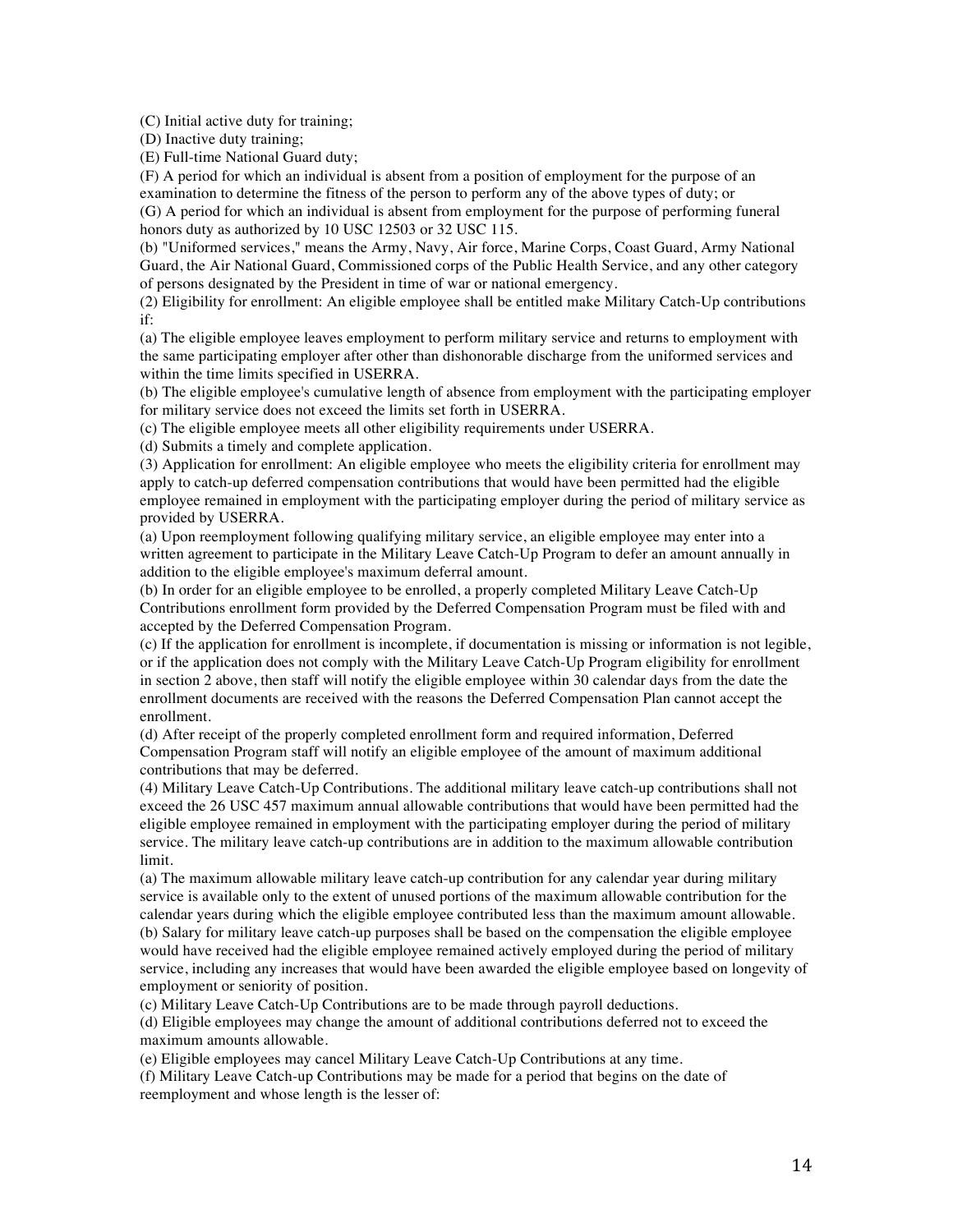(A) Three times the period of qualified military service; or

(B) Five years.

(5) IRC code limitations. Eligibility for and limitations to the maximum amount of Military Leave Catch-Up contributions shall be made in accordance with the requirements under USERRA, 38 USC 4301-4333 and 26 USC 414(u)(2) and 457.

[Publications: Publications referenced are available from the agency.] Stat. Auth: ORS 243.470 Stats. Implemented: ORS 243.401 - 243.507

Hist.: PERS 28-2004, f. & cert. ef. 11-23-04

## **459-050-0075**

## **Distributions During Employment**

The purpose of this rule is to describe the types of distributions available to a participant who has not had a severance of employment. Distributions made while a participant is still employed are in-service distributions.

(1) De minimis distribution. A de minimis distribution is an in-service distribution of the entire balance of a small account before the date a participant has a severance of employment. A de minimis distribution may be made if all of the following conditions are satisfied:

(a) No prior de minimis distribution was made to the participant;

(b) The total balance of the participant's account(s) within the Deferred Compensation Program do(es) not exceed the limitations in the Internal Revenue Code Section (IRC)  $457(e)(9)(A)$ , which is \$5,000;

(c) Participant has not made any contributions to the Deferred Compensation Program in the two-year period before the date of distribution; and

(d) Participant has submitted an application for a de minimis distribution on forms provided by, or other methods approved by the Deferred Compensation Program. No distribution will be paid unless a complete application is filed with, and approved by, the Deferred Compensation Program.

(2) Unforeseeable emergency withdrawal. An unforeseeable emergency withdrawal is an in-service distribution made to a participant due to an unforeseeable emergency. This withdrawal may be made before the date a participant has a severance of employment and as defined in OAR 459-050-0150. A participant must apply for an unforeseeable emergency withdrawal using forms provided by, or other methods approved by, the Deferred Compensation Program as provided for in OAR 459-050-0150(4).

(3) Military distribution. A participant is treated as having been severed from employment during any period the participant is performing service in the uniformed services while on active duty for a period of more than 30 days for the purposes of the limitation on in-service distributions. For purposes of this rule, "uniformed services" has the same meaning as given in OAR 459-050-0072. This section applies to distributions made on or after January 1, 2009.

(4) Trustee-to-Trustee Transfers. A Trustee-to-Trustee Transfer for the purpose of purchasing permissive service credit as described in Code Section 415(n) or a Trustee-to-Trustee Transfer that meets the requirements of 26 CFR 1.457.10(b)(4) may be made while a participant is still employed, except no Designated Roth Account balance may be transferred for the purpose of purchasing permissive service credit as described in Code Section 415(n).

(5) Funds available for in-service distribution. Funds contributed to the Deferred Compensation Program, and earnings on those contributions may be distributed in a de minimis distribution or unforeseeable emergency withdrawal. Any funds directly transferred or rolled over to the Deferred Compensation Program from any plan other than an IRC 457 deferred compensation plan may not be distributed for a de minimis distribution or an unforeseeable emergency withdrawal.

(6) Prohibitions on elective deferrals after an in-service distribution. A participant who receives a de minimis distribution, an unforeseeable emergency withdrawal, or a military distribution may not make elective deferrals and employee contributions to the Deferred Compensation Program for a period of six consecutive months from the date of distribution.

[Publications: Publications referenced are available from the agency.]

Stat. Auth: ORS 243.470

Stats. Implemented: ORS 243.401 - 243.507

Hist.: PERS 13-2001(Temp), f. 12-14-01, cert. ef. 1-1-02 thru 6-28-02; PERS 9-2002, f. & cert. ef. 6-13-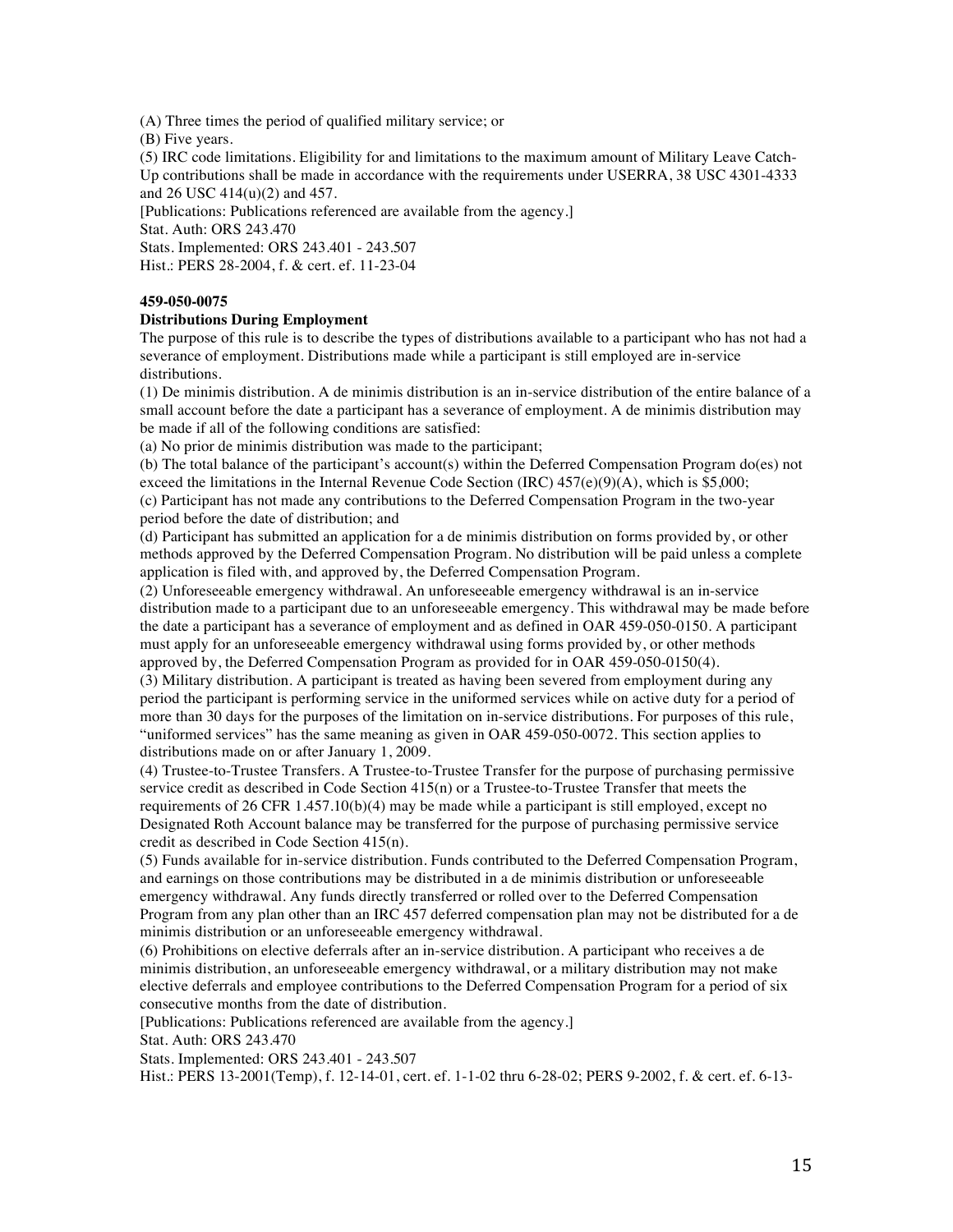02; PERS 1-2009, f. & cert. ef. 2-12-09; PERS 2-2011, f. & cert. ef. 6-1-11; PERS 10-2012, f. & cert. ef. 5- 24-12

## **459-050-0076**

## **In-Plan Roth Conversion**

(1) Definitions. For purposes of this rule:

(a) "Distributee" means:

(A) A Deferred Compensation Plan participant who has a severance of employment;

(B) A Deferred Compensation Plan participant who is approved for a de minimis distribution under OAR 459-050-0075(1);

(C) The surviving spouse of a deceased participant; or

(D) The spouse or former spouse who is the alternate payee under a domestic relations order that satisfies the requirements of ORS 243.507.

(E) The non-spouse beneficiary of a deceased participant who is a designated beneficiary under Code Section 402(c)(11).

(b) "In-Plan Roth Conversion" means the payment of an eligible rollover distribution by the Deferred Compensation Program directly from the Deferred Compensation Account to the Designated Roth Account as instructed by the Distributee and in compliance with Code Section 402A(c)(4) and meets the otherwise applicable rollover requirements of Code Section 457(e)(16).

(2) Limitations.

(a) If a Distributee elects an In-Plan Roth Conversion, the Distributee may not roll the money back to the Deferred Compensation Account at a later date.

(b) Once completed, all balances from any In-Plan Roth Conversion shall be accounted for individually and separately within the Designated Roth Account.

(3) 402(f) Notice and Election Procedure.

(a) The Deferred Compensation Program staff shall provide each Distributee with a written explanation of the direct rollover rules for any eligible distribution, as required by Code Section 402(f).

(b) An In-Plan Roth Conversion election shall be in writing and must be signed by the Distributee or by his or her authorized representative pursuant to a valid power of attorney. The election must be on forms furnished by the Deferred Compensation Program.

Stat. Auth.: ORS 243.470

Stats. Implemented: ORS 243.462

Hist.: PERS 10-2012, f. & cert. ef. 5-24-12

## **459-050-0077**

## **Loan Program**

(1) Definitions. For purposes of this rule:

(a) "Cure period" is that time from when a default occurs until the end of the quarter following the quarter in which the default occurred.

(b) "Deferred Compensation Account" means the account described in OAR 459-050-0001, but does not include any amount in the Self-Directed Brokerage Option.

(c) "Designated Roth Account" means the account described in OAR 459-050-0001, but does not include any amount in the Self-Directed Brokerage Option.

(d) "Loan balance" means the outstanding principal and accrued interest due on the loan.

(e) "Participant Loan" means a loan that affects the Deferred Compensation Account, Designated Roth Account, or a combination of both, of a participant.

(f) "Promissory note" means the agreement of loan terms between the Program and a participant.

(g) "Third Party Administrator (TPA)" means the entity providing record keeping and administrative services to the Program.

(2) Eligibility for loan. Participants who are currently employed by a Plan Sponsor that has agreed to participate in a Participant Loan program are eligible for a Participant Loan. Retired participants, participants separated from employment, designated beneficiaries, and alternate payees are not eligible.

(3) Application for loan: A participant must apply for a loan and meet the requirements set forth in this rule.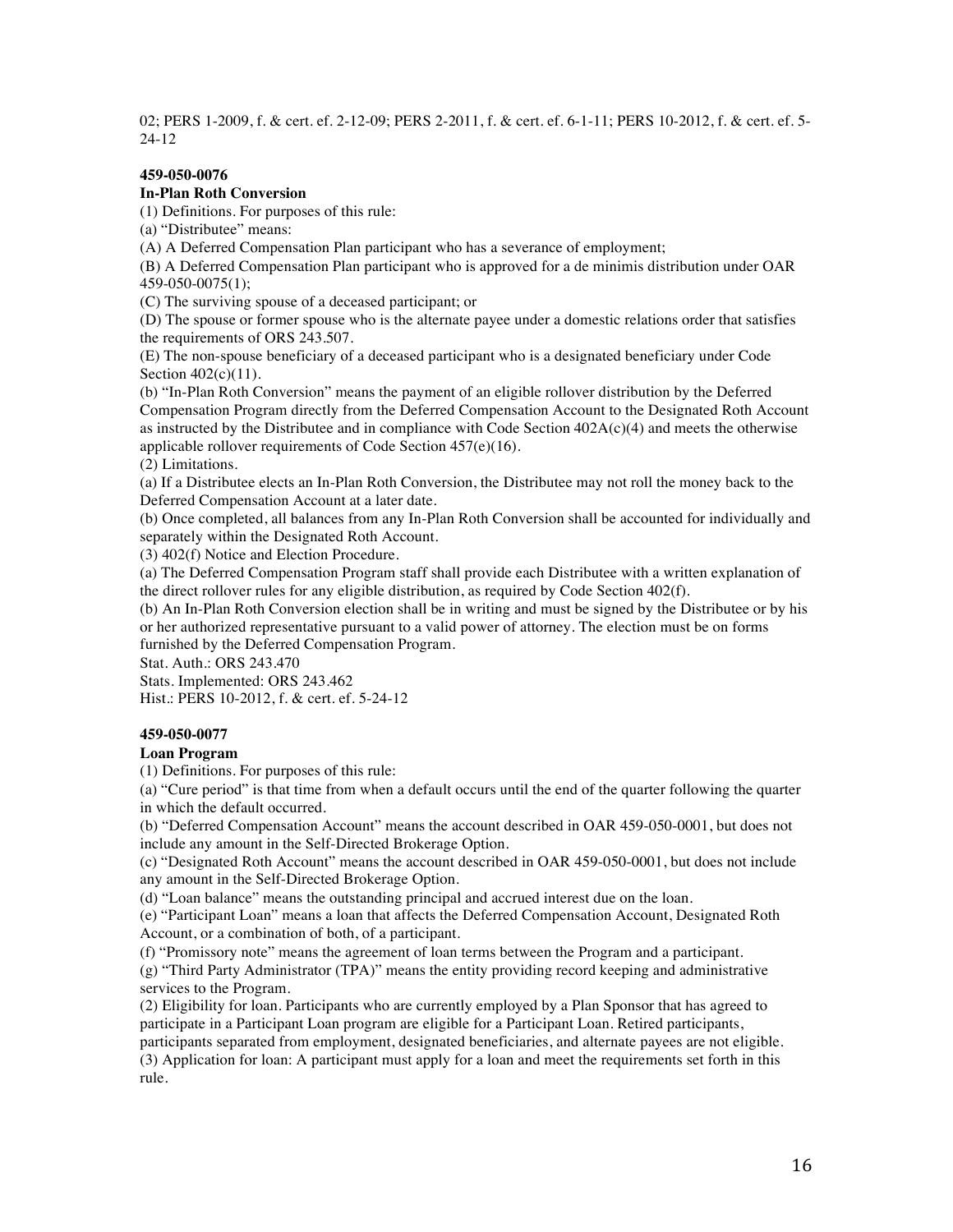(a) Once a loan is approved, a participant must execute a promissory note in the form prescribed by the Program.

(b) If a participant is deceased before the disbursement of the proceeds of a loan, the participant's loan application shall be void as of the date of death.

(4) Loan Types:

(a) General purpose loan — a loan not taken for the purpose of acquiring a principal residence. General purpose loans must be repaid over a non-renewable repayment period of up to five years.

(b) Residential loan — a loan made for the purpose of acquiring a principal residence, which is, or within a reasonable time shall be, the principal residence of the participant. Residential loans must be repaid over a non-renewable repayment period of up to 15 years. A refinancing does not qualify as a residential loan. However, a loan from the Program that will be used to repay a loan from a third party will qualify as a residential loan if the loan would qualify as a residential loan without regard to the loan from the third party.

(5) Interest Rate: The rate of interest for a loan shall be fixed at one percent (1%) above the prime interest rate as published by the Wall Street Journal on the last business day of the month before the month in which the loan is requested.

(6) Loan Fees: A loan fee of \$50.00 shall be assessed when the loan is approved. The fee shall be deducted from a participant's deferred compensation account on a pro-rata basis from existing investments.

(7) Loan Limitations:

(a) The maximum loan amount is the lesser of:

(A) \$50,000; or

(B) One-half of the combined value of the participant's Deferred Compensation Account and the Designated Roth Account on the date the loan is made.

(b) The minimum loan amount is \$1,000.

(c) A participant may only have one outstanding loan.

(d) A participant who has received a loan may not apply for another loan until 12 months from the date the previous loan was paid in full.

(8) Source of Loan: The loan amount will be deducted from a participant's Deferred Compensation Account, Designated Roth Account, or a combination of both.

(a) Loan amounts will be deducted first from the Deferred Compensation Account.

(b) Loan amounts will be deducted pro-rata from existing investments in a participant's account(s).

(c) A participant may not transfer a loan to or from another retirement or deferred compensation plan.

(9) Repayment Terms: The loan amount will be amortized over the repayment period of the loan with interest compounded daily to calculate a level payment for the duration of the loan.

(a) Loan payments must be made by payroll deduction. To receive a loan from the Program a participant must enter into a payroll deduction agreement. For the purposes of this rule, a promissory note or other document that includes the payroll deduction amount and is signed by a participant as a requirement to obtain a loan may be a payroll deduction agreement. Except as provided in this rule, a participant may not submit a loan payment directly to the Program or the Third Party Administrator.

(b) A participant is responsible for loan repayment even if the employer fails to deduct or submit payments as directed under the payroll deduction agreement. To avoid defaulting on a loan by reason of the

employer's failure to deduct or submit a payment a participant may submit a loan payment by sending a money order or certified check to the Third Party Administrator.

(c) A participant may repay the loan balance in a single payment at any time before the date the final loan payment is due.

(d) Partial payment of a scheduled payment and partial prepayment or advance payment of future payments may not be permitted.

(e) Loan payments will be allocated in a participant's account(s) in the same manner as the participant's current contribution allocation. If, for any reason, the allocation is not known, the payment will be allocated to the Short-Term Fixed Income Option.

(f) Any overpayment will be refunded to the participant.

(10) Leave of Absence. Terms of outstanding loans are not subject to revision except as provided in this section.

(a) Loan payments may be suspended up to one year during an authorized leave of absence if a participant's pay from the employer does not at least equal the payment amount.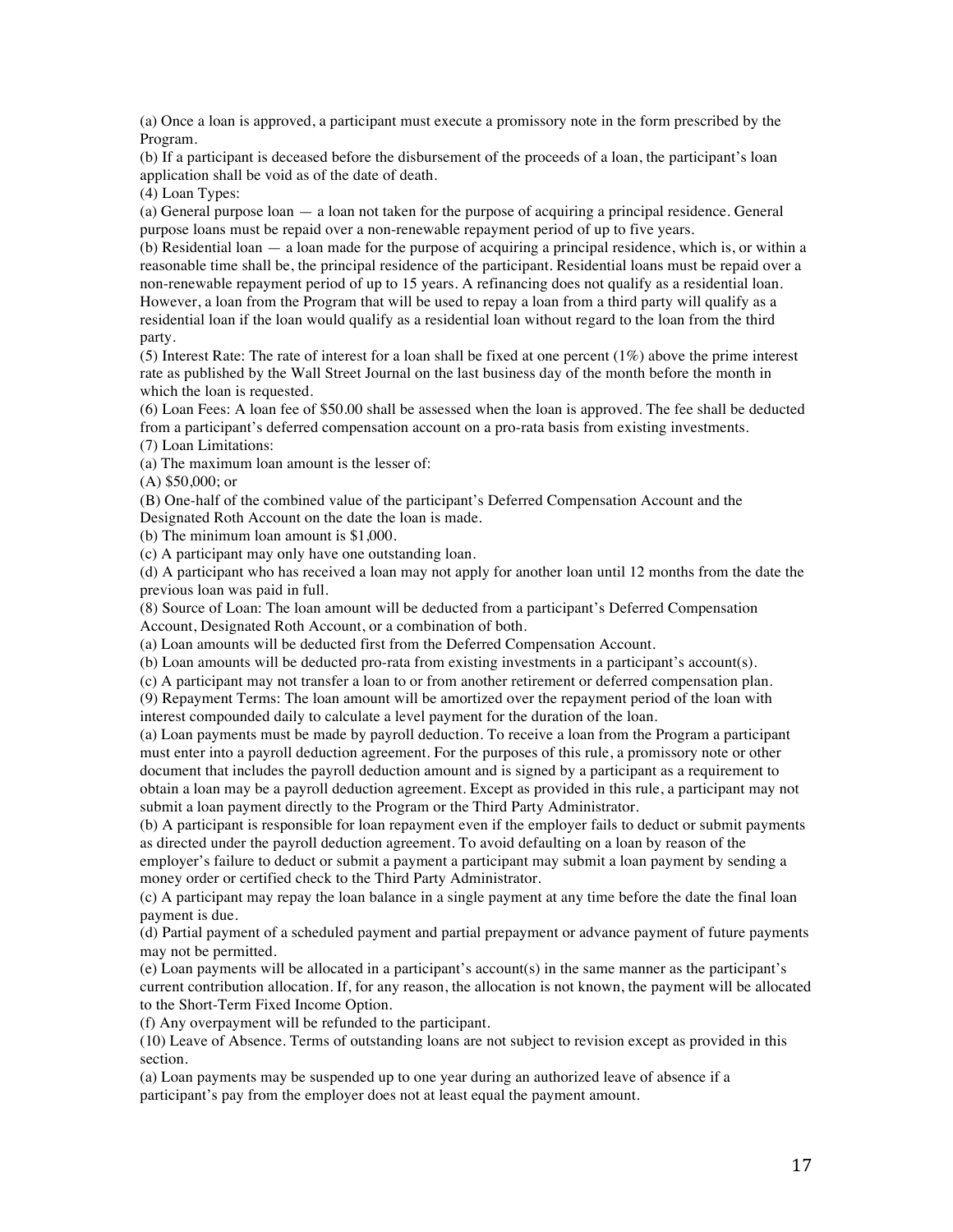(A) Interest on a loan continues to accrue during a leave of absence.

(B) A participant must immediately resume payments by payroll deduction upon return to work.

(C) The loan balance will be re-amortized upon the participant's return to work to be repaid within the remaining loan repayment period.

(D) Loan payments may be revised to extend the remaining loan repayment period to the maximum period allowed in the event the loan originally had a term shorter than the maximum period allowed under section (4) of this rule.

(E) If a participant is on a leave of absence that exceeds one year, the loan shall be in default unless repayment begins one year from the participant's last date worked or the date the final payment is due under the promissory note, whichever is earlier.

(b) Military Leave. Loan payments for participants on military leave may be suspended for the period of military service.

(A) A leave of absence for military service longer than one year will not cause a loan to be in default. (B) Loan payments by payroll deduction must resume upon the participant's return to work.

(C) The original repayment period of a loan will be extended for the period of military service or to the maximum repayment period allowed for that type of loan, whichever is greater.

(D) Interest on a loan continues to accrue during a leave of absence for military service. If the interest rate on the loan is greater than 6%, then under the provisions of the Servicemembers Civil Relief Act of 2003, the rate shall be reduced to 6% during the period of military service.

(E) The loan balance will be re-amortized upon the participant's return to work to be repaid within the remaining loan repayment period as determined under paragraph (C) of this subsection.

(c) A participant on an authorized leave of absence or military leave may submit loan payments by sending a money order or certified check to the Third Party Administrator.

(11) Tax Reporting.

(a) The loan balance of a general purpose loan will be reported as a taxable distribution to the participant on the earlier of the last day of the loan repayment period, as adjusted under paragraphs  $(10)(a)(D)$  or

 $(10)(b)(C)$  of this rule, if applicable, or if the loan is in default, the last day of the cure period.

(b) The loan balance of a residential loan will be reported as a taxable distribution to the participant on the earlier of the last day of the loan repayment period, as adjusted under paragraphs  $(10)(a)(D)$  or  $(10)(b)(C)$ of this rule, if applicable, or if the loan is in default, the last day of the cure period.

(c) If a participant dies before the loan balance being repaid, and the participant's beneficiary does not repay the loan balance in a single payment within 90 days of the participant's death, the loan balance will be reported as a taxable distribution to the estate of the participant.

(d) If a participant is eligible to receive a distribution under the Program, the reporting of a loan balance as a taxable distribution under this section will cancel the loan at the time the taxable distribution is reported. A canceled loan is a distribution and is no longer outstanding in a participant's account.

(e) If a participant is not eligible to receive a distribution under the Program, a loan balance reported as a taxable distribution under this section will be a deemed distribution for tax reporting purposes. A loan deemed distributed may not be canceled until the loan balance is repaid or the participant becomes eligible to receive a distribution. The loan balance will remain outstanding in the participant's account and will continue to accrue interest until repaid or canceled.

(12) Default.

(a) A loan is in default if a payment is not paid as scheduled or under any of the provisions set forth in this rule, the promissory note, or any related loan agreement.

(b) A loan is in default if the participant separates from employment with the plan sponsor that administers the loan payment payroll deductions.

(c) If a participant with a loan in default resumes loan payments by payroll deduction before the end of the cure period, the default will be cured. The participant must pay any missed payments and accrued interest before the end of the loan repayment period.

(d) Except as provided in subsection (c) of this section, if the participant does not cure a default by repaying the loan balance before the end of the cure period, the loan balance will be reported as a taxable distribution to the participant as provided in section (11) of this rule.

Stat. Auth.: ORS 243.470

Stats. Implemented: ORS 243.401 – 243.507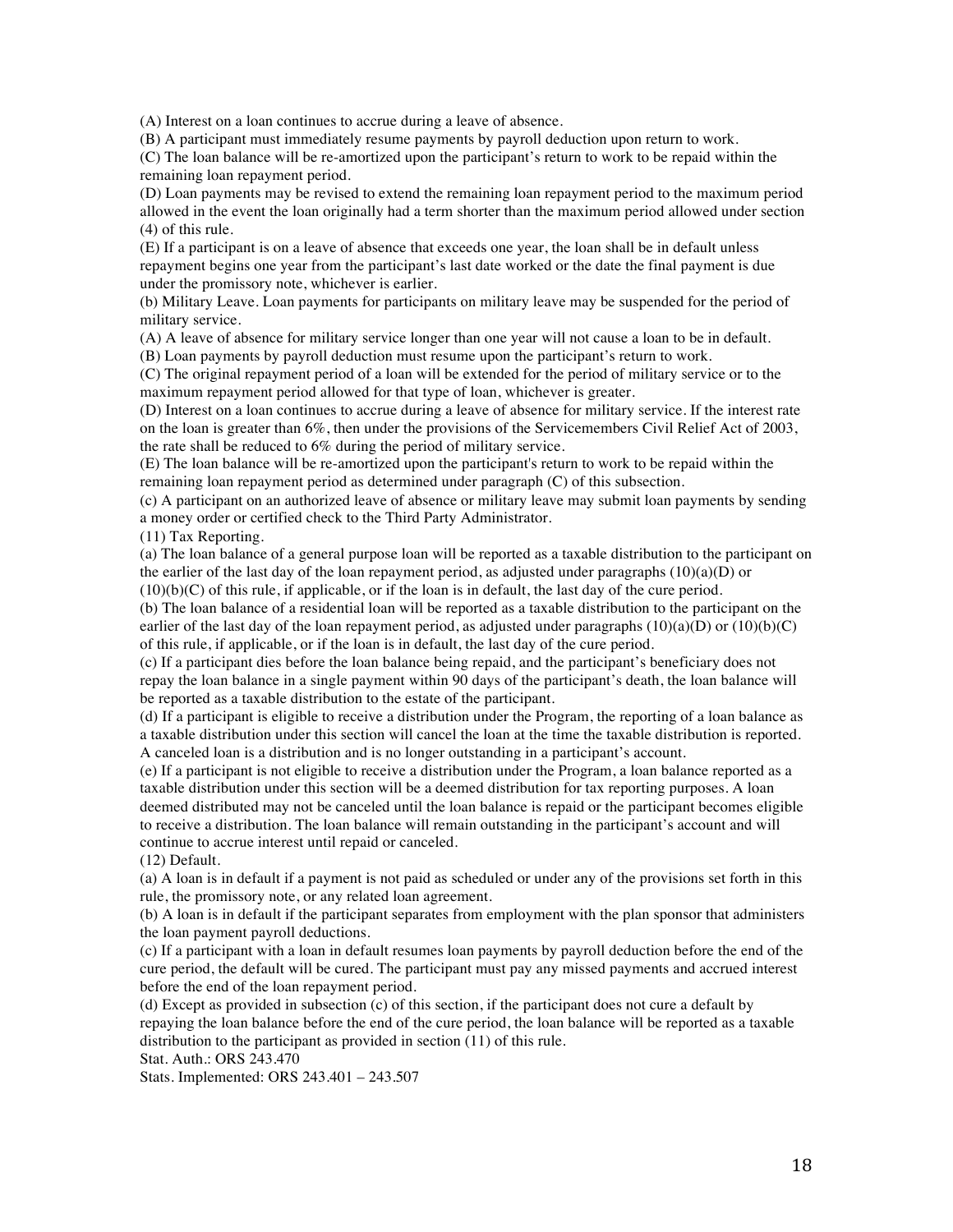Hist.: PERS 4-2007, f. 1-23-07, cert. ef. 5-1-07; PERS 8-2007, f. & cert. ef. 7-26-07; PERS 6-2011, f. & cert. ef. 8-4-11; PERS 10-2012, f. & cert. ef. 5-24-12

## **459-050-0080**

## **Distribution of Funds After a Severance of Employment**

The purpose of this rule is to establish the criteria and process for obtaining a distribution of deferred compensation funds after a participant's severance of employment as defined herein. Distribution under the Deferred Compensation Program shall be made in accordance with any minimum distribution or other limitations required by Internal Revenue Code (IRC) section 401(a)(9), 26 U.S.C. 401(a)(9) and related regulations.

(1) Definitions. The following definitions apply for the purpose of this rule:

(a) "Commencement date" means the month and year that a participant will begin receiving a distribution(s) from the Deferred Compensation Program, whether by operation of the participant's election or under the terms of the plan. The commencement date is not the date that the necessary funds are liquidated for distribution.

(b) "Date of distribution" means the date funds are distributed to the participant, alternate payee, beneficiary, or other recipient in accordance with the plan, regardless of the mechanism by which those funds are distributed.

(c) "Intention to return to work" means a written or oral, formal or informal agreement has been made with the plan sponsor to return to work on a full time, part time or temporary basis at the time the severance is effective. If a participant returns to work with the plan sponsor within 30 calendar days of severance, then a rebuttable presumption exists that the participant intended to return to work as of the date of severance. (d) "Liquidation date" means the date the Deferred Compensation Program designates for liquidation of funds. Generally, the liquidation date will not be earlier than the 25th day of the calendar month preceding the commencement date. The Deferred Compensation Program may determine the liquidation date based on normal business practices. The Deferred Compensation Program is not liable to a participant for failure to liquidate an investment on a specified date.

(e) "Liquidation of funds" means the conversion of the necessary funds from the investments in the Deferred Compensation Program into cash for payment under a specified manner of distribution.

(f) "Manner of distribution" means the manner elected by the participant, alternate payee, or beneficiary in accordance with the terms of the plan, in which a distribution is to be paid out of the Deferred Compensation Program.

(g) "Required beginning date" means April 1 of the calendar year following the later of:

(A) The calendar year in which the participant reaches 70-1/2 years of age; or

(B) The calendar year in which the participant retires.

(h) "Severance of Employment" means a participant has ceased rendering services as an employee or an independent contractor of a plan sponsor for a minimum of 30 consecutive days, including services as a temporary employee, and has no intention to return to work for the plan sponsor.

(2) Manner of distribution. Subject to the provisions of sections (3) through (5) set out below, a participant, surviving beneficiary, or alternate payee may elect a manner of distribution, designate one or more beneficiaries, and change beneficiaries at any time. The total amount distributed may not exceed the total account value. The following manners of distribution are available:

(a) Total distribution of the account value in a lump sum. A lump-sum distribution is not eligible for direct deposit;

(b) Single distribution of a portion of the account value in a lump sum. This form of lump-sum distribution is not eligible for direct deposit. Funds not distributed shall continue to receive earnings or losses based on the performance of investment option(s) in which funds are held;

(c) Systematic withdrawal distribution for a specific number of years, which may be paid annually, semiannually, quarterly or monthly. Any funds remaining after each periodic payment shall continue to receive earnings or losses based on the performance of investment option(s) in which the funds are held. The remaining number of periodic distributions may not change. However, the amount of distributions shall be adjusted depending on the earnings or losses experienced;

(d) Periodic specified dollar amount distribution. This distribution may be paid annually, semiannually, quarterly or monthly, and may be paid in specific dollar amounts in \$5 increments. Any funds remaining after each periodic payment shall continue to receive earnings or losses based on the performance of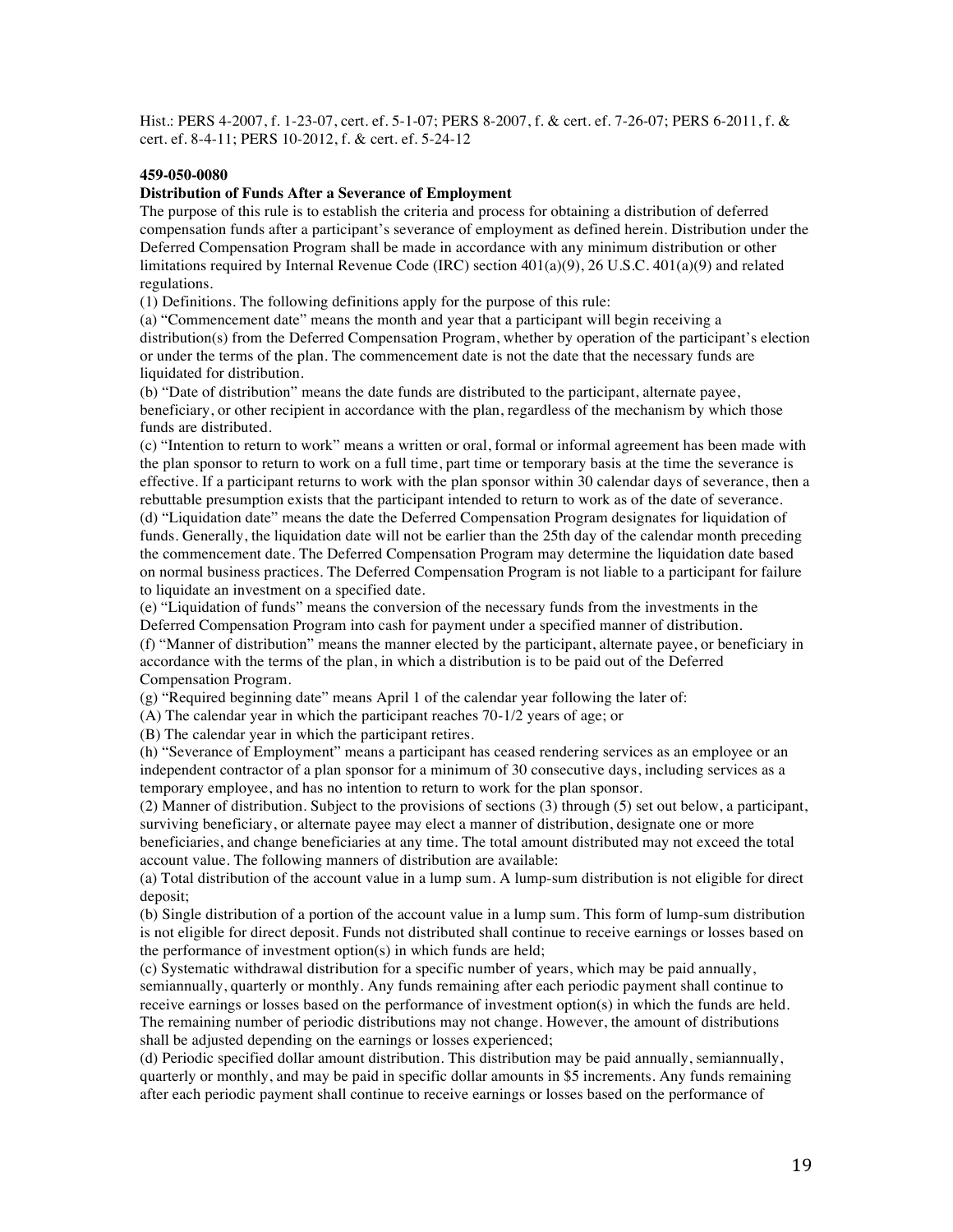investment option(s) in which the funds are held. The amount of each periodic distribution will remain the same throughout the withdrawal period. However, the withdrawal period may vary depending on the earnings or losses experienced;

(e) Required minimum distribution, which will provide an annual distribution of the minimum amount required in IRC section  $401(a)(9)$ , 26 U.S.C.  $401(a)(9)$ . This manner of distribution is available only to those who defer distribution to age 70-1/2 years of age (no later than April of the year following the year reaching 70-1/2 years of age) or a participant who continues to work and severs employment after 70-1/2 years of age. Funds not distributed shall continue to receive earnings or losses based on the performance of investment option(s) in which funds are held; or

(f) Mandatory single lump-sum distribution of an account balance of less than \$1,000. This distribution shall be made to any participant or alternate payee with an account balance of less than \$1,000 within one year of the participant's severance of employment.

(3) Application Requirements. Application shall be made on forms provided by, or other methods approved by, the Deferred Compensation Program. No distribution may be paid unless a timely and complete application is filed with the Deferred Compensation Program as follows:

(a) An application for distribution or to change the manner of distribution will be considered filed in a timely manner if it is received in writing or other method approved by the Deferred Compensation Program at least 30 days before the requested commencement date. The commencement date may be no earlier than the second calendar month following the month of severance of employment.

(b) An application for distribution or to change the manner of distribution may be made by a participant, surviving beneficiary, or alternate payee or the authorized representative of a participant, surviving beneficiary or alternate payee. A valid document appointing an authorized representative such as a power of attorney, guardianship or conservatorship appointment, must be submitted to the Deferred Compensation Program. The Deferred Compensation Program retains the discretion to determine whether the document is valid for purposes of this rule.

(c) Except in the case of a qualified distribution as defined in section  $402A(d)(2)$  of the Internal Revenue Code, the participant, surviving beneficiary, or alternate payee must file a tax-withholding certificate with the Deferred Compensation Program at least 30 days before the requested commencement date. If the certificate is not filed, the Deferred Compensation Program shall withhold state income taxes based on a marital status of single and no dependents and federal income taxes based on a marital status of married and 3 dependents, or other federally mandated tax withholding requirements. A new certificate may be filed at any time, and will be applied to distributions paid on and after the first calendar month following the date received or as soon as reasonably possible.

(d) When direct deposit is permitted under the Deferred Compensation Program, a request for periodic distributions to be transmitted to a financial institution for direct deposit must be made using a Deferred Compensation Program Automatic Deposit Agreement.

(e) Distribution of deferred compensation funds will occur no later than five days following the date funds necessary for a specified payment were liquidated. Liquidation of funds will be done on a pro-rata basis determined by the investment allocation of an account at the time the funds are liquidated or from the Stable Value account, at the participant's election. The election must be filed before the participant begins receiving distributions. If the participant elects distribution from the Stable Value account and there are insufficient funds in that account on the date of each distribution (whether monthly, quarterly, semiannually, or annually), the distribution will be done on the pro-rata basis described above regardless of the participant's election.

(4) Denial of distribution election. The Deferred Compensation Program may deny any distribution election if that denial is required to maintain the status of the Deferred Compensation Program under the Internal Revenue Code and regulations adopted pursuant to the Internal Revenue Code and ORS Chapter 243. (5) Changing the manner of distribution. A participant, surviving beneficiary or alternate payee may change or discontinue the manner of distribution only as follows and subject to the requirements of section (3) above:

(a) Manners of distribution under sections  $(2)(c)$ ,  $(2)(d)$  and  $(2)(e)$  of this rule may be changed at any time upon application as required under section (3) of this rule.

(b) Distributions under sections (2)(c) and (2)(d) of this rule may be discontinued upon written notification or by other methods approved by the Deferred Compensation Program. The participant, surviving beneficiary, or alternate payee must submit an application, as required in section (3) of this rule, to restart distributions and elect a manner of distribution for the remaining account.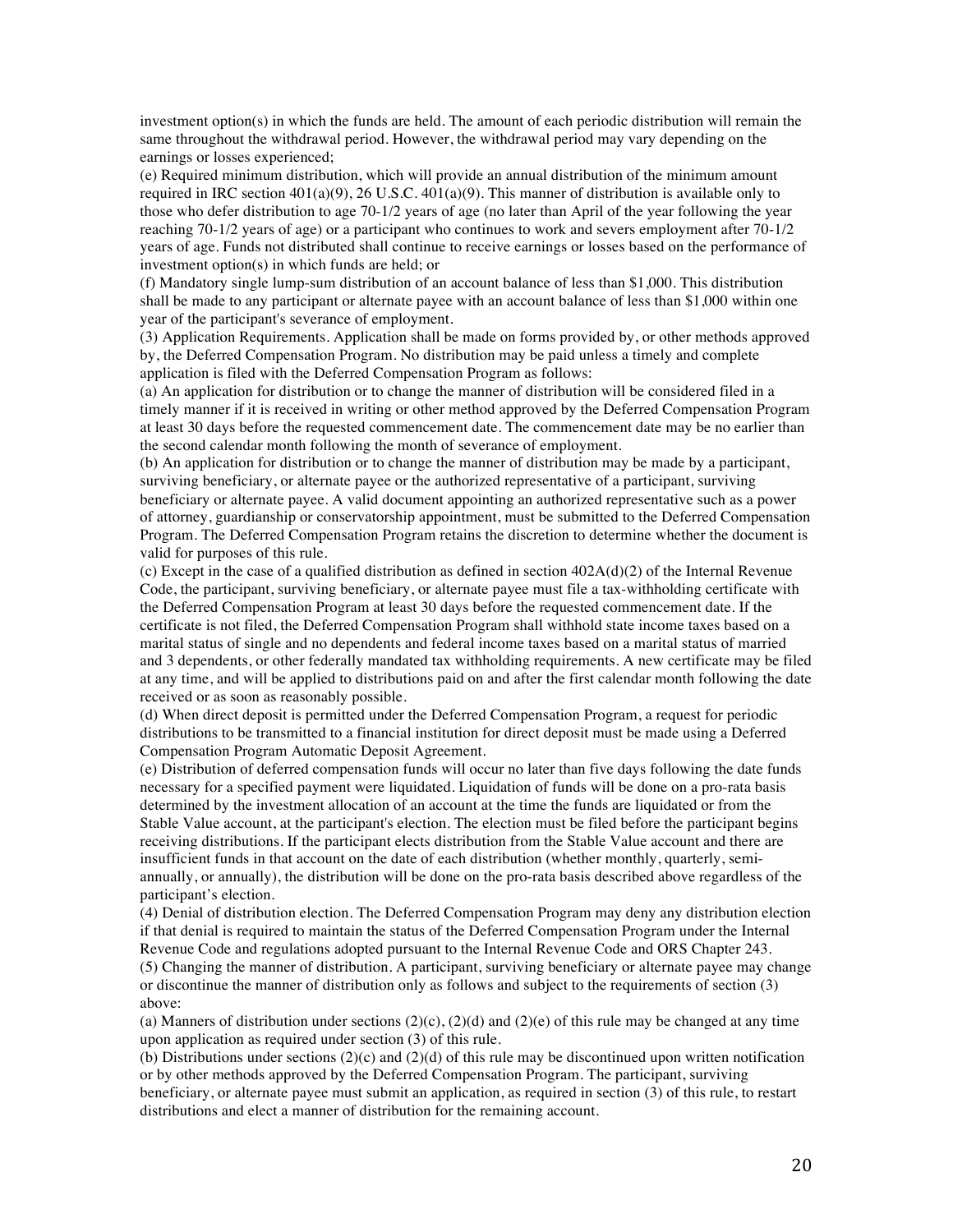(c) Subject to the requirements of this rule, a participant, surviving beneficiary or alternate payee who has commenced receiving a required minimum distribution may apply under the requirements of section (3) of this rule:

(A) For one or more additional distributions in a lump sum not to exceed the total value of the account; and (B) To change the manner of distribution so long as future distributions will be continuous and equal to or greater than the minimum distribution required.

Stat. Auth: ORS 243.470

Stats. Implemented: ORS 243.401 - 243.507, OL 2007 Ch. 54

Hist.: PERS 5-2000, f. & cert. ef. 8-11-00; PERS 13-2001(Temp), f. 12-14-01, cert. ef. 1-1-02 thru 6-28- 02; PERS 9-2002, f. & cert. ef. 6-13-02; PERS 28-2004, f. & cert. ef. 11-23-04; PERS 20-2007, f. & cert. ef. 11-23-07; PERS 10-2012, f. & cert. ef. 5-24-12

## **459-050-0090**

## **Direct Rollover and Trustee-to-Trustee Transfer**

The purpose of this rule is to establish the criteria and processes for Direct Rollovers between the Deferred Compensation Program and an Eligible Retirement Plan and Trustee-to-Trustee Transfers between the Deferred Compensation Program and either a defined benefit governmental plan or a deferred compensation plan described in Code Section 457(b) that is maintained by a state, political subdivision of a state, or any agency or instrumentality of a state or political subdivision of a state.

(1) Definitions. The following definitions apply for the purpose of this rule:

(a) "Code" means the Internal Revenue Code of 1986, as amended.

(b) "Direct Rollover" means:

(A) The payment of an eligible rollover distribution by the Deferred Compensation Program to an Eligible Retirement Plan specified by the Distributee; or

(B) The payment of an eligible rollover distribution by an Eligible Retirement Plan to the Deferred Compensation Program.

(c) "Distributee" means an individual who has requested a distribution under one of the following criteria:

(A) A Deferred Compensation Program participant who has a severance of employment;

(B) A Deferred Compensation Program participant who is approved for a de minimis distribution under OAR 459-050-0075(1);

(C) The surviving spouse of a deceased participant;

(D) The spouse or former spouse who is the alternate payee under a domestic relations order that satisfies the requirements of ORS 243.507 and OAR 459-050-0200 to 459-050-0250; or

(E) The non-spouse beneficiary of a deceased participant who is a designated beneficiary under Code Section  $402(c)(11)$ .

(F) A plan participant who has requested a Trustee-to-Trustee Transfer for the purpose of purchasing permissive service credit as described in Code Section 415(n).

(d) "Distributing Plan" means an Eligible Retirement Plan that is designated to distribute a direct rollover or send a Trustee-to-Trustee Transfer to another eligible plan (recipient plan).

(e) "Eligible Retirement Plan" means any one of the following:

(A) An individual retirement account or annuity described in Code Section 408(a) or (b), including a Roth IRA as described in Code Section 408(A);

(B) An annuity plan described in Code Section 403(a);

(C) An annuity contract described in Code Section 403(b);

(D) A qualified trust described in Code Section 401(a);

(E) An eligible deferred compensation plan described in Code Section 457(b), which may include a qualified Roth contribution program defined in Code Section 402A, and that is maintained by a state, political subdivision of a state, or any agency or instrumentality of a state or political subdivision of a state; or

(F) A plan described in Code Section 401(k).

(f) "Eligible Rollover Distribution" means any distribution of all or any portion of a person's account in an Eligible Retirement Plan. An Eligible Rollover Distribution may not include:

(A) A distribution that is one of a series of substantially equal periodic payments made no less frequently than annually for the life (or life expectancy) of the Distributee or the joint lives (or life expectancies) of the Distributee and the Distributee's designated beneficiary, or for a specified period of 10 years or more;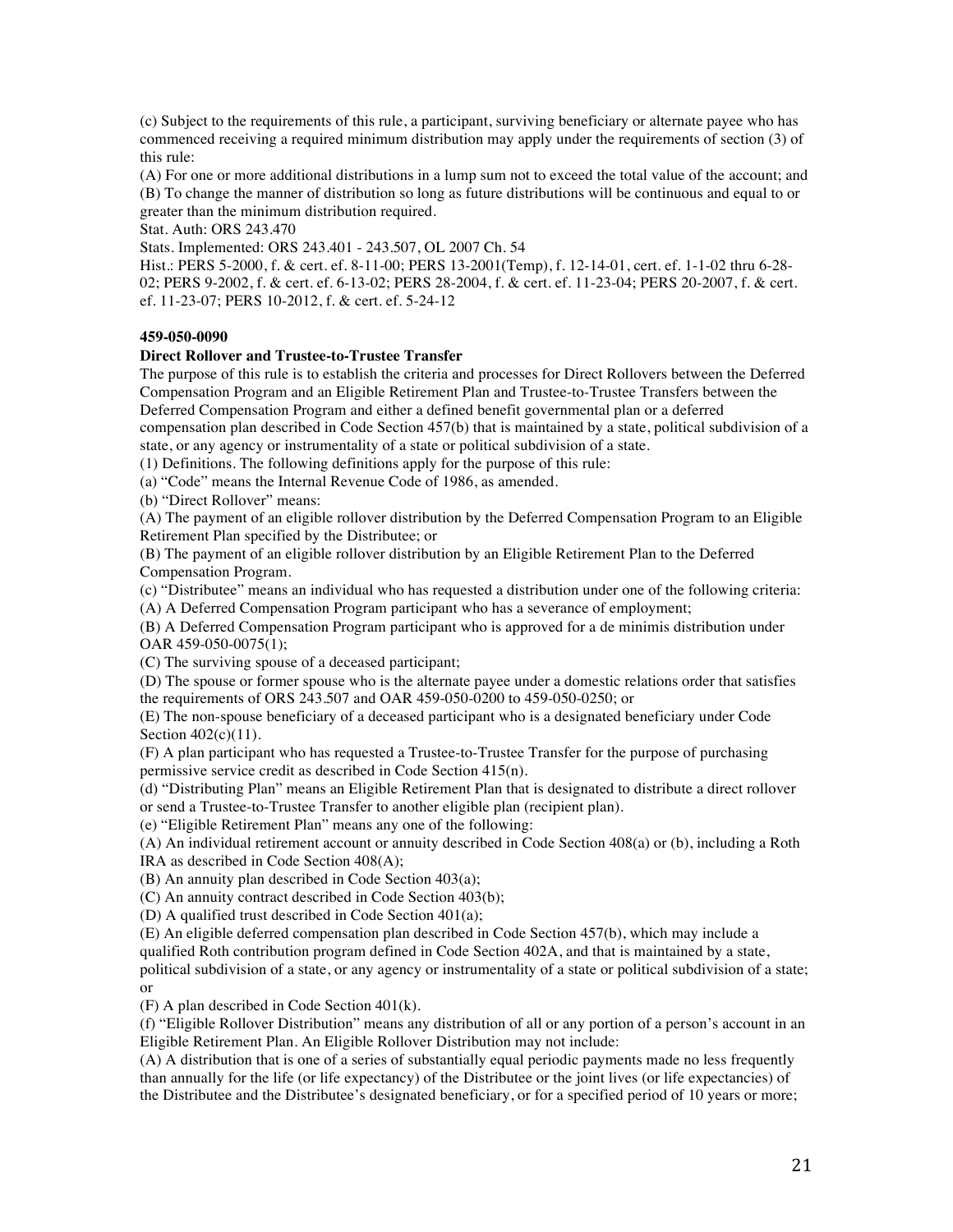(B) A distribution that is a required or minimum distribution under Code Section  $401(a)(9)$ ;

(C) An amount that is distributed due to an unforeseen emergency under OAR 459-050-0075(2).

(g) "Recipient Plan" means an Eligible Retirement Plan that is designated by a Distributee to receive a Direct Rollover or Trustee-to-Trustee Transfer.

(h) "Trustee-to-Trustee Transfer" means a transfer either:

(A) By the Deferred Compensation Program to:

(i) A governmental defined benefit plan (within the meaning of Code Section 414(d)) for the purchase of permissive service credit as described in Code Section 415(n); or

(ii) A deferred compensation plan described in Code Section 457(b) that is maintained by a state, political subdivision of a state, or any agency or instrumentality of a state or political subdivision of a state.

(B) To the Deferred Compensation Program from a deferred compensation plan described in Code Section 457(b) that is maintained by a state, political subdivision of a state, or any agency or instrumentality of a state or political subdivision of a state.

(2) Direct rollover to an Eligible Retirement Plan. The Direct Rollover of an Eligible Rollover Distribution by the Deferred Compensation Program to an Eligible Retirement Plan shall be interpreted and

administered in accordance with Code Section 457(d)(1)(C), 402A(c)(3) and all applicable regulations. A Distributee may elect to have an Eligible Rollover Distribution paid by the Deferred Compensation Program directly to an Eligible Retirement Plan specified by the Distributee.

(a) The Deferred Compensation Program staff shall provide each Distributee with a written explanation of the direct rollover rules for an eligible distribution, as required by the Code.

(b) A Distributee's right to elect a Direct Rollover is subject to the following limitations:

(A) A Distributee may elect to have an Eligible Rollover Distribution paid as a Direct Rollover to only one Eligible Retirement Plan.

(B) A Distributee may elect to have part of an Eligible Rollover Distribution be paid directly to the Distributee, and to have part of the distribution paid as a Direct Rollover only if the Distributee elects to have at least \$500 transferred to the Eligible Retirement Plan.

(C) A Distributee of the Designated Roth Account may elect to have a Direct Rollover only to a Roth IRA as described in Code Section 408A or another qualified Roth contribution program as described in Code Section 402A.

(c) A Direct Rollover election shall be in writing and must be signed by the Distributee or by his or her authorized representative pursuant to a valid power of attorney. The Direct Rollover election may be on forms furnished by the Deferred Compensation Program, or on forms submitted by the Recipient Plan which must include:

(A) The Distributee's full name;

(B) The Distributee's social security number;

(C) The Distributee's account number with the Recipient Plan, if available;

(D) The name and complete mailing address of the Recipient Plan; and

(E) If the Distributee is a non-spouse beneficiary of the member, the title of the recipient IRA account.

(d) The Distributee is responsible for determining that the Recipient Plan's administrator will accept the Direct Rollover for the benefit of the Distributee. Any taxes or penalties that are the result of the Distributee's failure to ascertain that the recipient plan will accept the direct rollover shall be the sole liability of the Distributee.

(3) Trustee-to-Trustee Transfer to another deferred compensation plan or governmental defined benefit plan.

(a) A Trustee-to-Trustee Transfer request shall be in writing and must be signed by the Distributee or by his or her authorized representative pursuant to a valid power of attorney. The Trustee-to-Trustee Transfer request may be on forms furnished by the Deferred Compensation Program, or on forms submitted by the Recipient Plan which must include:

(A) The Distributee's full name;

(B) The Distributee's social security number;

(C) The Distributee's account number with the Recipient Plan, if available;

(D) The name and complete mailing address of the Recipient Plan; and

(E) If the transfer is for the purpose of purchasing service credit under a governmental defined benefit plan, the exact amount to be transferred.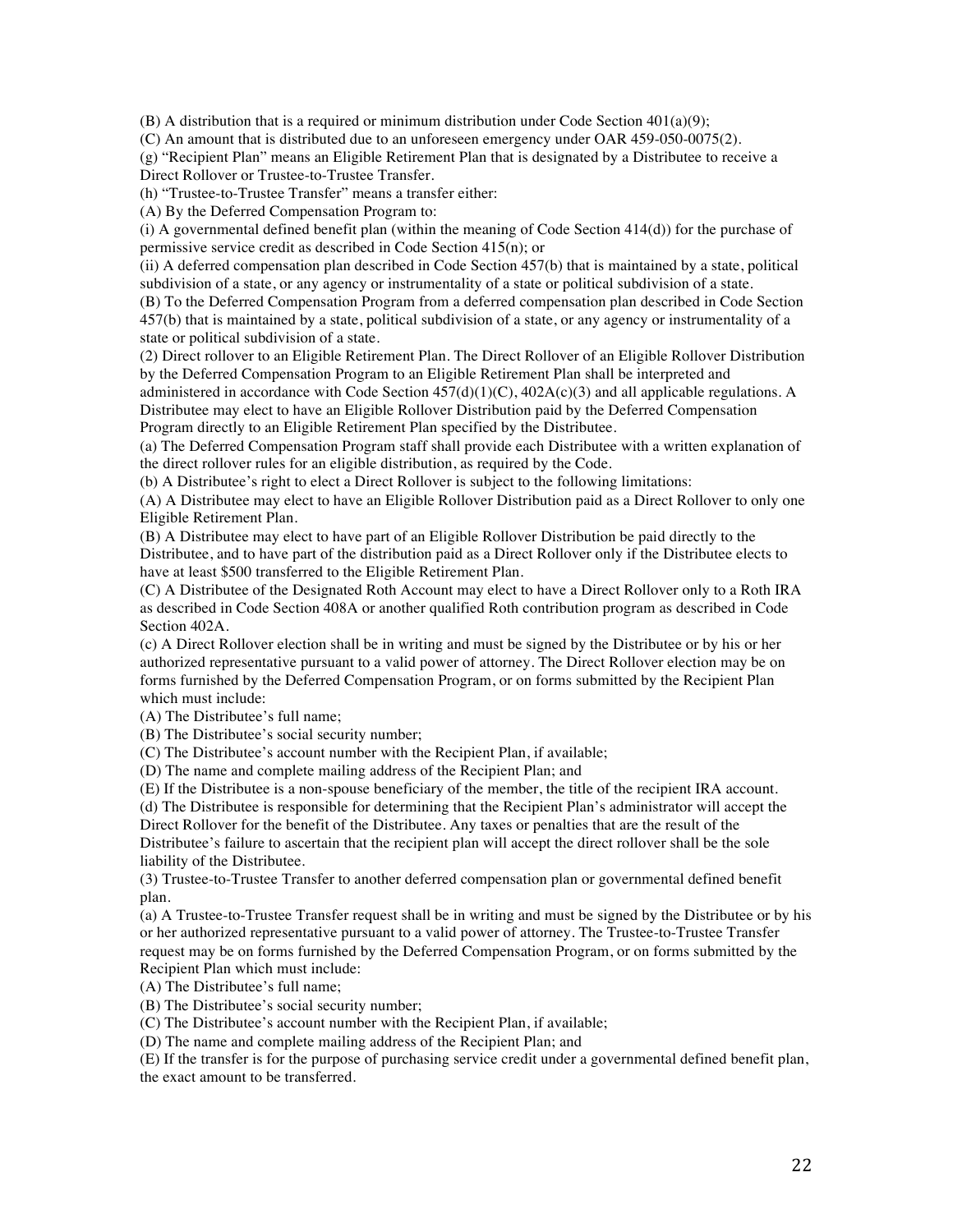(b) The Distributee is responsible for determining that the Recipient Plan's administrator will accept the Trustee-to-Trustee Transfer for the benefit of the participant. Any taxes or penalties that are the result of the Distributee's failure to ascertain that the Recipient Plan will accept the Trustee-to-Trustee Transfer shall be the sole liability of the Distributee.

(4) Direct Rollover from an Eligible Retirement Plan. The Deferred Compensation Program may accept rollover contributions from participants and direct rollovers of distributions from an eligible retirement plan on behalf of a participant. This section shall be interpreted and administered in accordance with Code Section  $402(c)$  and all applicable regulations.

(a) The Deferred Compensation Program may accept both pre-tax and after-tax rollover money. However, the only after-tax money eligible for rollover into the Deferred Compensation Program is money from another qualified Roth contribution program as described in Code Section 402A.

(b) A Direct Rollover from an Eligible Retirement Plan must be an Eligible Rollover Distribution. It is the participant's responsibility to determine that the assets qualify for rollover treatment. Any taxes or penalties that are the result of the participant's failure to ascertain that the distributing plan assets qualify for a direct rollover to a deferred compensation plan described in Code Section 457(b), shall be the sole liability of the participant.

(c) Subject to the requirements of subsections  $(4)(c)(A)$  and  $(B)$  below, Eligible Rollover Distribution(s) shall be credited to the participant's Deferred Compensation Account or Designated Roth Account established pursuant to the Enrollment Form on file with the Deferred Compensation Program and shall be subject to all the terms and provisions of the Enrollment Form. Account assets received from the Distributing Plan will be invested by the Deferred Compensation Program record keeper in accordance with the terms and conditions of the Deferred Compensation Program according to the asset allocation the participant has established for monthly contributions unless instructed otherwise in writing on forms provided by the Deferred Compensation Program.

(A) Assets from an Eligible Retirement Plan other than a deferred compensation plan described in Code Section 457(b) will be segregated into a separate account established by the Deferred Compensation Program for tax purposes only, but not for investment purposes. For investment purposes, the participant's assets are treated as a single account. If a participant changes the allocation of existing assets among investment options within the plan, the transfer or reallocation shall apply to and will occur in all accounts automatically.

(B) Assets directly rolled over to the Deferred Compensation Program may be subject to the 10 percent penalty on early withdrawal to the extent that the funds directly rolled over are attributable to rollovers from a qualified plan, a 403(b) annuity, or an individual retirement account.

(5) Trustee-to-Trustee Transfer from another deferred compensation plan. The Deferred Compensation Program may accept Trustee-to-Trustee Transfers from other eligible deferred compensation plans described in Code Section 457(b), which may include a qualified Roth contribution program defined in Code Section 402A. Assets transferred from an eligible deferred compensation plan will be aggregated with the participant's accumulated Deferred Compensation Program account(s).

Stat. Auth: ORS 243.470

Stats. Implemented: ORS 243.401 - 243.507

Hist.: PERS 2-2002(Temp), f. & cert. ef. 1-11-02 thru 6-28-02; PERS 9-2002, f. & cert. ef. 6-13-02; PERS 5-2007(Temp), f. & cert. ef. 2-16-07 thru 8-14-07; PERS 9-2007, f. & cert. ef. 7-26-07; PERS 8- 2008(Temp), f. & cert. ef. 5-21-08 thru 11-10-08; PERS 11-2008, f. & cert. ef. 7-31-08; PERS 2-2011, f. & cert. ef. 6-1-11; PERS 10-2012, f. & cert. ef. 5-24-12

#### **459-050-0120**

## **Self-Directed Brokerage Option**

(1) For purposes of this rule:

(a) "Core Investment Option" means an investment alternative made available under ORS 243.421, but does not include the Self-Directed Brokerage Option.

(b) "Self-Directed Brokerage Option" means an investment alternative made available under ORS 243.421 that permits a participant to establish a brokerage account and participate in investment products other than core investment options.

(c) "Trade" has the same meaning as in OAR 459-050-0037.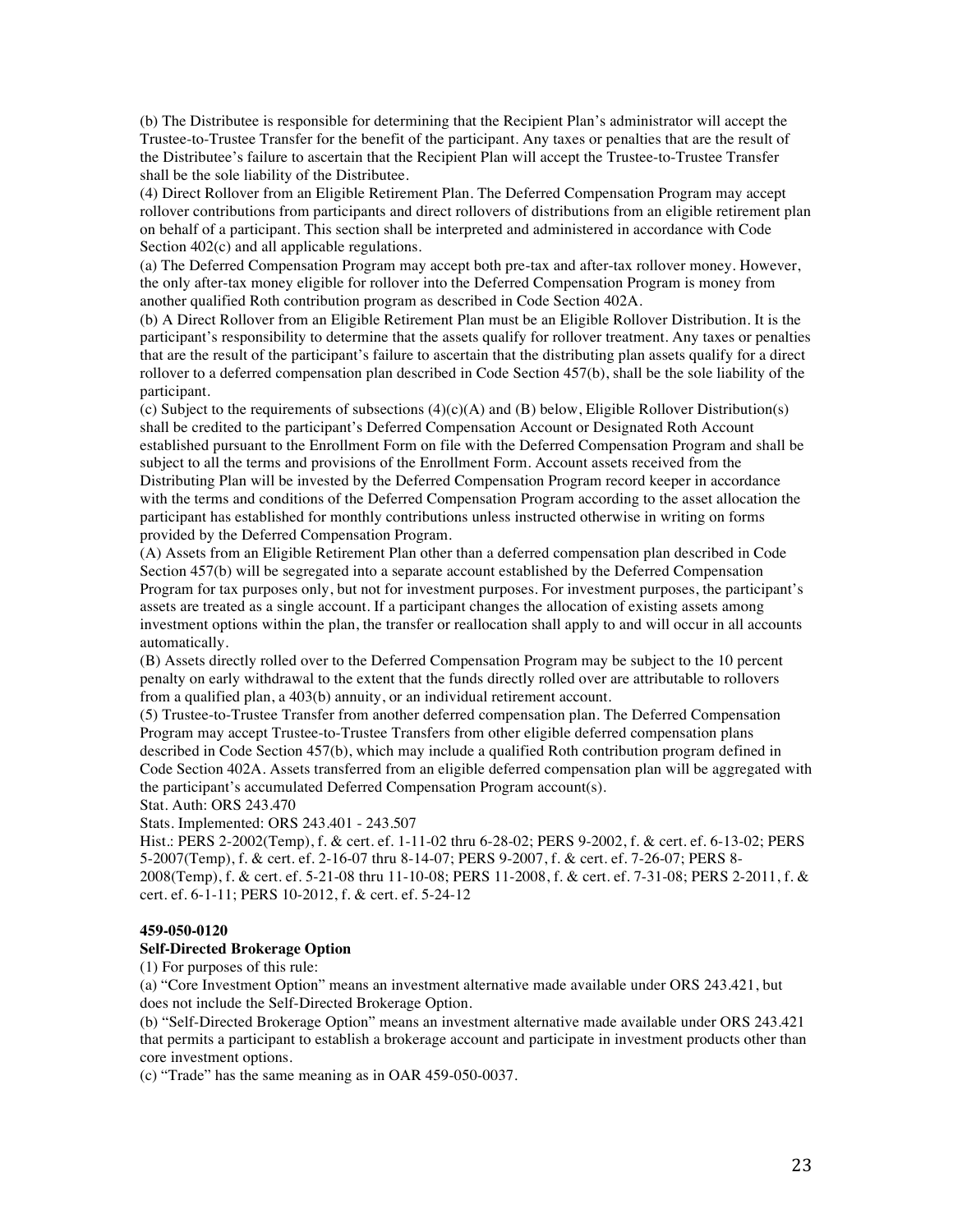(2) A participant may initiate participation in the Self-Directed Brokerage Option only by a trade from core investment options.

(a) The participant's combined Deferred Compensation and Designated Roth Accounts balance must be at least \$20,000 on the date of the trade.

(b) The amount of the trade may not exceed 50 percent of the participant's combined Deferred Compensation and Designated Roth Accounts balance on the date of the trade.

(3) A participant in the Self-Directed Brokerage Option may not:

(a) Contribute to the Self-Directed Brokerage Option by any means other than a trade from a core investment option.

(b) Make a trade from a core investment option to the Self-Directed Brokerage Option if:

(A) The participant's balance in the Self-Directed Brokerage Option exceeds the balance in the participant's core investment options on the date of the trade; or

(B) The trade would cause the participant's balance in the Self-Directed Brokerage Option to exceed the participant's balance in the core investment options on the date of the trade.

(4) The Self-Directed Brokerage Option may not be included in any automatic account rebalancing function offered by the Program.

(5) Notwithstanding OAR 459-050-0080, funds in the Self-Directed Brokerage Option are not available for distribution.

(a) Funds in the Self-Directed Brokerage Option must be traded to a core investment option to be available for distribution under OAR 459-050-0080.

(b) A participant, beneficiary, or alternate payee subject to Required Minimum Distributions, as described in OAR 459-050-0300, must maintain a balance in the core investment options that will accommodate the timely distribution of the required amount.

(c) A participant, beneficiary, or alternate payee who fails to comply with subsection (b) of this section is solely responsible for any tax, penalty, or cost imposed by reason of a delayed or partial required minimum distribution.

(6) The Deferred Compensation Manager, if necessary to comply with restrictions imposed by a participating mutual fund, a contracted broker, or the Securities and Exchange Commission, may establish additional temporary restrictions for the Self-Directed Brokerage Option.

(7) Any action taken by the Deferred Compensation Manager under section (6) of this rule must be presented to the Board at its next scheduled meeting. The Board may take action as authorized by ORS 243.401 to 243.507. If the Board does not act, the action(s) taken by the Deferred Compensation Manager shall expire on the first business day following the date of the meeting.

(8) The restrictions provided in this rule are not exclusive. The Board may establish additional restrictions or sanctions as authorized by ORS 243.401 to 243.507.

Stat. Auth.: ORS 243.470

Stats. Implemented: ORS 243.401 - 243.507

Hist.: PERS 6-2011, f. & cert. ef. 8-4-11; PERS 10-2012, f. & cert. ef. 5-24-12

## **459-050-0150**

## **Unforeseeable Emergency Withdrawal**

The purpose of this rule is to establish the criteria and process for a participant to obtain a distribution of deferred compensation funds before separation from employment due to an unforeseeable emergency. (1) Definitions. For purposes of this rule:

(a) "Deferred Compensation Account" means the account described in OAR 459-050-0001, but does not include any amount in the Self-Directed Brokerage Option.

(b) "Designated Roth Account" means the account described in OAR 459-050-0001, but does not include any amount in the Self-Directed Brokerage Option.

(c) "Emergency withdrawal" means a payment to the participant from the participant's Deferred Compensation Account, Designated Roth Account, or a combination of both, in an amount directly related to and reasonably necessary to satisfy a financial obligation attributable to an unforeseeable emergency. (d) "Unforeseeable emergency" or "Unforeseen emergency" means a severe financial hardship to a participant resulting from a sudden and unexpected illness or accident of the participant or of a dependent of the participant as defined in 26 CFR 1.152-1, a loss of the participant's property due to casualty or other similar extraordinary and unforeseeable circumstance beyond the control of the participant.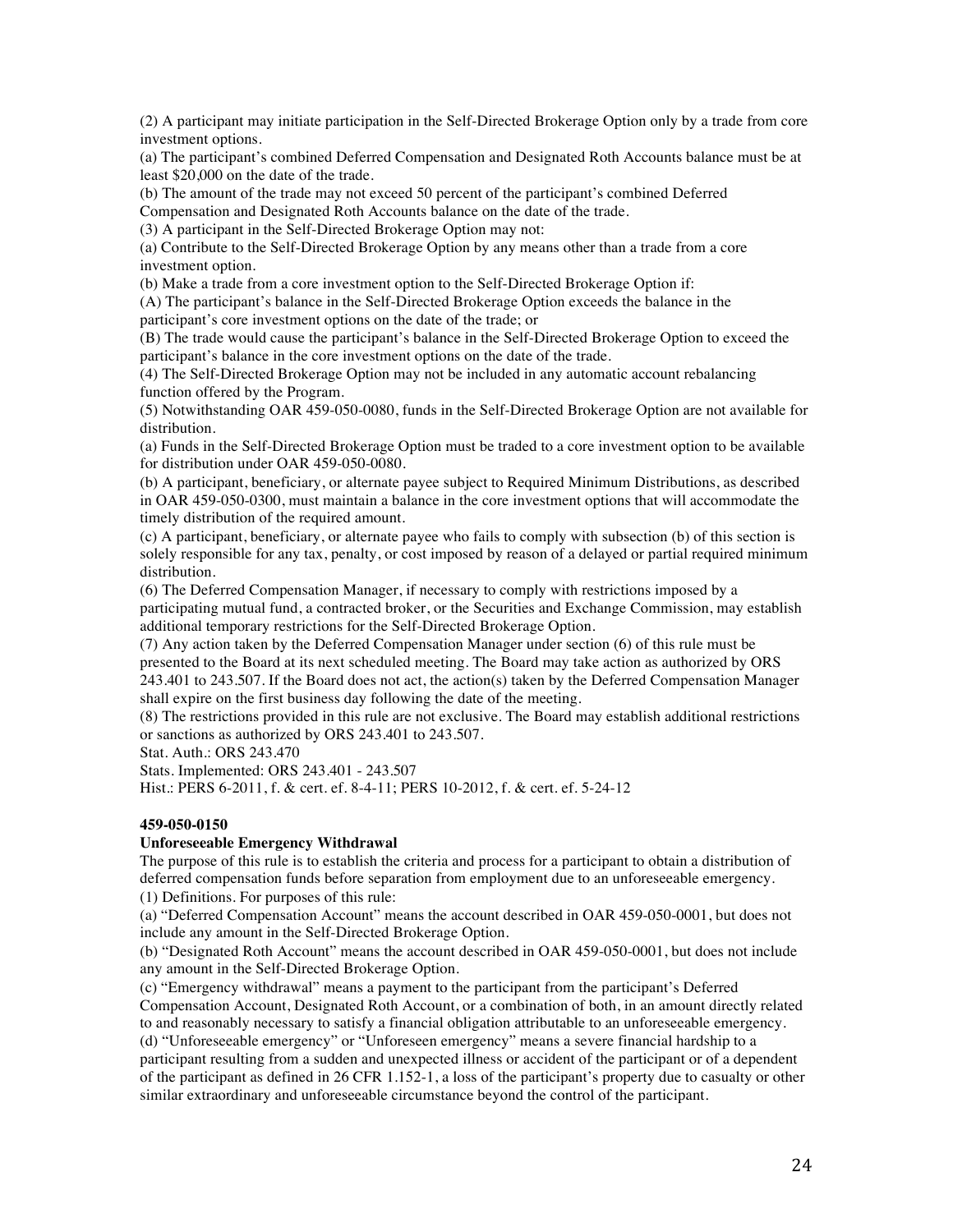(2) Eligibility for emergency withdrawals. Only a participant who established a deferred compensation account as an eligible employee and has not terminated from employment with their plan sponsor may apply to receive an unforeseeable emergency withdrawal. An alternate payee of a participant may not be eligible to receive an emergency withdrawal.

(3) A participant must, if eligible, apply for a loan under the provisions of OAR 459-050-0077 before application for an unforeseen emergency withdrawal unless, as determined by the Deferred Compensation Manager, the participant would suffer additional financial hardship by complying with the loan application requirement.

(4) Source of emergency withdrawals. The amount of an emergency withdrawal will be deducted first from the participant's Deferred Compensation Account unless otherwise indicated by the participant on the emergency withdrawal application.

(5) Circumstances that do not constitute an unforeseeable emergency. An emergency withdrawal may not be approved for any reason other than an unforeseeable emergency. Circumstances that do not constitute an unforeseeable emergency include, but are not limited to:

(a) Participant or dependent school expenses;

(b) The purchase of a home or costs associated with a voluntary relocation of housing;

(c) The reduction of personal credit liabilities not associated with an unforeseeable emergency;

(d) Expenses associated with a legal separation or the dissolution of a marriage;

(e) Expenses associated with medical procedures that are elective or not medically required;

(f) Expenses associated with establishing or managing a personal business;

(g) Recreational expenses;

(h) Travel expenses not associated with an unforeseeable emergency; and

(i) Usual and customary tax obligations.

(6) Limitations on amount of emergency withdrawal. The amount of an emergency withdrawal may not exceed the combined balance of the participant's Deferred Compensation Account and Designated Roth Account. The maximum amount that may be approved as an emergency withdrawal shall be limited to what is reasonably needed to satisfy the immediate financial obligation related to the unforeseeable emergency, including taxes anticipated on the distribution. The amount of the emergency withdrawal shall be limited to the extent that the financial obligation can or may be satisfied by:

(a) Reimbursement or compensation by insurance or otherwise;

(b) Liquidation of the participant's assets, to the extent the liquidation of such assets would not itself cause severe unforeseeable emergency; or

(c) Cessation of participant contributions to the Deferred Compensation Program.

(7) Application for an emergency withdrawal. A participant must submit a completed emergency withdrawal application and financial information and related documentation sufficient to satisfy the provisions of this rule. The emergency withdrawal application may be returned if incomplete or if insufficient financial information or related documentation is submitted.

(a) The application form may be obtained from the Deferred Compensation Program or the third party administrator (TPA) retained to administer a portion of the Deferred Compensation Program.

(b) The completed application, financial information, and related documentation shall be submitted by use of the United State Postal Service or by private express carrier as defined in ORS 293.660(2) for initial review.

(8) Cancellation of future contributions. Contributions by a participant to the Deferred Compensation Program shall immediately be cancelled upon receipt of an application for an emergency withdrawal from the participant.

(a) A participant who receives approval for an emergency withdrawal shall be prohibited from making elective deferrals and contributions to the Deferred Compensation Program for a period of six consecutive months from the date of distribution.

(b) A participant who receives a denial for an emergency withdrawal may enroll to make elective deferrals and contributions to the Deferred Compensation Program at any time.

(9) Approval or denial notification. The Deferred Compensation Manager or an authorized designee shall approve or deny a request for an emergency withdrawal within three working days after receipt of an accepted application. The participant will be notified by mail within 10 days after a decision is made.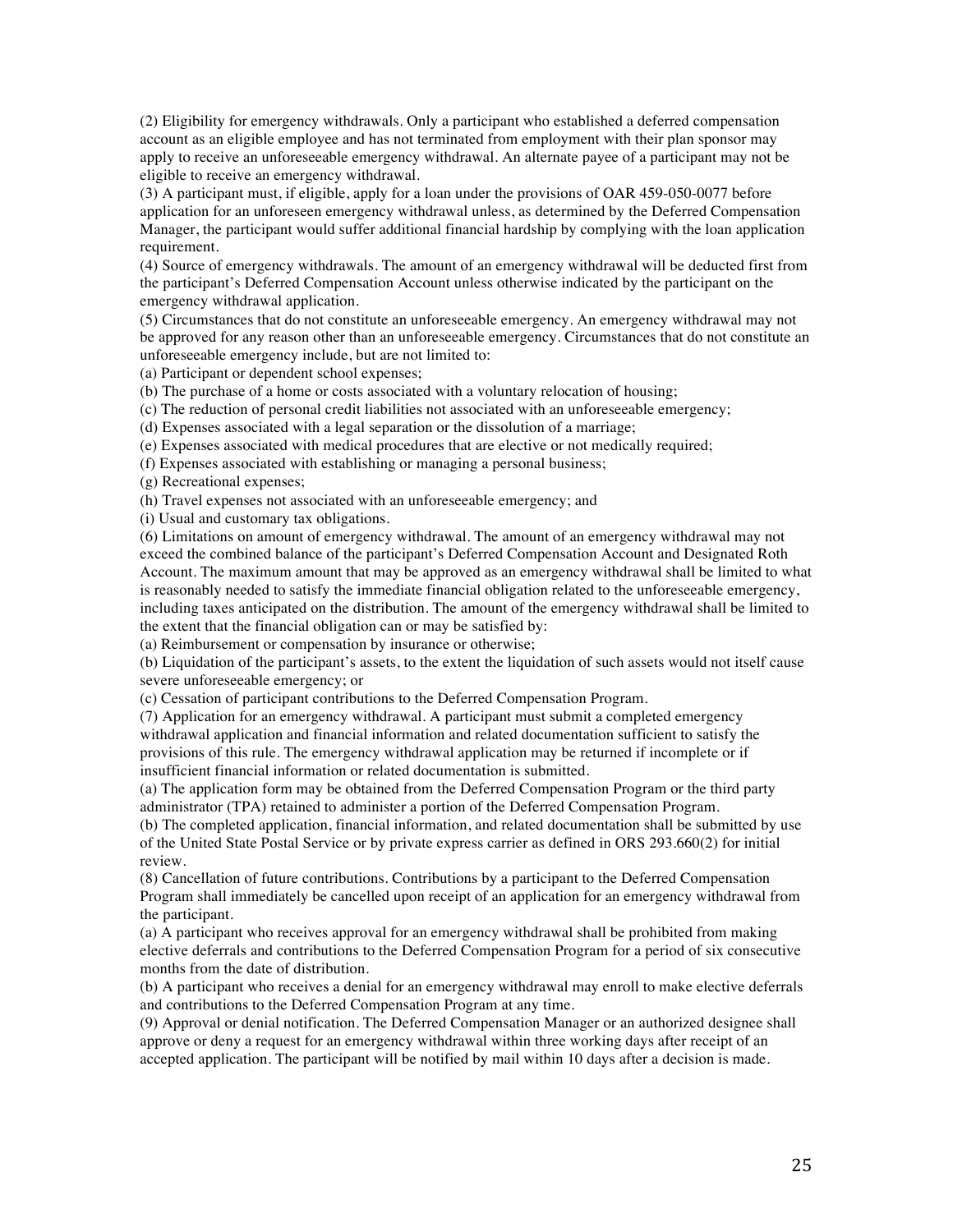(10) Release of payment upon approval of an emergency withdrawal. The Deferred Compensation Manager or an authorized designee shall determine the method of payment. The Deferred Compensation Program shall immediately notify the TPA to release the requested funds.

(11) A participant may appeal a denial of an emergency withdrawal to the Unforeseeable Emergency Withdrawal Appeals Committee as provided in OAR 459-050-0040. The appeal shall be in writing and must include:

(a) A request for review by the Unforeseeable Emergency Withdrawal Appeals Committee;

(b) A short statement of the facts that are the basis of the appeal; and

(c) Any additional information or documentation to support the request for an emergency withdrawal.

(12) Number of emergency withdrawal requests. The number of times a participant may apply for an emergency withdrawal is unlimited and is unaffected by previous applications.

Stat. Auth: ORS 243.470

Stats. Implemented: ORS 243.401 - 243.507

Hist.: PERS 5-2000, f. & cert. ef. 8-11-00; PERS 28-2004, f. & cert. ef. 11-23-04; PERS 3-2007, f. & cert. ef. 1-23-07; PERS 6-2011, f. & cert. ef. 8-4-11; PERS 10-2012, f. & cert. ef. 5-24-12

## **459-050-0200**

## **Court Orders**

The purpose of this rule is to describe the procedures for the administration of a court order and the requirements for a court order to be approved as a Qualified Domestic Relations Order.

(1) Legal requirements. A final court order or judgment must clearly specify the amount awarded to an alternate payee from the participant's Deferred Compensation Account, Designated Roth Account, or a combination of both, and the language must be administrable under ORS Chapter 243.507 and OAR chapter 459, Division 50. Subject to the requirements of the Internal Revenue Code and Oregon law, including these administrative rules, the Deferred Compensation Program will segregate an alternate payee's award from a participant's account once it has determined that the court order meets the requirements of a Qualified Domestic Relations Order (QDRO).

(2) Requirements of a QDRO. The Deferred Compensation Program may approve a court order as a Qualified Domestic Relations Order (QDRO), if the following conditions are satisfied:

(a) The Deferred Compensation Program office has received the QDRO;

(b) The QDRO includes a specific percentage or dollar amount to be awarded to the alternate payee from the participant's account; and

(c) The QDRO directs the Deferred Compensation Program to segregate the participant's account or otherwise assign the amount of the award from the participant's account, and deposit the award amount in a separate account in the name of the alternate payee as of a date specified in the order.

(3) Final court order. A final court order is required. The Deferred Compensation Program may not divide a participant's account(s) or make a payment to or on behalf of an alternate payee upon receipt of a draft court order. The Deferred Compensation Program will divide the account(s) so long as the other requirements under the Internal Revenue Code and Oregon law including these rules have been met, upon subsequent receipt of a certified copy of a final court order that specifies the action(s) required by the Deferred Compensation Program concerning the alternate payee's award.

(a) All certified copies must be subsequently reviewed and approved by staff as administrable pursuant to ORS 243.507, and OAR chapter 459, division 050, before the Deferred Compensation Program shall disburse funds from an account to which a QDRO applies or an order is currently under review for determination of QDRO status.

(b) Staff shall provide a written explanation to the participant and the alternate payee(s) as soon as practicable setting out the Deferred Compensation Program's determination whether a final court order can be administered by the Deferred Compensation Program as a QDRO.

(c) Case-specific award information shall be provided to attorneys or other representatives of a participant or an alternate payee only if a participant release or an alternate payee release has been received by the Deferred Compensation Program, as described in OAR 459-050-0001.

(4) The Deferred Compensation Program may, in its discretion, accept or reject any court order, or any portion thereof. The Deferred Compensation Program shall provide a written explanation of any rejection as soon as practicable to the participant and the alternate payee, as well as to their attorneys if a release, as defined in OAR 459-050-0001, has been filed with the Deferred Compensation Program.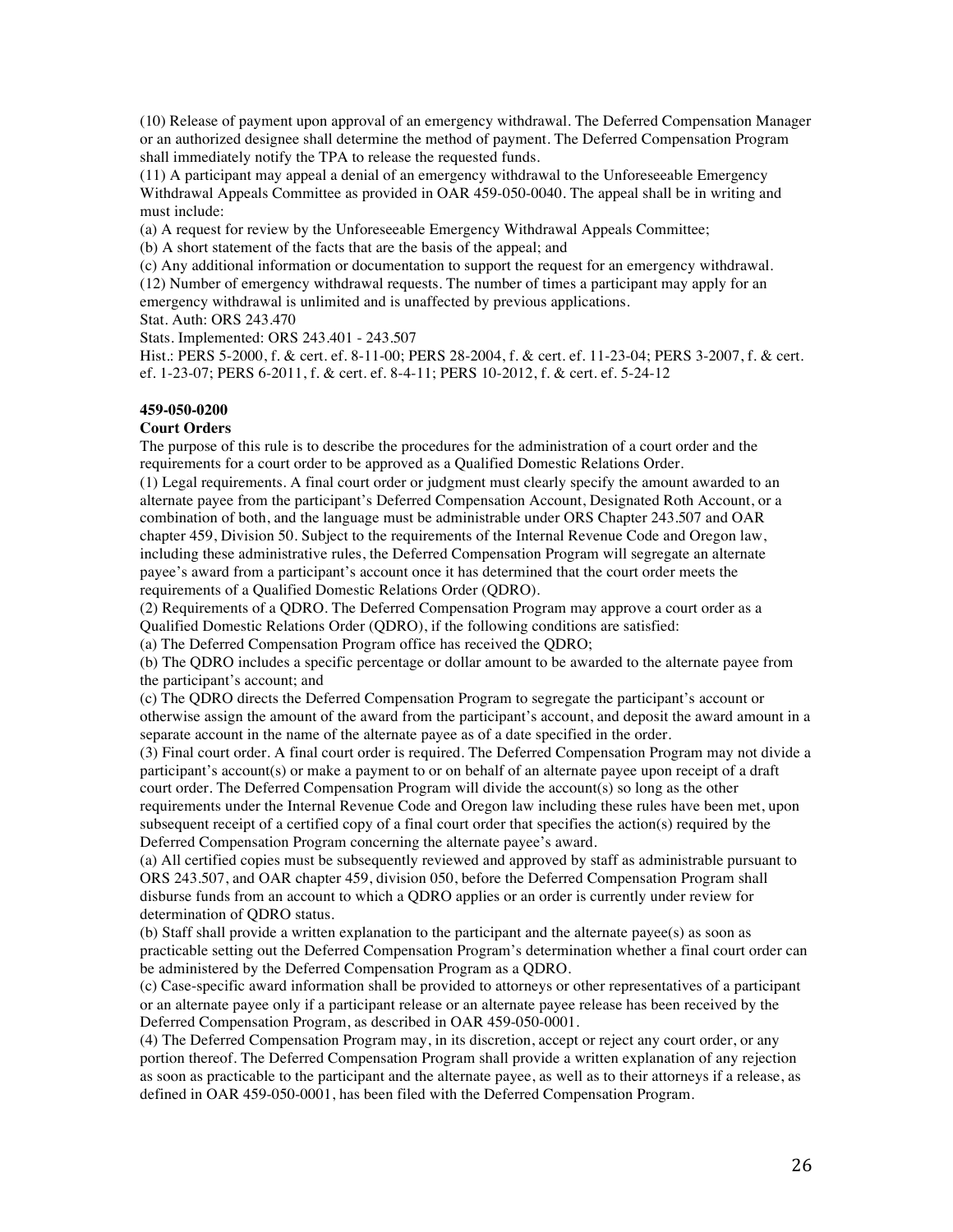(5) The Deferred Compensation Program may require a court-approved modification to enable the Deferred Compensation Program to comply with the order and the parties' intent, and so that the Deferred Compensation Program may administer the court order according to applicable Oregon and federal law. For example, if the Deferred Compensation Program determines that a court order is unclear or silent with regard to the alternate payee's right to all or a portion of the participant's Deferred Compensation account, the Deferred Compensation Program may not approve the court order until a court order is received that clearly states what comprises the alternate payee's award.

(6) The court order must not require the Deferred Compensation Program to:

(a) Provide any type or form of distribution or any option not otherwise provided under the plan; and (b) Monitor any designations of beneficiary(s) for compliance with the designation of beneficiary requirements in the court order.

(7) An original or certified copy of a final court order must be received by the Deferred Compensation Program, by mail or delivered in person, before the Deferred Compensation Program shall commence paying benefits to or on behalf of an alternate payee. The Deferred Compensation Program in its discretion may accept a legible photocopy of a final court order, either by mail or delivered in person, as long as the Deferred Compensation Program can confirm it was filed with the court. If the Deferred Compensation Program cannot confirm that the order was filed with the court, the Deferred Compensation Program shall, within a reasonable time thereafter, notify the party who submitted the order that an original or certified copy of the final court order is required.

(8) In the absence of a final court order, a restraining order, injunction, or stay must be filed with the Deferred Compensation Program in order to prevent the distribution of any funds to a participant. Except as may otherwise be allowed by law, a subsequent court order shall be required in order to allow future distributions.

(9) If a final court order states that another court order shall follow, a certified copy of the subsequent court order must be received and approved by staff before any payment shall be made pursuant to the court order. (10) Discontinuation of domestic action. A confirmation signed and notarized by both the participant and the alternate payee is received by the Deferred Compensation Program, stating that all divorce or other domestic actions have been dismissed or abandoned, and that no final decree or court order shall be forthcoming. If no restraining order, injunction, or stay is on file with the Deferred Compensation Program, there shall be no further obligation or responsibility on the Deferred Compensation Program to correspond or communicate with any person other than the participant and no distribution may be made to anyone other than the participant or the participant's beneficiary(s).

(11) Draft court orders. If the Deferred Compensation Program does not receive a final court order within 12 months after the date the Deferred Compensation Program received the draft court order, the Deferred Compensation Program shall consider that no award was made to an alternate payee from the participant's Deferred Compensation account. There shall be no further obligation or responsibility on the part of the Deferred Compensation Program to correspond or communicate with any person other than the participant and no payment shall be distributed to anyone other than the participant or the participant's beneficiary(s). (12) Review of draft court orders. Upon request, the Deferred Compensation Program may review draft court orders that contain language pertaining to the division of a participant's deferred compensation account. Staff shall provide a written response as soon as practicable to the submitting party and shall send a copy of the response to the other persons named in the draft court order if mailing addresses are provided. (13) The Deferred Compensation Program is not responsible for the safekeeping or return of any court orders, whether draft or final, that are received. The Deferred Compensation Program staff may not modify, return, or sign and return, any documents that are received by the Deferred Compensation Program. (14) Prospective award. If the Deferred Compensation Program has already generated distribution checks to the participant for the first of the month following the date the final court order was received and the court order meets the requirements of this rule, Oregon law, and the Internal Revenue Code, the Deferred Compensation Program shall:

(a) Pay distribution to the participant, notwithstanding the court order. The distribution payment shall be deemed by the Deferred Compensation Program as received by the participant.

(b) Establish an alternate payee's award on a prospective basis only and may not pay retroactive distributions of any kind. Payment of future distributions to an alternate payee shall be made as soon as administratively feasible.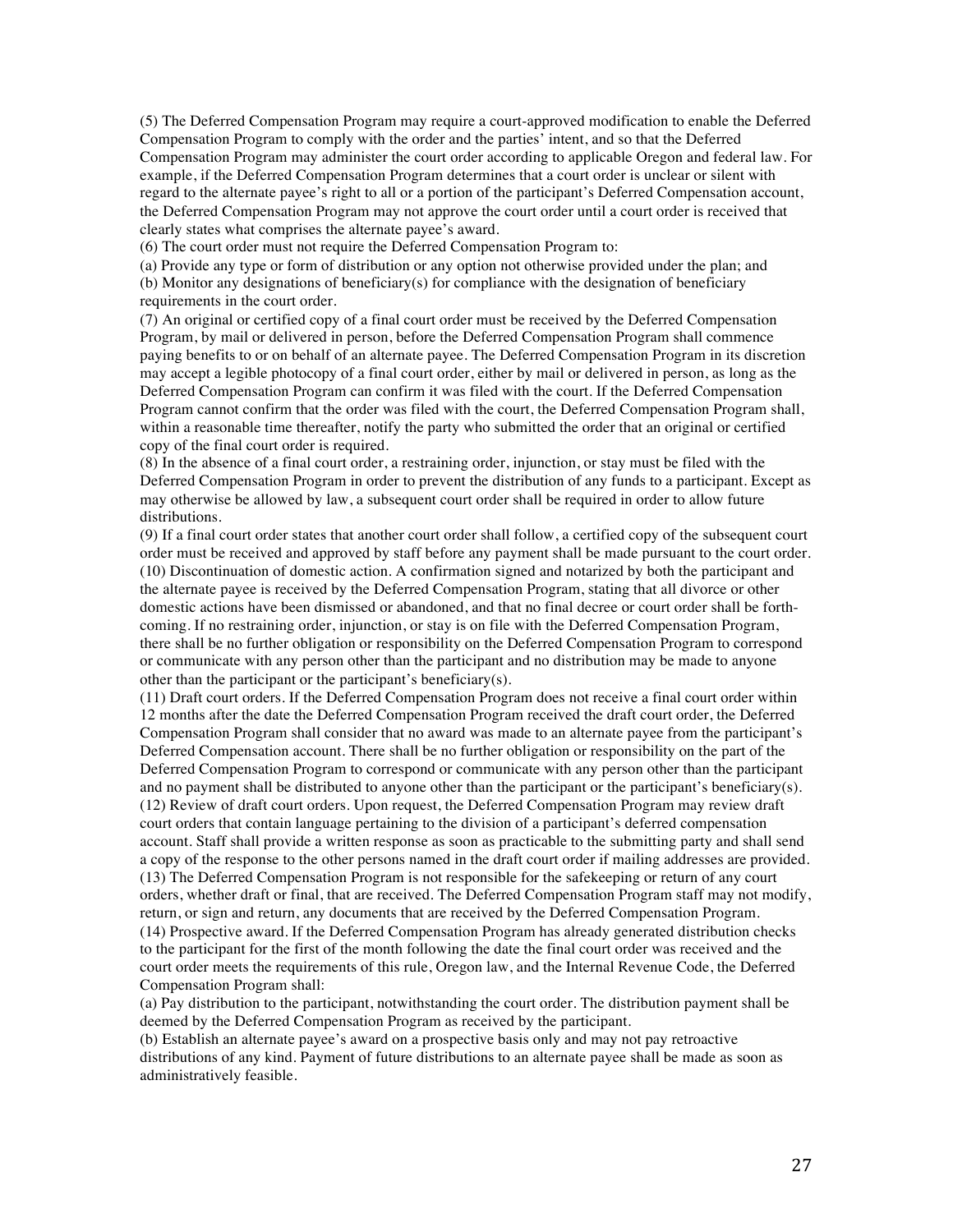(15) If a final court order is received after a participant has received a distribution of his or her full account balance, the Deferred Compensation Program may not invoice the participant for any funds that may have been awarded to the alternate payee.

Stat. Auth: ORS 243.470

Stats. Implemented: ORS 243.401 - 243.507

Hist.: PERS 13-2001(Temp), f. 12-14-01, cert. ef. 1-1-02 thru 6-28-02; PERS 9-2002, f. & cert. ef. 6-13- 02; PERS 10-2012, f. & cert. ef. 5-24-12

## **459-050-0210**

## **Segregation of a Participant Account**

The purpose of this rule is to describe the process and criteria the Deferred Compensation Program shall use to segregate an alternate payee's award from a participant's account(s), and how the alternate payee's account is maintained once established.

(1) Qualified Domestic Relations Order. Once the Manager or a designated employee has determined that a domestic relations order or another court order is a Qualified Domestic Relations Order as defined under the Internal Revenue Code and Oregon law and in accordance with OAR 459-050-0200, the plan participant's account(s) in the Deferred Compensation Program shall be divided and separate account(s) established in the name of the alternate payee as required under the Qualified Domestic Relations Order (QDRO).

(2) Effective date of segregation. The QDRO may specify a date between January 1 and December 31, on which to calculate the award and segregate the alternate payee's award from the participant's account(s) in the Deferred Compensation Program. If a date is not specified in a QDRO, the Deferred Compensation Program shall use the date that the QDRO was signed by the court on which to calculate and segregate the alternate payee's award from a participant's account(s).

(3) Segregation of Participant Account. If a QDRO directs or otherwise requires the Deferred Compensation Program to segregate the participant's account based on a certain percentage awarded to the alternate payee, the percentage shall be converted into a dollar amount. The converted dollar amount or the dollar amount stated in the QDRO that is awarded to the alternate payee shall be deposited into a separate account in the name of the alternate payee.

(4) Investment of funds. Except as otherwise limited by Oregon statute or administrative rule, the alternate payee shall have the same rights and privileges as a participant concerning the investment of funds under the deferred compensation plan.

(5) Fees. The alternate payee's segregated account shall bear all fees and expenses related to the alternate payee's segregated account as though the alternate payee were a participant.

(6) Designation of beneficiary(s). Subject to the terms and conditions of the Deferred Compensation Plan, the alternate payee shall designate a beneficiary(s) as provided for in OAR 459-050-0060. The designated beneficiary(s) shall receive the alternate payee's account if:

(a) The alternate payee dies before distributions from the account began or were required to begin; or (b) The alternate payee dies and was receiving a distribution that allowed the alternate payee to designate a designation of beneficiary(s) in which case the beneficiary(s) shall receive the balance of the account. (7) The participant or alternate payee is responsible for the filing and maintenance of all designations of beneficiary(s) as may be required pursuant to a court order. Benefits shall be paid only to the designated

beneficiary(s) on file with the Deferred Compensation Program. (8) Except as may otherwise be required under applicable Oregon law, a divorce may not revoke a beneficiary designation on file with the Deferred Compensation Program that names the former spouse as the participant's or alternate payee's beneficiary. After a divorce, a participant or an alternate payee is responsible for filing any beneficiary designation changes with the Deferred Compensation Program if a change of beneficiary is desired.

(9) Mailing address. An alternate payee shall notify the Deferred Compensation Program of their current mailing address by sending it in writing to the Deferred Compensation Program office whenever a change in mailing address occurs. Such notification is deemed filed when it is received by the Deferred Compensation Program and is effective upon filing.

Stat. Auth: ORS 243.470

Stats. Implemented: ORS 243.401 - 243.507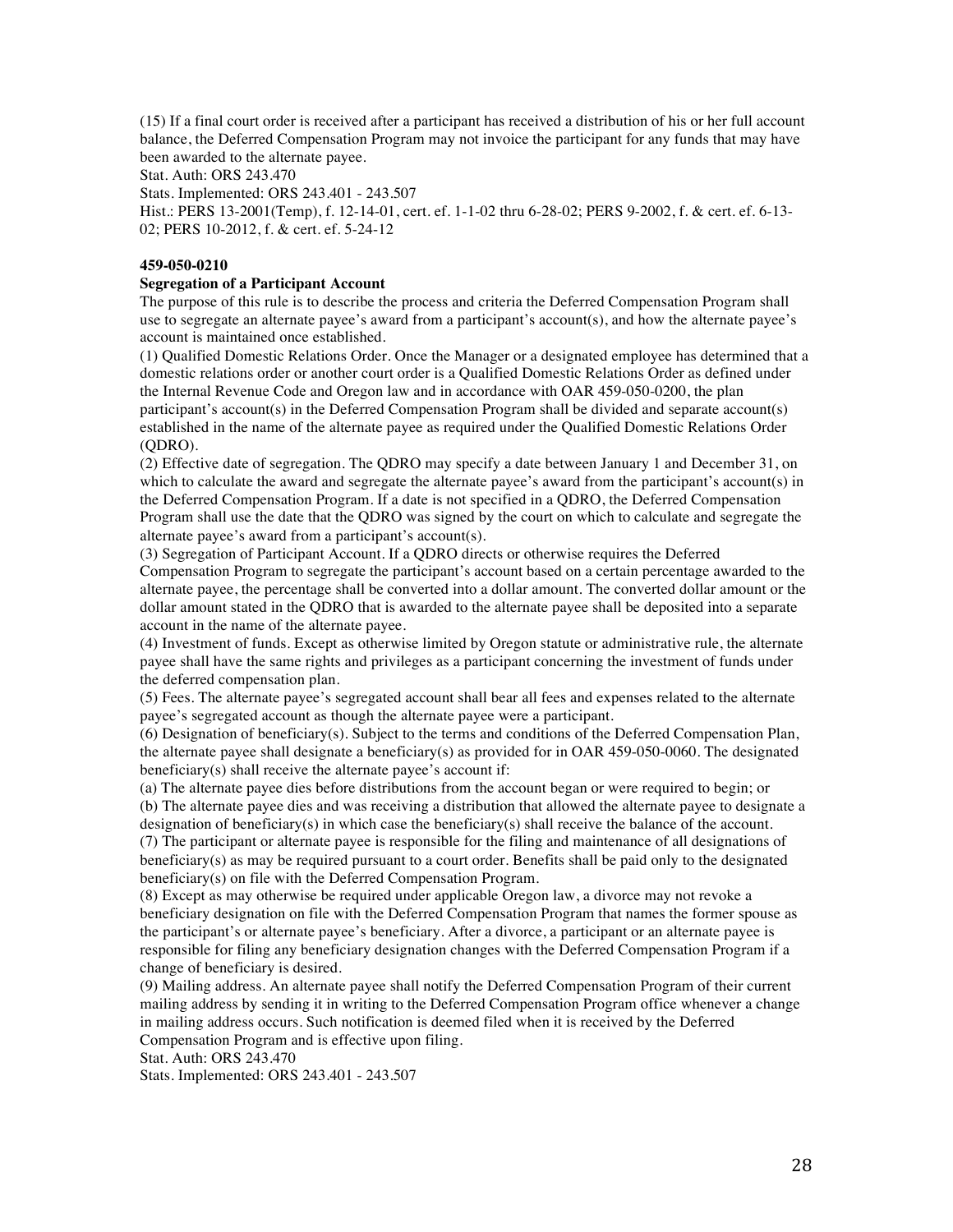Hist.: PERS 13-2001(Temp), f. 12-14-01, cert. ef. 1-1-02 thru 6-28-02; PERS 9-2002, f. & cert. ef. 6-13- 02; PERS 10-2012, f. & cert. ef. 5-24-12

## **459-050-0220**

## **Distribution of an Alternate Payee Account**

(1) Commencement date of distribution. Subject to other requirements set forth in this division of administrative rules, a distribution to an alternate payee may commence earlier than the date an employee would be eligible to receive payments under the plan if and to the extent expressly provided for in the terms of any judgment of annulment or dissolution of marriage or of separation, or the terms of any court order or court-approved property settlement agreement incident to any judgment of annulment or dissolution of marriage or of separation.

(2) Distribution options. Subject to the rules and regulations pertaining to required minimum distributions, the alternate payee may elect to receive payment in any manner available to the participant under the Deferred Compensation Plan and OAR 459-050-0080, without regard to the form of payment elected by the participant.

(3) Application. The alternate payee must file an application for distribution, or request to change a distribution option with the Deferred Compensation Program at least 30 days before the requested date of the change or the distribution commencement date.

(4) Life expectancy factor. The life expectancy of the alternate payee shall be used anytime the form of payment elected by the alternate payee is based on a life expectancy factor.

(5) Tax liability. If the alternate payee is a spouse or former spouse, the alternate payee shall be solely responsible for the total amount of state and federal taxes at the time of distribution of an alternate payee's account effective January 1, 2002. If an alternate payee is someone other than the spouse or former spouse of the participant, the participant shall be solely responsible for the total amount of state and federal taxes at time of distribution of their alternate payee's account.

Stat. Auth: ORS 243.470

Stats. Implemented: ORS 243.401 - 243.507, OL 2007 Ch. 54

Hist.: PERS 13-2001(Temp), f. 12-14-01, cert. ef. 1-1-02 thru 6-28-02 ; PERS 9-2002, f. & cert. ef. 6-13- 02; PERS 20-2007, f. & cert. ef. 11-23-07

## **459-050-0230**

## **Release of Information**

(1) Written release. Unless otherwise required by the Oregon Public Records Law in ORS Chapter 192, the Deferred Compensation Program must receive a signed participant's release, as defined in OAR 459-050- 0001, from the participant or the alternate payee before the Deferred Compensation Program may provide information pertaining to the participant's or alternate payee's account(s), beneficiary designations, distributions, or award information contained in any draft or final court order on record to any person other than the parties to the court order. A written authorization to release information is valid indefinitely, unless a specific end date is provided in the written statement.

(2) Subpoena. Unless otherwise required by the Oregon Public Records Law in ORS Chapter 192, a subpoena for information available from the Deferred Compensation Program must be made out to the State of Oregon, Deferred Compensation Program. The Deferred Compensation Program reserves the right to object to any subpoena on the grounds that the subpoena fails to provide a reasonable time for preparation and travel, is otherwise unreasonable or oppressive, or that service was improper, in addition to any other basis legally available. To facilitate prompt processing, copies of subpoenas should be served at the Deferred Compensation Program office. Faxed subpoenas are not acceptable.

Stat. Auth: ORS 243.470

Stats. Implemented: ORS 243.401 - 243.507

Hist.: PERS 4-2002, f. & cert. ef. 3-26-02; PERS 11-2003, f. & cert. ef. 8-4-03; PERS 10-2012, f. & cert. ef. 5-24-12

## **459-050-0240**

## **Deferred Compensation Program Notifications**

(1) Notification responsibility. The Deferred Compensation Program is a separate entity from other public employer retirement plans and deferred compensation plans, and notification to other plans does not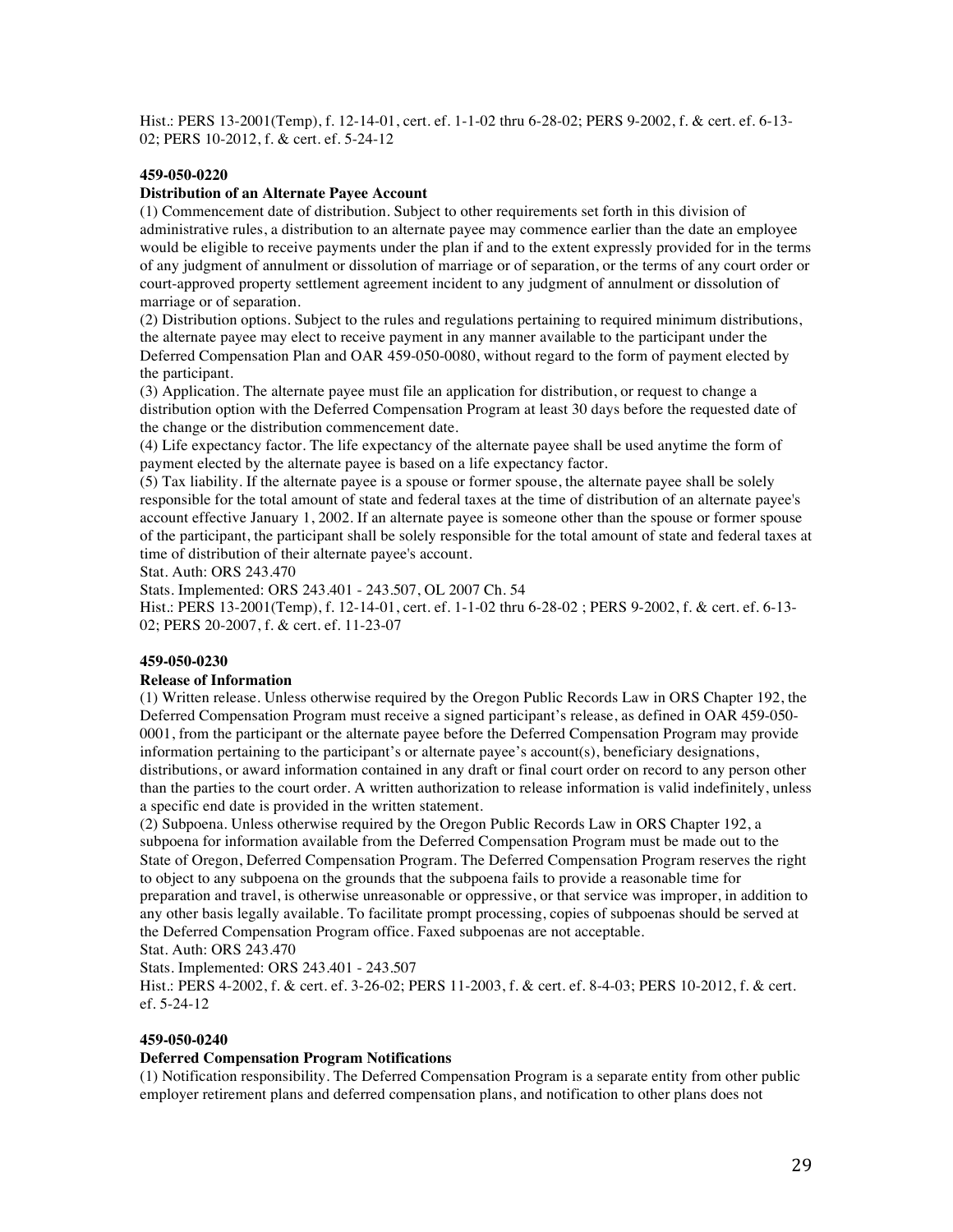constitute notice to the Deferred Compensation Program. Similarly, the Deferred Compensation Program is not responsible for notifying other plans of changes in participant or alternate payee information, such as changes in address, the receipt of an application for distribution, or the death of a Deferred Compensation Program participant or an alternate payee.

(2) Receipt of a final court order. Deferred Compensation Program shall send written notification acknowledging receipt of a final court order to the submitting party and shall send a copy of the acknowledgment to the other persons named in the court order if mailing addresses are provided. (3) Tax reporting. The Deferred Compensation Program shall issue the applicable tax reporting forms directly to the recipient of any funds that are issued by the Deferred Compensation Program pursuant to a final court order for domestic relations purposes, and in a manner consistent with the Internal Revenue Code and Oregon law.

(4) Quarterly statements. All alternate payees who are awarded a separate account in the Deferred Compensation Program shall be sent a quarterly statement on their account. Such statement will be sent to their last known address.

Stat. Auth: ORS 243.470

Stats. Implemented: ORS 243.401 - ORS 243.507 Hist.: PERS 13-2001(Temp), f. 12-14-01, cert. ef. 1-1-02 thru 6-28-02; PERS 9-2002, f. & cert. ef. 6-13-02

## **459-050-0250**

## **Fee for Administration of a Court Order**

(1) Fee charged to participant and alternate payee. If the Deferred Compensation Program is required by a court order to segregate a participant's account and create a separate account for an alternate payee(s), the Deferred Compensation Program shall charge the participant and the alternate payee actual and reasonable administrative expenses and related costs incurred by the Deferred Compensation Program in obtaining data and making calculations.

(2) Fee calculation. The Deferred Compensation Program, when collecting administrative expenses and related costs, shall allocate those expenses and costs between the participant and the alternate payee on a pro-rata basis, based on the fraction of the account received by the participant or alternate payee. The Deferred Compensation Program may not charge the participant and alternate payee more than a combined total of \$300.00 for administrative expenses and related costs incurred in obtaining data or making calculations.

(3) Collection of fee. The fee shall be deducted out of the participant's and alternate payee's account(s) after the accounts have been separated per court order.

(4) The fee that shall be charged for dividing the participant's account may not be contingent on the number of days it takes for the Deferred Compensation Program to complete its review of any type of court order that is received by the Deferred Compensation Program.

Stat. Auth: ORS 243.470

Stats. Implemented: ORS 243.401 - 243.507

Hist.: PERS 4-2002, f. & cert. ef. 3-26-02; PERS 10-2012, f. & cert. ef. 5-24-12

## **459-050-0300**

## **Required Minimum Distribution Requirements**

(1) Definitions. The following definitions apply for the purposes of this rule:

(a) "Designated Beneficiary" means:

(A) A natural person designated as a beneficiary by the participant, alternate payee, or surviving beneficiary as provided in OAR 459-050-0060; or

(B) If a trust is designated as a beneficiary, the individual beneficiaries of the trust will be treated as designated beneficiaries if the trust satisfies the requirements in section (2) of this rule and applicable Treasury Regulations, including but not limited to Proposed Treasury Regulation Section 1.401(a)(9)-1,  $O&A-D-5$ .

(C) If the beneficiary is not a person or a trust satisfying these requirements, the participant, alternate payee, or surviving beneficiary will be deemed to have no designated beneficiary only for purposes of required minimum distributions under IRC 409(a)(9), and distribution shall be made in accordance with section (11) of this rule.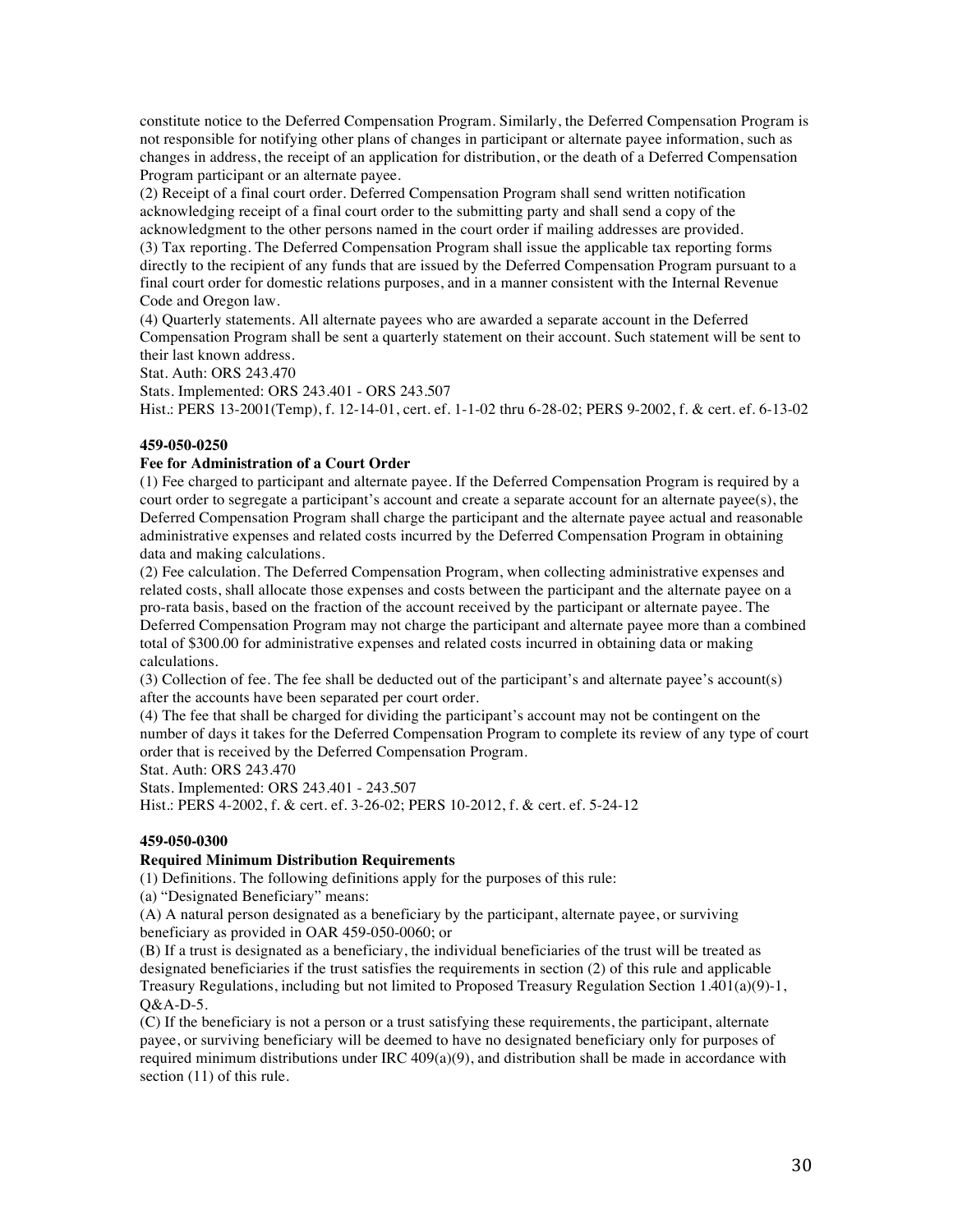(b) "Life Expectancy" means the length of time a person of a given age is expected to live as set forth in Treasury Regulation Section 1.72-9. Required minimum distributions shall be calculated so as to satisfy the requirements of Section  $401(a)(9)$  using the life expectancy tables provided in Treasury regulations. Life expectancies may not be recalculated after the initial determination, except as otherwise required under Oregon or federal law.

(c) "Required Beginning Date" means April 1 of the calendar year following the later of:

(A) The calendar year in which the participant reaches 70-1/2 years of age; or

(B) The calendar year in which the participant retires.

(d) "Required Commencement Date" means the date that the deferred compensation plan must begin to distribute all or part of an account to a surviving beneficiary.

(2) A trust as beneficiary. If a trust is designated as a beneficiary, the individual beneficiaries of the trust will be treated as designated beneficiaries as defined in paragraph  $(1)(c)(B)$  if by December 31 of the calendar year following the death of a person who designated a trust as beneficiary, the trust satisfies the following conditions:

(a) The trust must be irrevocable, or become irrevocable by its terms at the time of the person's death;

(b) The trust's beneficiaries must be natural persons who are identifiable from the trust instrument; and (c) One of the following must be provided to the Deferred Compensation Program:

(A) A list of all beneficiaries of the trust, including contingent beneficiaries, along with a description of the portion to which they are entitled and any conditions on their entitlement, all corrected certifications of trust amendments, and a copy of the trust instrument if requested by the Deferred Compensation Program; or

(B) A copy of the trust instrument and copies of any amendments after they are adopted.

(3) Applicable law. Distributions under the Deferred Compensation Program shall be made in accordance with Internal Revenue Code (IRC) Section 401(a)(9), Treasury regulations, Internal Revenue Service rulings and other interpretations issued, including Proposed Treasury Regulation Section 1.401(a)(9)-2. IRC Section 401(a)(9) overrides the provisions of this rule and any other statute or rule pertaining to the required minimum distribution requirements and any manners of distributions, if they are found to be inconsistent with IRC Section 401(a)(9).

(a) If a participant, alternate payee, or surviving beneficiary has not begun distribution or elected a minimum distribution by the beginning date or commencement date required in this rule and IRC Section 401(a)(9), the Deferred Compensation Program shall begin distribution of the minimum amount required as provided under OAR 459-050-0080(2)(e) or, if required, the entire account. Distribution under this subsection is subject to the provisions of OAR 459-050-0120(5).

(b) The required minimum distribution amount may never exceed the entire account balance on the date of distribution.

(4) Minimum distribution requirements for participants. Distributions must begin no later than the participant's required beginning date.

(a) The participant's entire account balance shall be distributed over the participant's life expectancy or over a period not extending beyond the participant's life expectancy without regard to the designated beneficiary's age unless the designated beneficiary is a spouse who is more than 10 years younger than the participant.

(b) If the designated beneficiary is a spouse and is more than 10 years younger than the participant, the entire account balance shall be distributed over the joint lives of the participant and the designated beneficiary.

(c) The participant's entire account(s) balance in the Deferred Compensation Program shall be distributed first from the Deferred Compensation Account unless the participant indicates otherwise.

(5) Minimum distribution requirements for alternate payees. The minimum distribution requirements applicable to an alternate payee are determined by whether a Qualified Domestic Relations Order (QDRO) allocates a separate account to the alternate payee or provides that a portion of a participant's benefit is to be paid to the alternate payee.

(a) If a separate account is established in the name of the alternate payee under OAR 459-050-0210, required minimum distributions to the alternate payee must begin no later than the participant's required beginning date. The alternate payee's entire account balance shall be distributed over the alternate payee's life expectancy or over a period not extending beyond the alternate payee's life expectancy.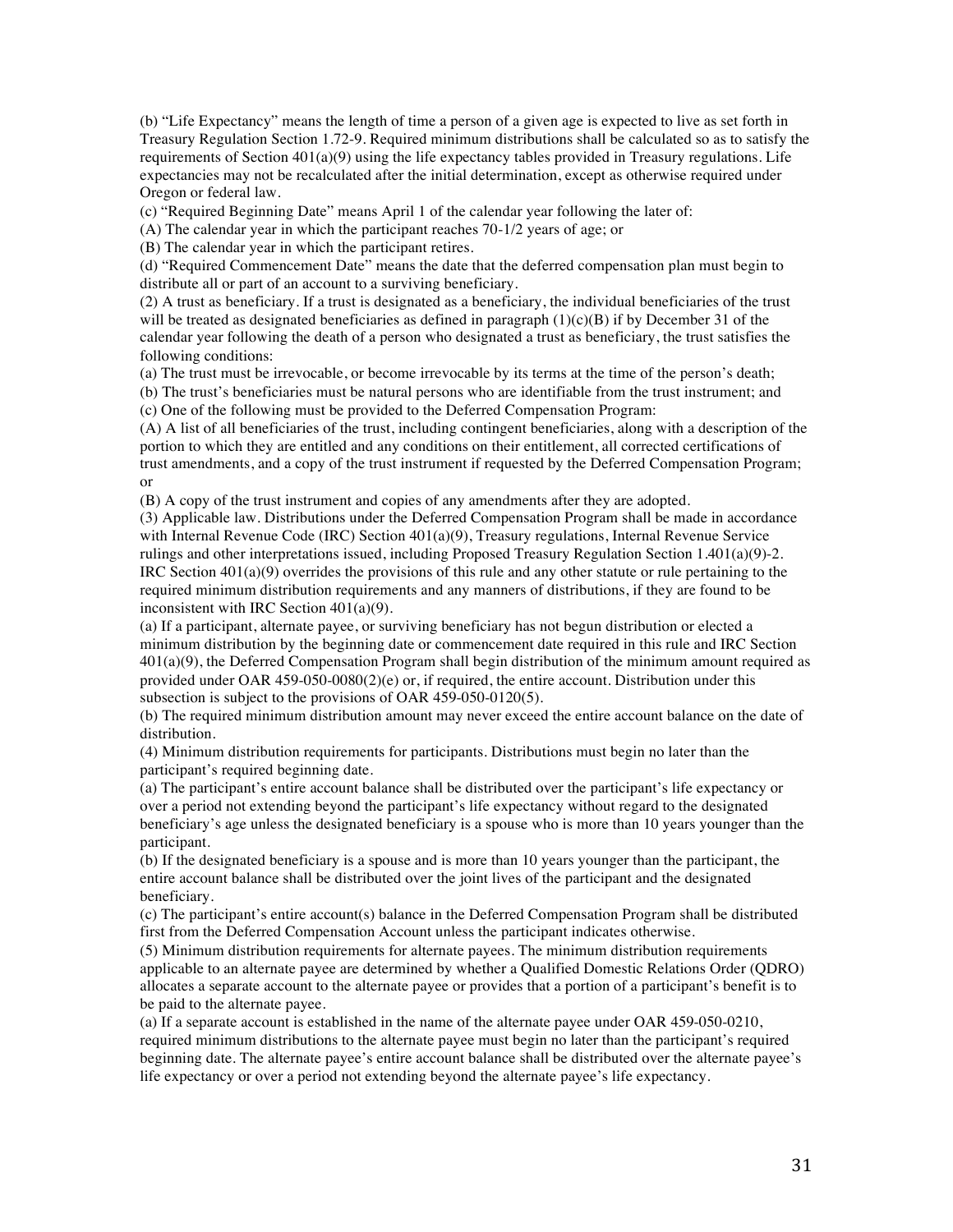(b) If no separate account is established in the name of the alternate payee and the alternate payee is paid a portion of a participant's benefit, the alternate payee's portion of the benefit shall be aggregated with the amount distributed to the participant and will be treated, for purposes of meeting the minimum distribution requirement, as if it had been distributed to the participant.

(6) Manners of distribution available to surviving designated beneficiaries. A surviving designated beneficiary may choose a manner of distribution and apply for a distribution as provided for in OAR 459- 050-0080. If the distribution to a participant or alternate payee has begun in accordance with section  $401(a)(9)(A)(ii)$  and the participant dies before the entire account has been distributed or after distributions are required to begin under section (4) of this rule, distributions to the surviving designated beneficiary must be made at least as rapidly as under the manner of distribution used before the participant's or alternate payee's death.

(7)(a) Distributions treated as having begun. Distributions from an individual account are not treated as having begun to a participant in accordance with section 401(a)(9)(A)(ii) until the participant's required minimum distribution beginning date, without regard to whether distributions from an individual account have been made before the required beginning date.

(b) If distribution has been made before the required beginning date in the form of an irrevocable annuity, the distributions are treated as having begun if a participant dies after the annuity starting date but before the required beginning date. The annuity starting date will be deemed the required minimum distribution beginning date.

(8) Required commencement date for a surviving designated beneficiary. If a participant dies before distributions are required to begin or are treated as having begun, the entire account balance must be distributed by December 31 of the calendar year containing the fifth anniversary of the participant's death, unless the beneficiary makes the following distribution election in the manner prescribed by the Deferred Compensation Plan:

(a) Distributions must begin no later than December 31 of the calendar year following the year of the participant's or alternate payee's death; and

(b) Distribution of payments over the designated beneficiary's lifetime or over a period not exceeding the designated beneficiary's life expectancy.

(A) The beneficiary's life expectancy is calculated using the age of the beneficiary in the year following the year of the participant's death, reduced by one for each subsequent year.

(B) If the participant has more than one designated beneficiary as of December 31 of the calendar year following the year of the participant's death and the account has not been divided into separate accounts for each beneficiary, the beneficiary with the shortest life expectancy is treated as the designated beneficiary. (9) Required commencement date for a spousal beneficiary. If distributions have not begun before the

participant's death and if the sole designated beneficiary is the participant's surviving spouse, distributions to the surviving spouse must commence on or before the later of the dates set forth in subsections (a) and (b) below:

(a) December 31 of the calendar year immediately following the calendar year in which the participant died; or

(b) December 31 of the calendar year in which the participant would have attained 70-1/2 years of age. (c) The distribution period during the surviving spouse's life is the spouse's single life expectancy.

(10)(a) Required commencement date for a surviving spouse's beneficiary. If the surviving spouse dies after the participant's death but before distributions to the spouse have begun, any death benefits payable to the surviving spouse's beneficiary will be applied as if the surviving spouse were the participant. The date of death of the surviving spouse will be substituted for the date of death of the participant.

(b) A death benefit payable to the surviving spouse of the deceased participant's surviving spouse shall be distributed as provided in section (8) of this rule. The provisions of section (9) of this rule do not apply to a death benefit payable to a surviving spouse of the deceased participant's surviving spouse.

(11)(a) Required commencement date if no designated beneficiary: If a participant dies before the required beginning date with no designated beneficiary as defined in paragraph  $(1)(c)(C)$  of this rule, the total account balance must be distributed as provided for in OAR 459-050-0060, by December 31 of the calendar year containing the fifth anniversary of the participant's or alternate payee's death.

(b) If a participant dies after the required beginning date with no designated beneficiary as defined in paragraph  $(1)(c)(C)$  of this rule, the applicable distribution period must not be longer than the participant's life expectancy.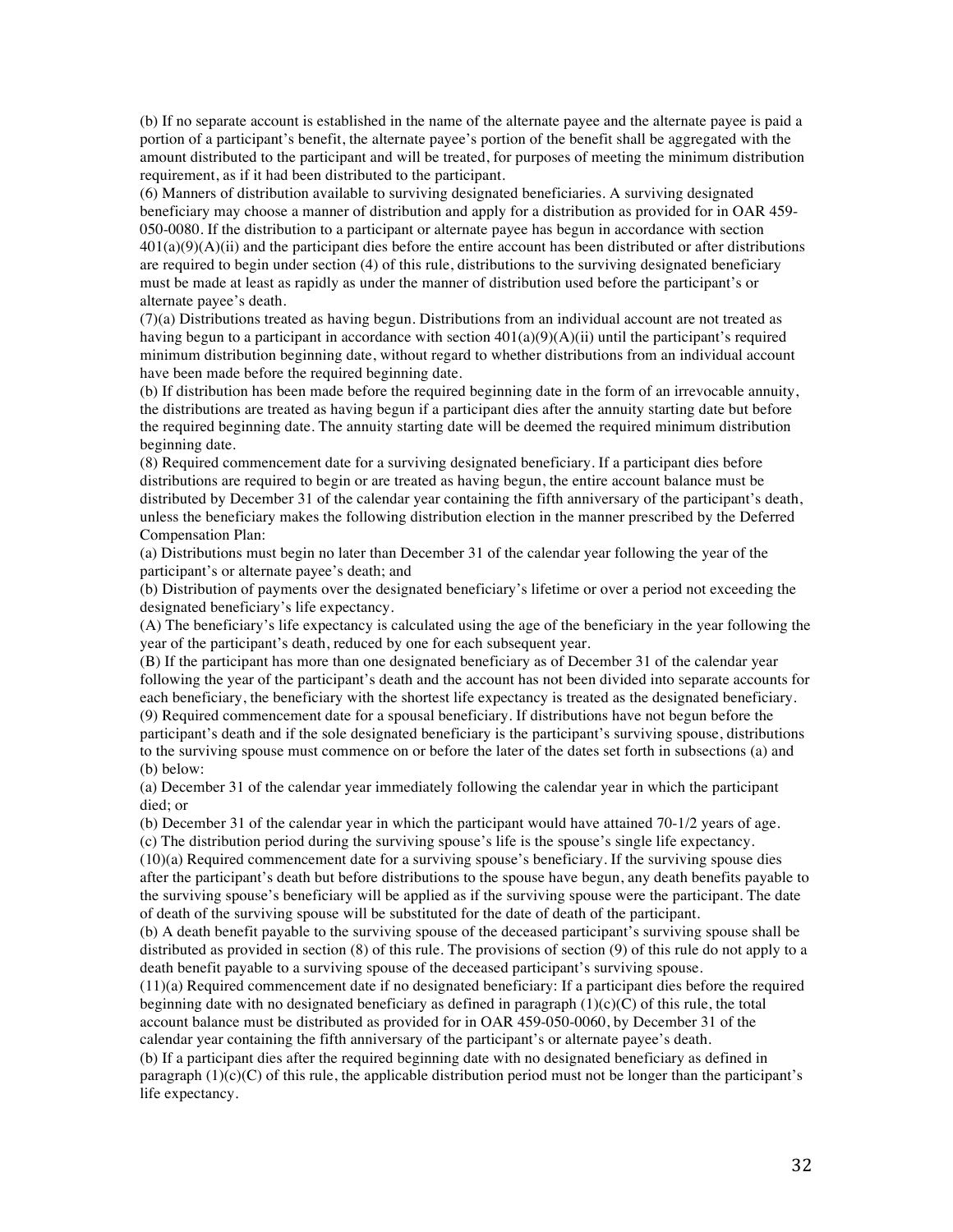(12) Determining the designated beneficiary. The designated beneficiary will be determined based on the beneficiary(s) designated as of December 31 of the calendar year following the calendar year of the participant's, alternate payee's, or surviving beneficiary's death.

(a) A participant may change beneficiaries after his or her required beginning date.

(b) A beneficiary may be changed after a participant's death, such as by one or more beneficiaries disclaiming benefits.

Stat. Auth: ORS 243.470

Stats. Implemented: ORS 243.401 - 243.507

Hist.: PERS 6-2002, f. & cert. ef. 5-24-02; PERS 6-2011, f. & cert. ef. 8-4-11; PERS 10-2012, f. & cert. ef. 5-24-12

## **459-050-0310**

## **Power of Attorney**

(1) Definitions. The following definitions apply for the purposes of this rule:

(a) "Power of Attorney Document" means a written document expressly granting legal authority to another named individual(s) or agent(s) to act on behalf of and to manage some or all financial matters in the name of the individual creating the power of attorney under the terms and conditions set forth in the document. (b) "Attorney-in-Fact" means one or more named individuals appointed by another individual in a Power of Attorney Document to act on his or her behalf under the terms and conditions set forth in the Power of Attorney Document.

(c) "Alternate Attorney-in-Fact" means a named individual appointed to serve as an Attorney-in-Fact, under certain terms and conditions set forth in the Power of Attorney Document, in the event another individual also appointed as Attorney-in-Fact is unable or unwilling to perform as Attorney-in-Fact in the first instance.

(d) "Substitute Attorney-in-Fact" means a named individual appointed by an Attorney-in-Fact under authority contained in the Power of Attorney Document to serve in place of the Attorney-in-Fact. (e) "Agent" means a person or entity entrusted with another's business and acting under a power of attorney.

(f) "Principal" means the person who expressly grants, in writing, certain powers of attorney to another individual. For purposes of the Deferred Compensation Program a principal may be:

(A) A Deferred Compensation Plan participant;

(B) The beneficiary of a deceased Deferred Compensation Plan participant; or

(C) The alternate payee under a domestic relations order that satisfies the requirements of ORS 243.507 and OAR 459-050-0200 to 459-050-0250.

(2) Designation of Power of Attorney. No person may act as an Attorney-in-Fact, or an agent by a power of attorney, for a participant, alternate payee, or beneficiary with respect to Deferred Compensation Program matters unless the Power of Attorney Document appointing such person(s) or agent(s) meets the following requirements:

(a) The Power of Attorney Document shall be in written form in a format approved by the Deferred Compensation Program. The Power of Attorney Document shall contain express language:

(A) Granting the principal's power of attorney with respect to the principal's financial matters generally to a named individual(s) or agent(s); or

(B) Granting the principal's power of attorney with respect to the principal's Deferred Compensation account to a named individual(s) or agents(s).

(b) A principal may designate more than one Attorney-in-Fact in the Power of Attorney Document. If more than one individual is appointed Attorney-in-Fact, the document shall stipulate whether the individuals may act separately, or whether and how they must act collectively.

(c) A principal may designate an Alternate Attorney-in-Fact in the Power of Attorney Document. The individual(s) who is to serve as Alternate Attorney-in-Fact must be expressly named in the document and the circumstances under which the Alternate Attorney-in-Fact may act must be expressly stated. The Deferred Compensation Program may rely upon an affidavit submitted by an Alternate Attorney-in-Fact as conclusive proof of the existence of the circumstance that authorizes the Alternate Attorney-in-Fact to act. (d) Every document granting a power of attorney must contain:

(A) The principal's notarized signature subject to the following requirements:

(i) Notary information must appear on the same page as the principal's signature; or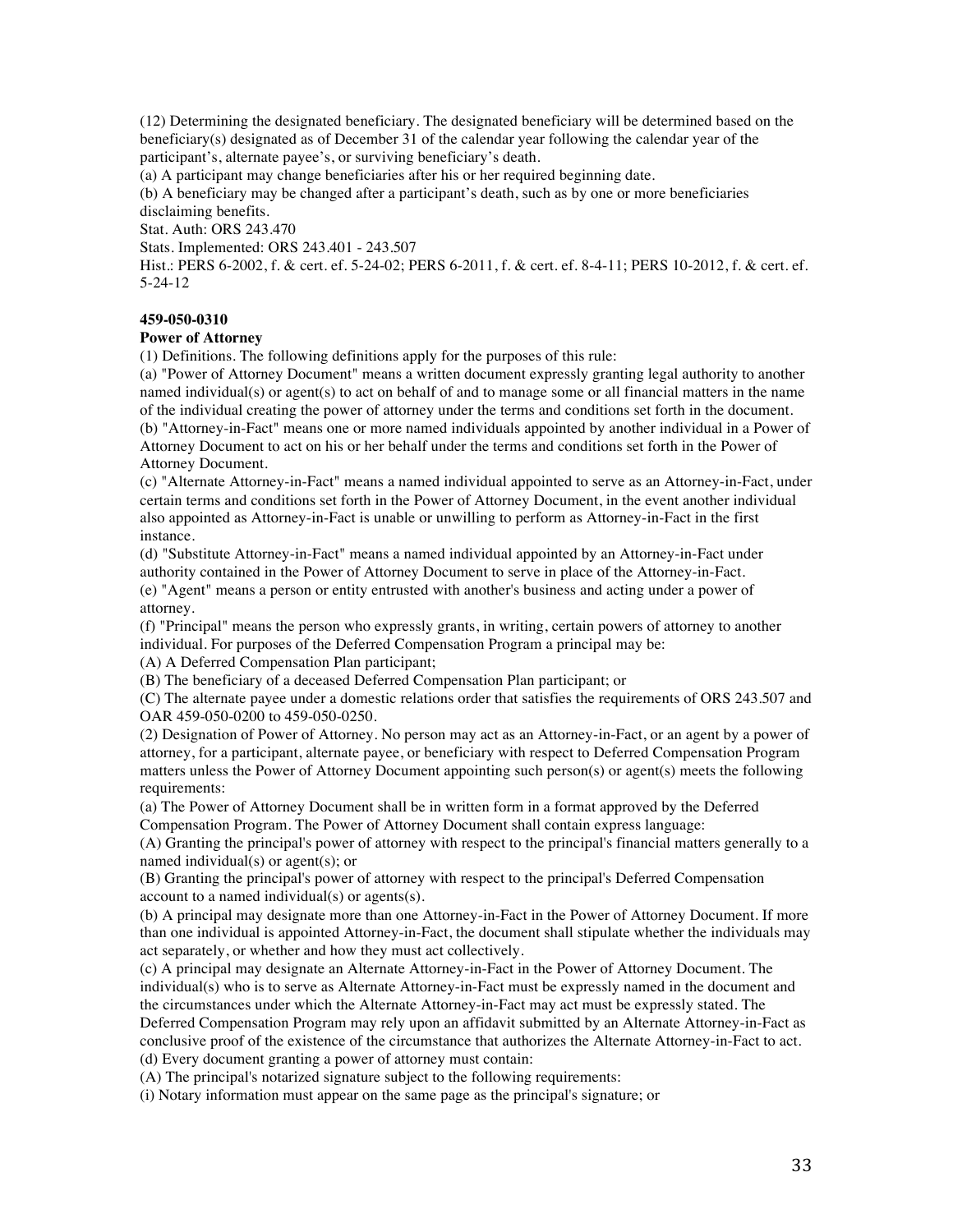(ii) Notary information must clearly be an integral part of the document granting power of attorney. (B) The signature and address of the Attorney-in-Fact and the Alternate Attorney-in-Fact, if any, or an agent. The requirement of this paragraph will also be satisfied if the power of attorney document is accompanied by an example signature and address of the Attorney-in-Fact, and any Alternate Attorney-in-Fact, or an agent, as a separate attachment.

(e) A photocopy of a complete Power of Attorney Document may be filed with the Deferred Compensation Program, if the document and applicable notary information are clearly legible. The Deferred Compensation Program may accept original documents, and shall not be responsible for the safekeeping or return of any original document.

(3) Effective Date of Power of Attorney. A document that grants or revokes a power of attorney will be effective as to Deferred Compensation Program matters upon receipt by the Deferred Compensation Program, if the document satisfies the requirements set forth in this rule.

(a) If the document does not satisfy the requirements of this rule, Deferred Compensation Program staff will attempt to notify the principal or Attorney-in-Fact within 30 calendar days after receipt of a document that grants or revokes a power of attorney. If staff fails to notify the principal or Attorney-in-Fact that the document does not meet such requirements within the period of time set forth in this section, the document shall nevertheless be inoperative as to Deferred Compensation Program matters.

(4) Revocation of Power of Attorney. A Power of Attorney Document filed with the Deferred Compensation Program shall be revoked upon the occurrence of the earliest of the following events: (a) A written revocation is filed with the Deferred Compensation Program containing the notarized signature of the principal. The notary information must be on the same page as the signature of the principal or must clearly be a part of the document. A photocopy of the revocation of a power of attorney may be filed with the Deferred Compensation Program if the notary information is clearly legible; or (b) A Power of Attorney Document that satisfies the requirements of this rule is filed with the Deferred Compensation Program which bears a date that is later than any Power of Attorney Document previously filed with the Deferred Compensation Program; or

(c) The death of the principal.

(5) Permissible Actions Under A Power of Attorney. After receipt by the Deferred Compensation Program of a Power of Attorney Document satisfying the requirements set forth in section (2) of this rule, both the principal and the principal's designated Attorney-in-Fact may execute any document required by the Deferred Compensation Program or perform any Deferred Compensation Program related business that falls within the scope of the powers granted by the principal in the Power of Attorney Document.

(a) Unless otherwise limited in a Power of Attorney Document, the document shall be construed as granting the power:

(A) To designate beneficiaries;

(B) To select manners of distribution;

(C) To choose investment preferences; and

(D) To enroll or discontinue enrollment.

(b) If the power to appoint a substitute Attorney-in-Fact exists under a Power of Attorney Document and is exercised by an Attorney-in-Fact, such appointment must be evidenced by a written document submitted to Deferred Compensation Program containing:

(A) The notarized signature of the Attorney-in-Fact, which notary information must appear on the same page as the Attorney-in Fact's signature or notary information must clearly be a part of the document granting power of attorney;

(B) Words expressly delegating all, or a portion of, the powers held by the Attorney-in-Fact under the Power of Attorney Document to a named individual as the Substitute Attorney-in-Fact; and (C) The signature and address of the Substitute Attorney-in-Fact.

(c) A Power of Attorney Document submitted to the Deferred Compensation Program that satisfies the requirements of section (2) of this rule shall be conclusive evidence of the intent of the principal to grant a power of attorney in accordance with the express provisions of the submitted Power of Attorney Document. (A) If the Deferred Compensation Program is required to rely upon a submitted Power of Attorney Document until it is revoked as provided in section (4) of this rule, the Deferred Compensation Program shall not be held liable for actions taken by the Deferred Compensation Program at the request of the designated Attorney-in-Fact, or Substitute Attorney-in-Fact, if applicable, under such unrevoked Power of Attorney Document.